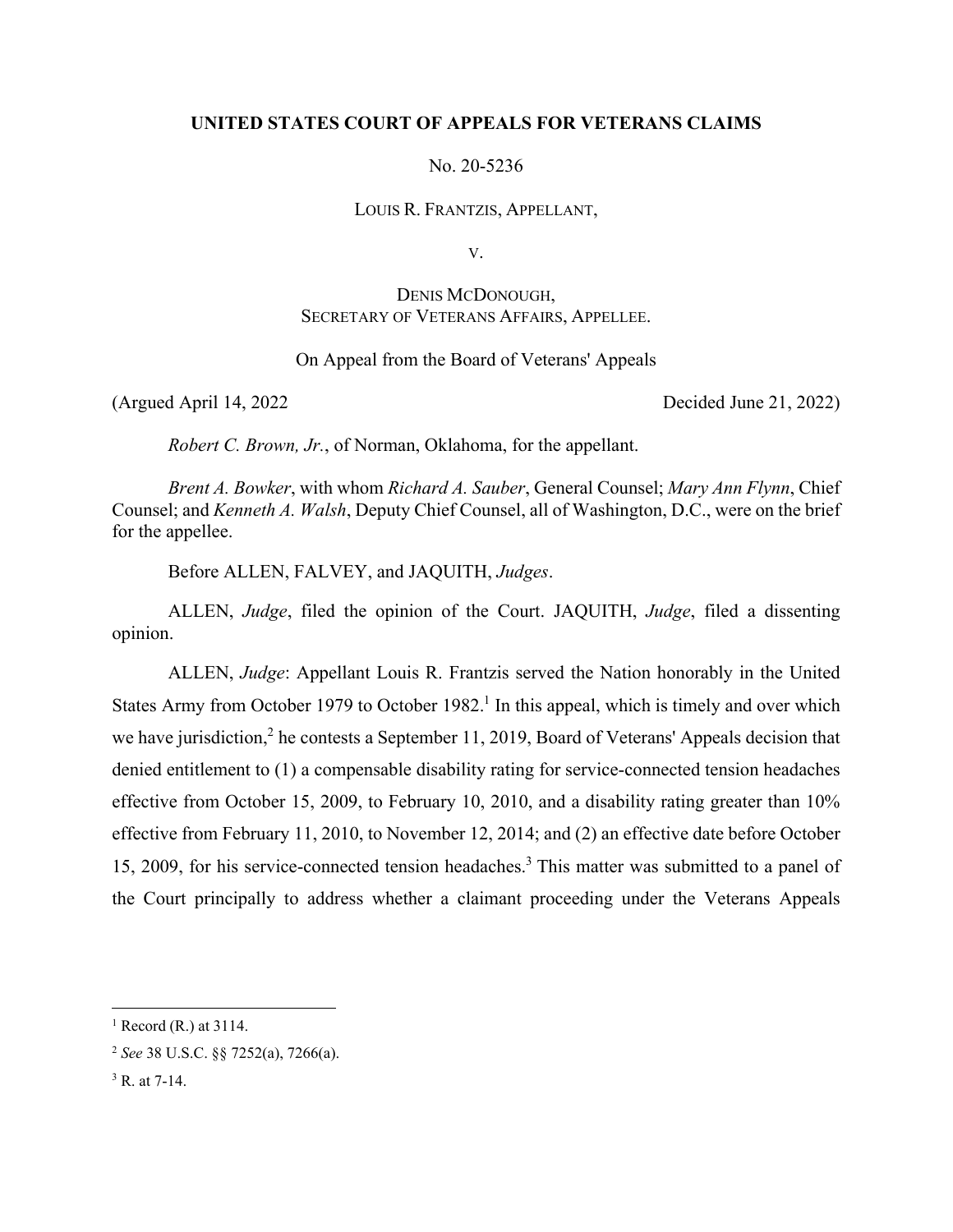Improvement and Modernization Act of  $2017$   $(AMA)^4$  is entitled to an opportunity for a Board hearing before the Board member who will ultimately decide his or her administrative appeal.<sup>5</sup>

We briefly preview what we decide: The Court holds that nothing in the AMA or its implementing regulations mandates that the Board member conducting a claimant's Board hearing must ultimately decide the appeal. While there was such a requirement in place under the Legacy Appeals System, when Congress enacted the AMA as the successor to the Legacy Appeals System, Congress removed the statutory language that required the same Board member who conducted a hearing to also participate in the appeal's final determination. Additionally, there is nothing in VA's implementing regulations that creates the purported right appellant seeks to have the Court vindicate. Given that nothing in the relevant statutes or regulations dictates that the Board member who presides at a hearing must render the Board's decision, appellant can only prevail if some other principle (such as the fair process doctrine) imposes that requirement. But we decline to consider whether there is such an extrastatutory or extraregulatory source of the supposed requirement that appellant advances because he did not make such an argument until well into the appeal.

We have also considered appellant's subsidiary argument that the Board ignored both his and his wife's hearing testimony concerning the prostrating nature of appellant's headaches. We reject the contention because it is clear that the Board did not ignore this evidence. Rather, the Board performed its duty as factfinder when it determined that the statements were outweighed by other record evidence.

Accordingly, having rejected all of appellant's arguments that he put forth in this appeal, we will affirm the September 2019 Board decision.

<sup>4</sup> 115 Pub. L. No. 55, 131 Stat. 1105 (Aug. 23, 2017).

<sup>&</sup>lt;sup>5</sup> The Court thanks the students, faculty, and staff at the University of Florida (UF) Levin College of Law for their flexibility regarding oral argument. We were supposed to have held argument at UF law on April 14, 2022. At the last moment, we were unable to do so. The Court looks forward to traveling to UF for argument soon. And we also thank counsel for both parties for their flexibility concerning the last-minute changes to the argument schedule.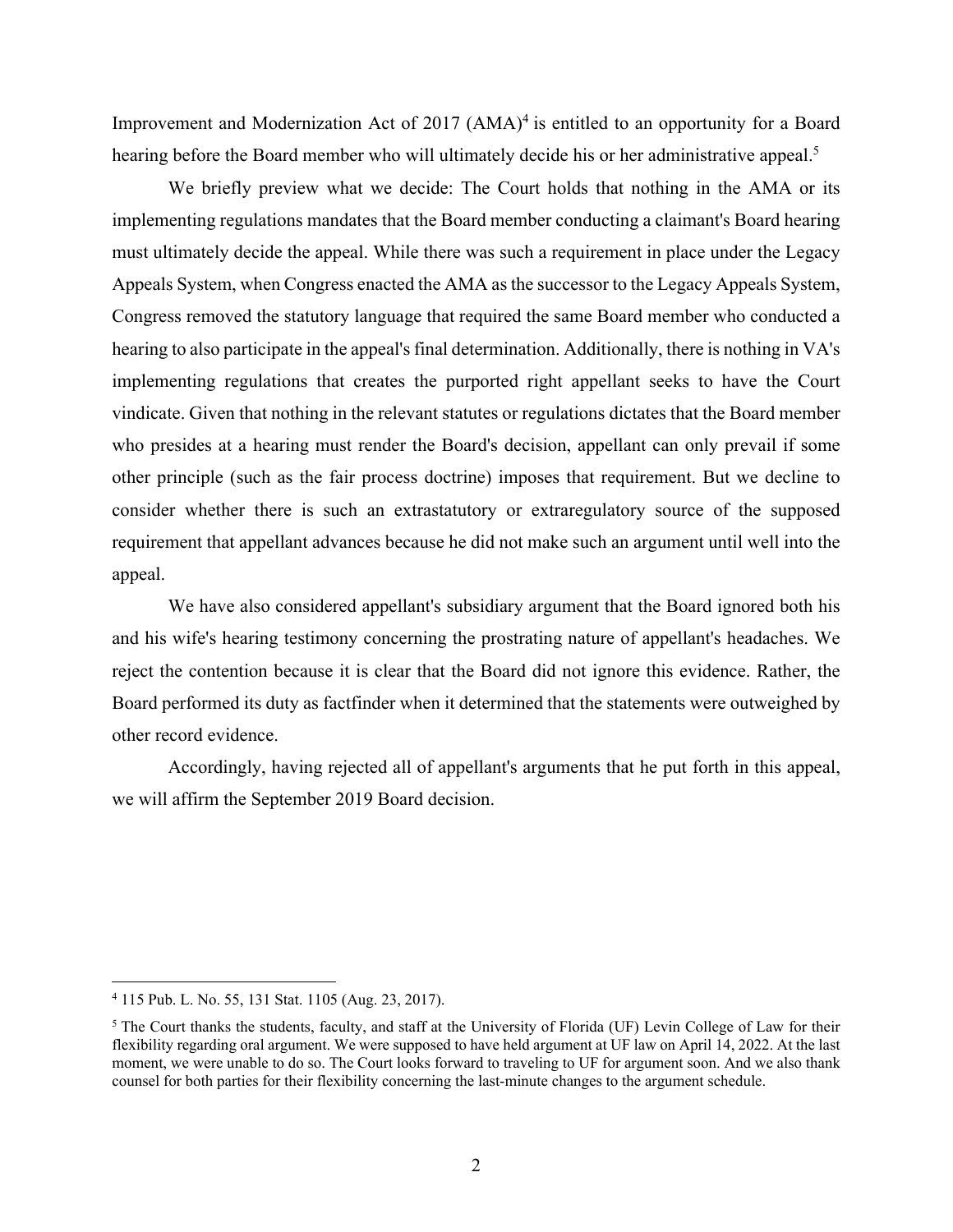### **I. FACTS AND PROCEDURAL HISTORY**

In October 2009, appellant sought service connection for several conditions, including headaches.<sup>6</sup> A November 2009 rating decision denied his claims, and the regional office (RO) continued those denials in an August 2010 Statement of the Case.<sup>7</sup> Appellant appealed the decision to the Board and requested a hearing.<sup>8</sup> At a July 2013 Board hearing, appellant testified that his headaches were caused by his service when he was kicked by another soldier.<sup>9</sup> In particular, he recounted that he was kicked in the chest by a soldier, which caused him to be lifted into the air, and that he then hit the back of his head on a concrete slab.10 Appellant stated that he had serious headaches that affected his vision as a result of the in-service incident.<sup>11</sup> The Board eventually remanded appellant's service-connection claim for headaches for further development.<sup>12</sup>

In August 2014, the RO granted appellant service connection for headaches, assigning a noncompensable disability rating.<sup>13</sup> Appellant timely disagreed with the decision, and his claim has been in an appellate status since.<sup>14</sup> Through the course of his appeal, VA revised appellant's evaluations for his service-connected headaches to the following: 0% effective from October 15, 2009, to February 10, 2010; 10% from February 11, 2010, to November 12, 2014; and 50% beginning November 13, 2014.15

In June 2018, appellant opted into the Rapid Appeals Modernization Program (RAMP), converting his claim to one pursued under the AMA.16 Through a Higher Level Review conducted under the AMA process, VA issued a rating decision in September 2018 (via appellant's RAMP

<sup>14</sup> R. at 2476-77.

<sup>6</sup> R. at 3098.

 $7 R.$  at 3015-16, 2938-63.

<sup>&</sup>lt;sup>8</sup> R. at 2780. The July 2013 Board hearing was conducted by Board member George Guido. Given the procedural history of appellant's appeal, which, as we will discuss, includes the conversion of his appeal from the Legacy System to one under the AMA, appellant does not take issue with the July 2013 hearing. *See* Appellant's Brief (Br.) at 6-13. We will similarly limit our discussion to the later hearing appellant had before the Board.

<sup>&</sup>lt;sup>9</sup> R. at 2780.

<sup>10</sup> R. at 2780, 2782.

<sup>&</sup>lt;sup>11</sup> R. at 2783-84.

<sup>12</sup> R. at 2736-38.

<sup>13</sup> R. at 2479-94.

 $15$  R. at 2412-33.

<sup>&</sup>lt;sup>16</sup> R. at 87-98.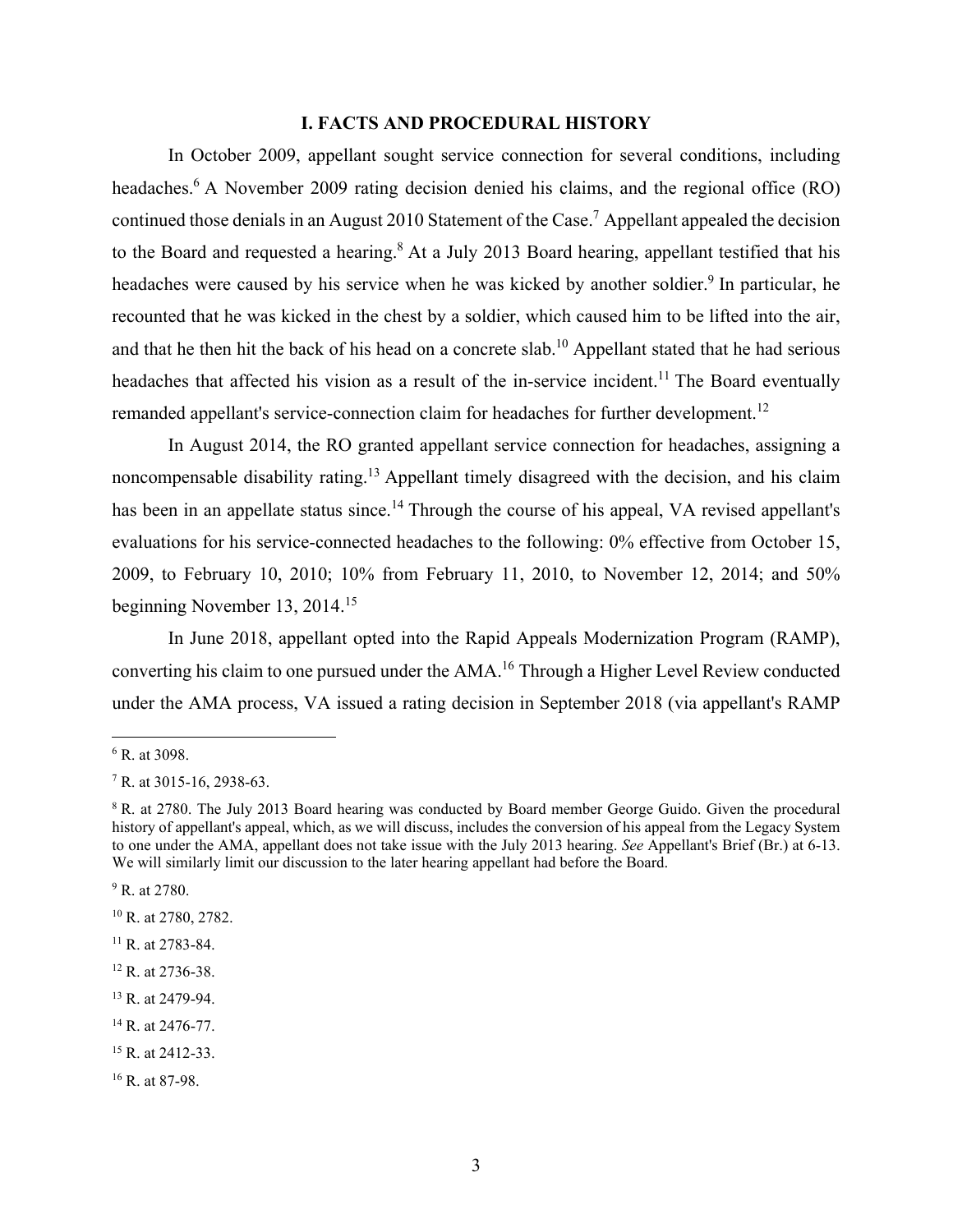election) that continued appellant's assigned disability ratings.<sup>17</sup> Appellant timely disagreed with the decision and appealed to the Board, requesting a hearing with a Board member.<sup>18</sup>

On May 6, 2019, appellant and his wife testified at a Board hearing that was conducted by Board member James Reinhart. 19 At the hearing, appellant and his wife testified that he experiences prostrating headaches.20 His wife also testified that around 2013 appellant's headaches began to affect his ability to work. $21$ 

On September 11, 2019, Board member Theresa Catino issued the decision currently on appeal.22 The decision noted that appellant "testified at a videoconference hearing before a [Board member] in May 2019 and a transcript of that hearing has been associated with the claims file," and that appellant testified at the July 2013 Board hearing.<sup>23</sup> The decision acknowledged the testimony that "the severity of [appellant's] headaches [have] been characteristic of prostrating attacks since 2009," but the Board found that "the evidence does not show that [appellant's] headaches were productive of prostrating attacks . . . or resulted in extreme exhaustion or powerlessness." 24 The Board noted appellant's VA treatment records and his April 2014 examination that "indicated that his headaches were of less severity and contemporaneously documented his symptoms and the severity of his headaches." 25 Accordingly, the Board determined that the lay assertions of prostrating attacks were outweighed by other record evidence.<sup>26</sup>

- $17$  R. at 91-93.
- 18 R. at 82-85.
- 19 R. at 44-67.
- 20 R. at 51-59.
- $^{21}$  R. at 61.
- 22 R. at 7-14.

- 24 R. at 12.
- 25 R. at 12-13.
- 26 R. at 13.

 $23$  R. at 9, 11.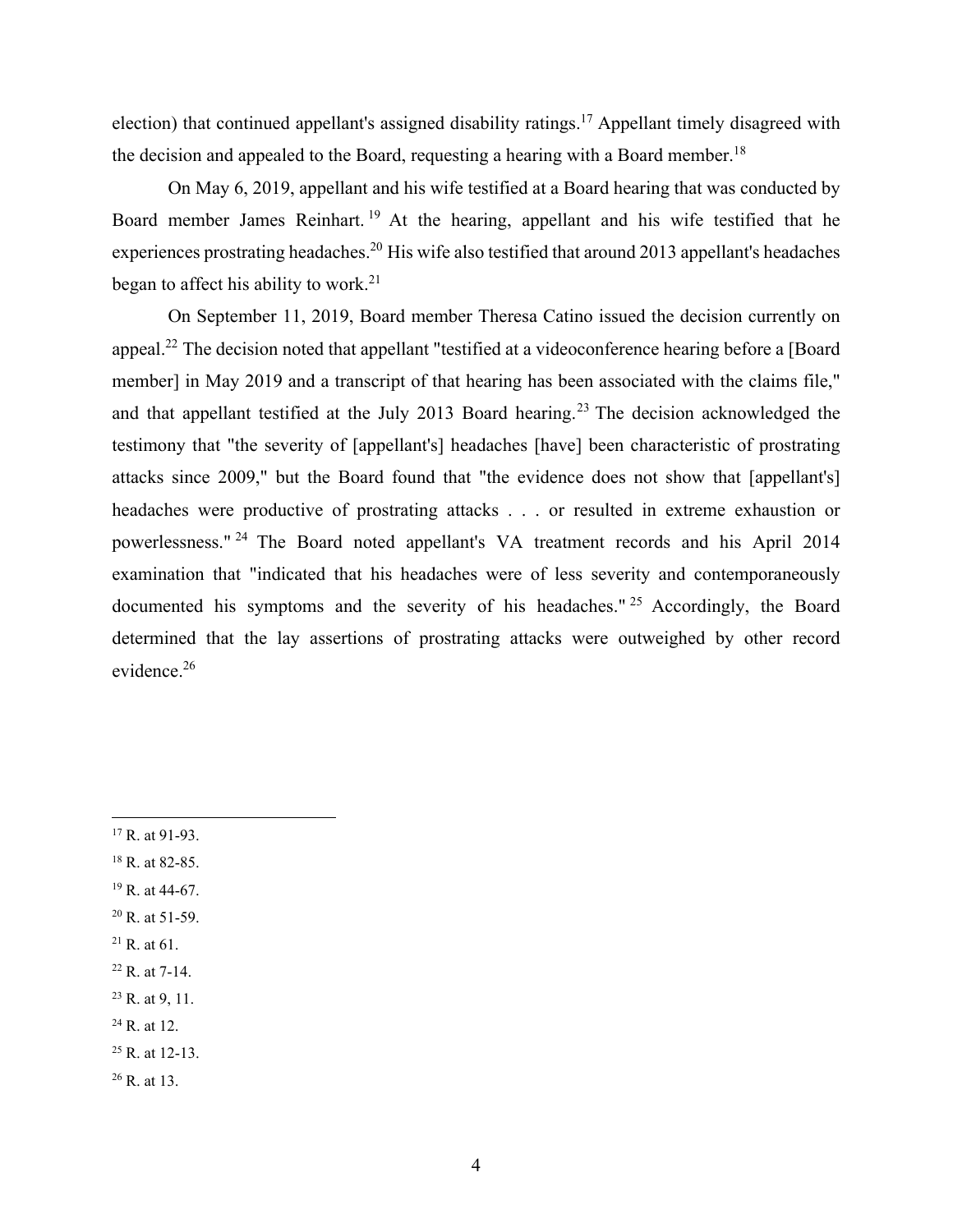#### **II. PARTIES' ARGUMENTS**

Appellant contends that 38 U.S.C. § 7102 requires that the same Board member who conducts a hearing must also issue a decision in the appeal. Appellant points to the portion of the statute that states: "A member or panel assigned a proceeding shall make a determination thereon  $\ldots$ ."<sup>27</sup> In particular, he argues that the statute's use of the word "shall" in the provision indicates Congress's intent to require the same Board member who conducts a hearing to also issue the appeal's decision.28

Appellant further argues that the Board failed to consider favorable evidence when it determined that appellant's headaches were not productive of prostrating attacks. Alternatively, appellant contends that the Board did not provide adequate reasons or bases for its decision in terms of the evidence it addressed. Specifically, he asserts that the Board failed to adequately discuss his and his wife's testimony about the onset, worsening, and prostrating nature of his headaches.

The Secretary responds that there is no requirement under the AMA that the same Board member who presides at a hearing also issue the decision in an appeal. Specifically, the Secretary highlights that section 7107 is the relevant statutory authority because it governs Board hearings unlike section 7102, which concerns the assignment of appeals. The Secretary points out that when Congress enacted the AMA it expressly removed the requirement under section 7107 in the Legacy Appeals System that the Board member who presides at a hearing must participate in making the final determination of the claim. Additionally, the Secretary points to the pertinent regulatory authority in which VA has expressly retained the requirement for only Legacy appeals.<sup>29</sup>

Further, the Secretary argues that the Board did not err when it determined that appellant's headaches were not productive of prostrating attacks. The Secretary contends that the Board considered appellant's and his wife's testimony but ultimately assigned that testimony less probative weight than the contemporaneous medical evidence.

<sup>&</sup>lt;sup>27</sup> Appellant's Br. at 6-7 (citing 38 U.S.C.  $\frac{$7102(a)]}{a}$ .

<sup>28</sup> *Id.* at 7.

<sup>29</sup> Secretary's Br. at 7 (citing 38 C.F.R. §§ 20.604, 3.2400(b)).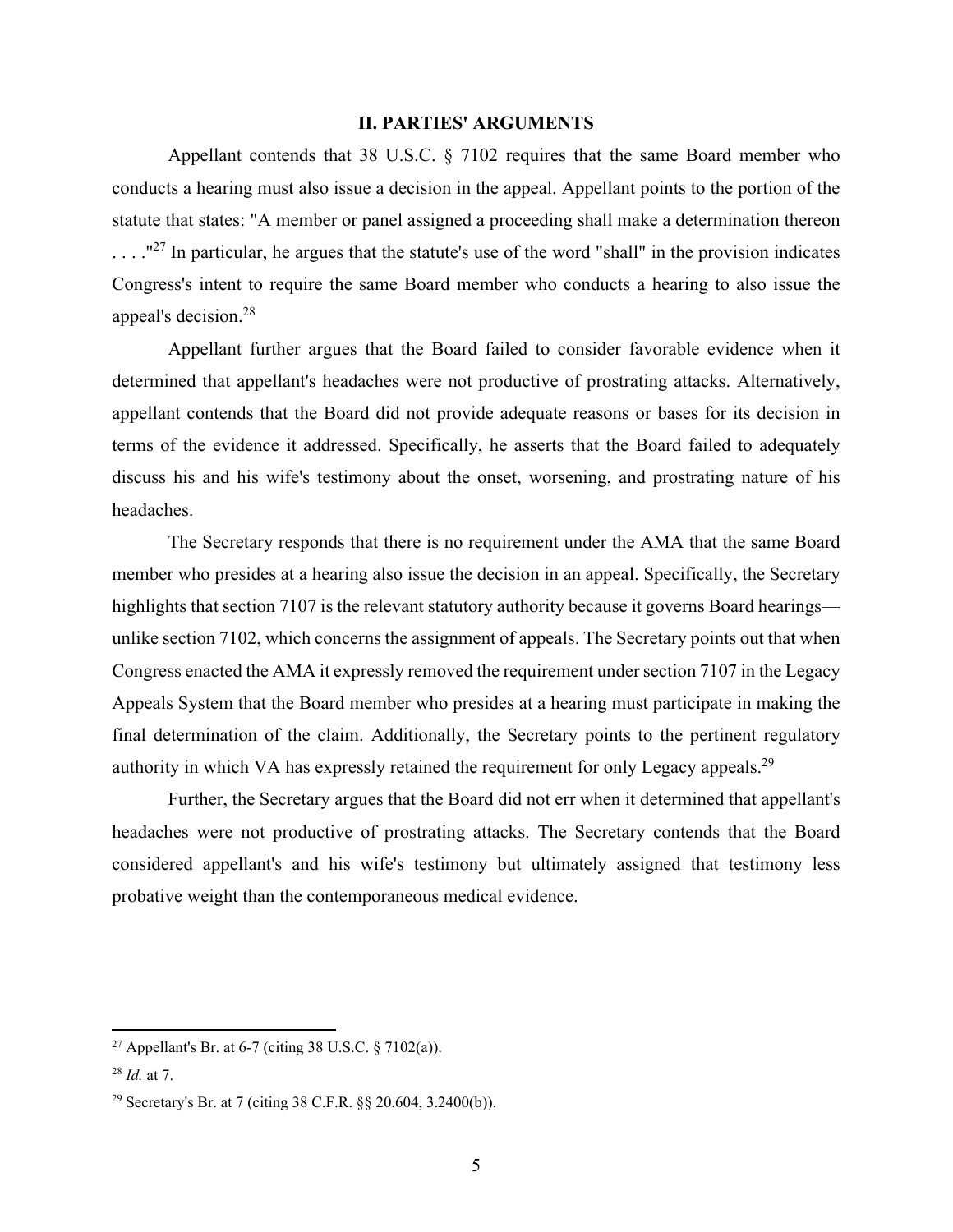#### **III. ANALYSIS**

# *A. Under the AMA, a Board member who conducts a Board hearing is not required to decide the appeal.*

Appellant's principal argument is that he has a right to a hearing before the Board member who will ultimately issue a decision in his appeal. He grounds his argument on the statutes that control appeals under the AMA. So, we must review those statutory provisions, and the regulations associated with them, to determine whether appellant is correct. As we will explain, we conclude that the pertinent statutory and regulatory authority does not require the Board member conducting a Board hearing to ultimately issue the decision in the appeal.

We begin with some context about what Congress did when it enacted the AMA. As an initial matter, we highlight that Congress did not replace the existing administrative appeals process—the Legacy process—when it created the AMA.<sup>30</sup> A claimant was in the Legacy system if the initial decision on a claim was rendered before February 19, 2019, and, correspondingly, under the AMA when the initial decision on the claim was rendered on or after February 19, 2019.31 But the line Congress drew was not entirely immune from a claimant's choice about the system in which he or she would proceed. After Congress enacted the AMA, VA, acting pursuant to congressional authorization, provided claimants in the Legacy appeals system the opportunity to opt in to the RAMP.32 Upon opting in to the RAMP, a claimant's appeal would become subject to the processes and authorities under the  $AMA$ <sup>33</sup> So, after opting in, the  $AMA$  (via the  $RAMP$ ) provides claimants with options to file (1) a request for a Higher-Level Review of their rating decision, (2) a supplemental claim, or (3) a Notice of Disagreement (NOD) requesting direct Board review.<sup>34</sup> When appealing to the Board, a claimant has the options of  $(1)$  a direct review based on the evidence before the agency of original jurisdiction, (2) an additional evidence docket in which the claimant has the right to submit additional evidence within certain time parameters, or (3) a hearing docket in which the claimant is afforded a hearing before a Board member and may also

<sup>30</sup> *See Mattox v. McDonough*, 34 Vet.App. 61, 68 (2021).

<sup>31</sup> *Id*. at 68-69.

<sup>32</sup> *See* 115 Pub. L. No. 55, 131 Stat. 1105, 1120 ("The Secretary of Veterans Affairs may, under subsection (a)(1), carry out a program to provide the option of an alternative appeals process.").

<sup>33</sup> *See id.*

<sup>34 38</sup> U.S.C. § 5104C(1); *Andrews v. McDonough*, 34 Vet.App. 151, 157 (2021).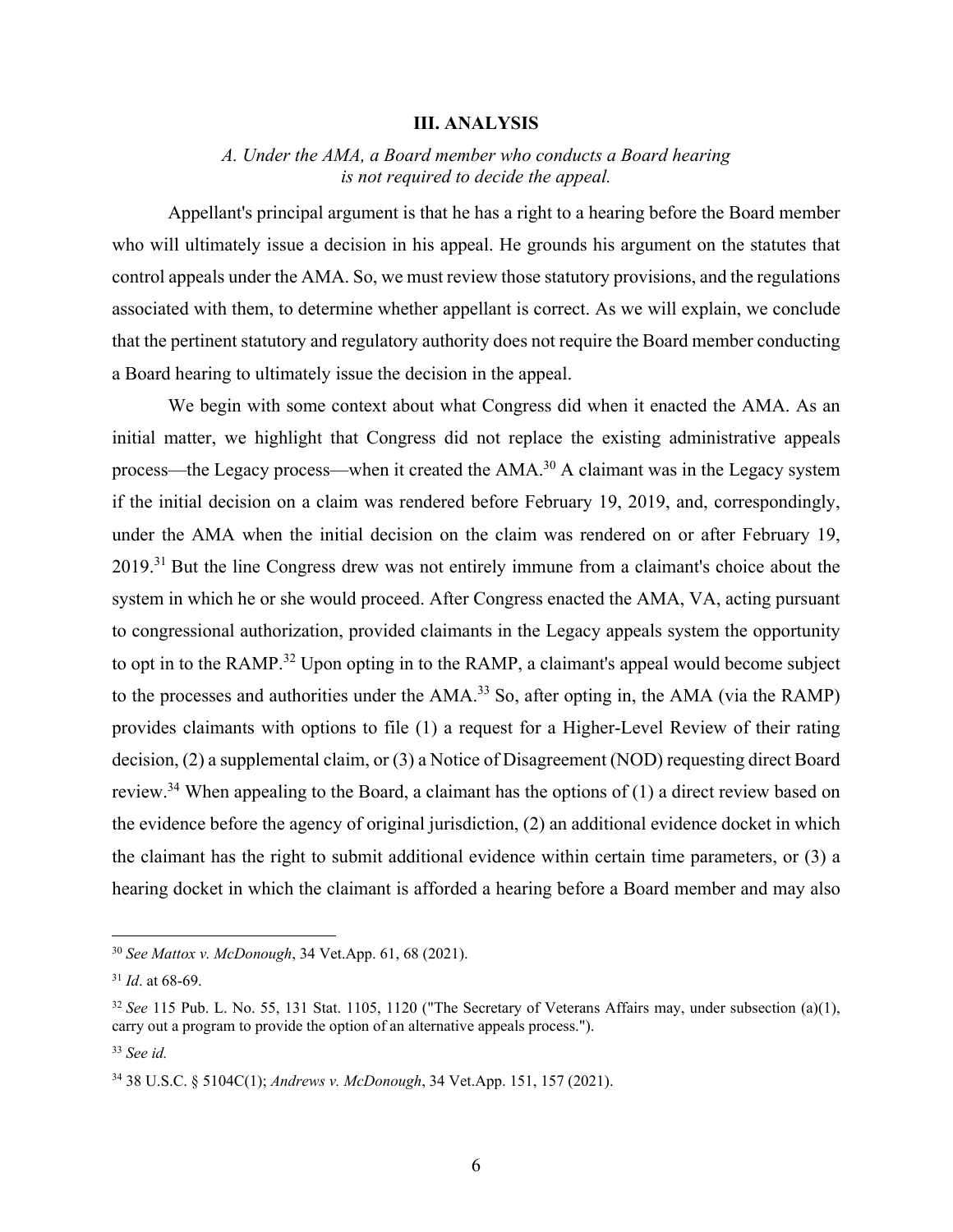submit evidence in certain prescribed periods.<sup>35</sup> As previously mentioned, appellant opted in to the RAMP in June 2018, therefore subjecting himself to the laws under the AMA.<sup>36</sup> And he later selected the hearing docket.<sup>37</sup>

With the AMA-Legacy context established, we return to the issue before us. Questions of statutory interpretation are pure questions of law that the Court reviews de novo.<sup>38</sup> We look to the plain meaning of the statute, and when we find the plain meaning, our job is simply to apply it.<sup>39</sup> "In determining the meaning of a statutory provision, 'we look first to its language, giving the words used their ordinary meaning."<sup>40</sup> But context "inform[s] any statutory provision's plain meaning."41 And, importantly, "in interpreting a statute a court should always turn first to one, cardinal canon before all others . . . . [C]ourts must presume that a legislature says in a statute what it means and means in a statute what it says there."42 With these principles in mind, we turn to the questions before us.

# 1. 38 U.S.C. §§ 7102, 7107

As relevant to this appeal, two statutes are in play. Appellant relies on 38 U.S.C. § 7102(a) to argue that the same Board member who conducts a Board hearing must also issue the decision in the appeal. The Secretary argues that section 7102 does not control, and instead focuses on section 7107. While the Court has not addressed these statutory provisions under the AMA, we have considered the provisions as they existed in the context of the Legacy Appeals System in Arneson v. Shinseki.<sup>43</sup> Arneson's discussion provides useful context for our analysis. There, the Court determined "that the pertinent statutes and implementing regulation regarding Board

<sup>35</sup> *See* 38 U.S.C. § 7105(b)(2)(c); 38 C.F.R. § 20.202(b) (2021); *Andrews*, 34 Vet.App. at 157.

<sup>36</sup> *See* R. at 87-98.

<sup>37</sup> R. at 82-85.

<sup>38</sup> *See Saunders v. Wilkie*, 886 F.3d 1356, 1360 (Fed. Cir. 2018); *see also Casey v. Wilkie*, 31 Vet.App. 260, 265 (2019).

<sup>39</sup> *Frederick v. Shinseki*, 684 F.3d 1263, 1269 (Fed. Cir. 2012); *see also Kisor v. Wilkie*, \_\_ U.S. \_\_, 139 S. Ct. 2400, 2415, 204 L. Ed.2d 841 (2019); *Artis v. District of Columbia*, U.S. , 138 S. Ct. 594, 603, 199 L. Ed.2d 473 (2018) (quoting *Moskal v. United States*, 498 U.S. 103, 108 (1990)); *Chevron U.S.A., Inc. v. Natural Res. Def. Council, Inc.*, 467 U.S. 837, 842-43 (1984).

<sup>40</sup> *Casey*, 31 Vet.App. at 265.

<sup>41</sup> *Id.*

<sup>42</sup> *Conn. Nat'l Bank v. Germain*, 503 U.S. 249, 253-54 (1992).

<sup>43</sup> *See Arneson*, 24 Vet.App. at 382-83.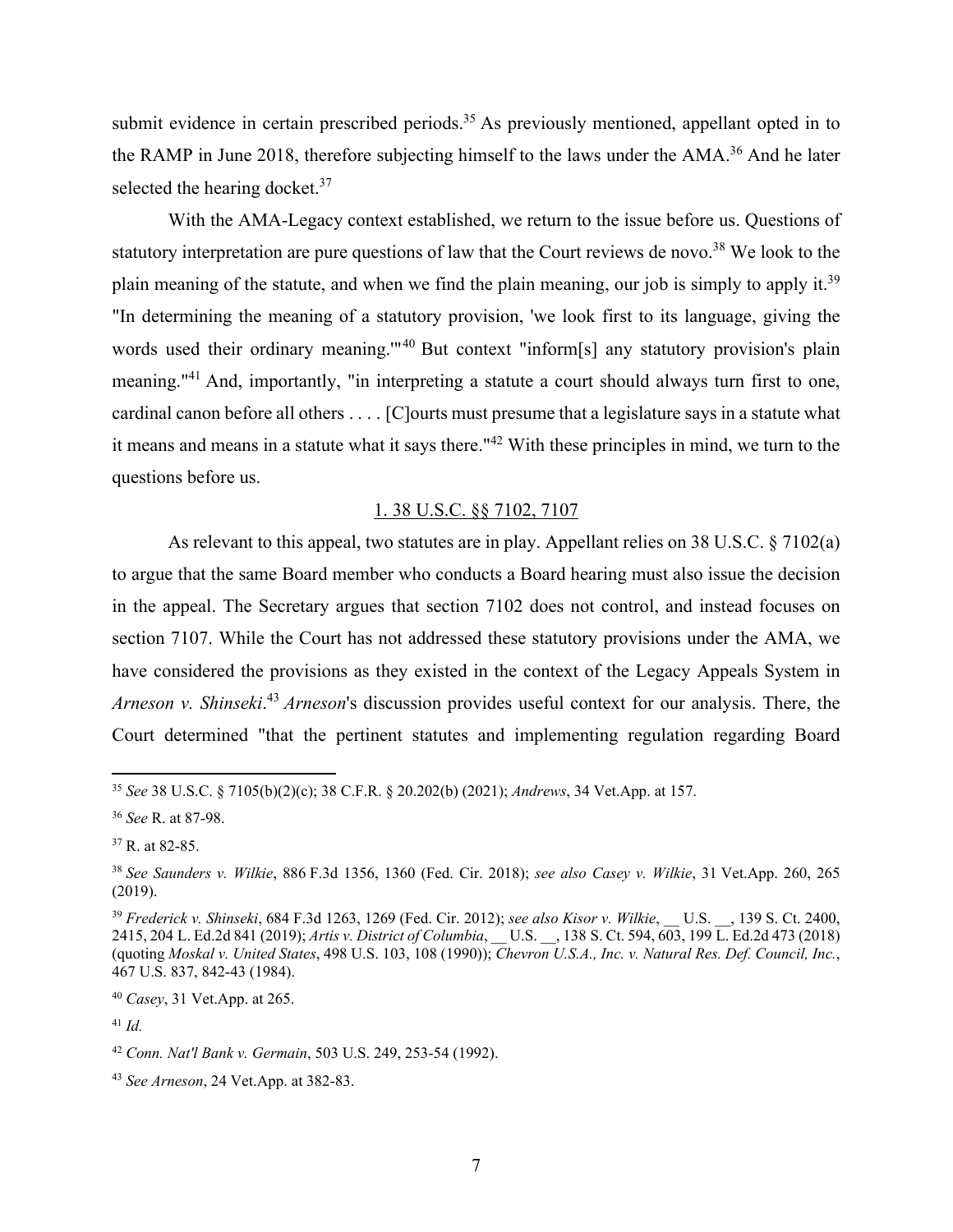hearings entitle a claimant to an opportunity for a hearing before all the Board members who will ultimately decide his appeal," and vacated the Board's decision because one member of the three Board member panel had not participated in a Board hearing with the claimant.<sup>44</sup> Notably, the Court did not rely whatsoever on section 7102 in rendering the decision.<sup>45</sup> Rather, the Court focused on section 7107 as it then existed.<sup>46</sup> We explained that the "1994 statutory amendments" restructured [section 7102] and separated the provision regarding the assignment of Board members from the provision regarding hearings."47 This created a statutory structure in which section 7102 governed the assignment of cases to Board members and section 7107 governed Board hearings.<sup>48</sup> Significantly, the AMA did not change the statutory scheme we recognized in *Arneson*. Section 7102 continues to concern the assignment of appeals and section 7107 continues to address hearings.<sup>49</sup> In fact, section 7107 retains its title: "Appeals: dockets; hearings."<sup>50</sup>

"'[T]he statutory scheme as a whole, the specific context in which [a] word or provision at issue is used, and the broader context of the statute as a whole' all inform any statutory provision's plain meaning."51 Therefore, we will begin our analysis with the statute that continues to govern Board hearings: Section 7107. Before the passage of the AMA, section 7107(c) (2016) provided:

A hearing docket shall be maintained and formal recorded hearings shall be held by such member or members of the Board as the Chairman may designate. Such member or members designated by the Chairman to conduct the hearing shall, except in the case of a reconsideration of a decision under section 7103 of this title, participate in making the final determination of the claim.[52]

It was this statutory provision on which the Court put great weight in *Arneson* when it held that the law at the time required all Board members who participated in rendering a decision must

<sup>&</sup>lt;sup>44</sup> *Id.* at 386. The two other Board members each conducted separate hearings with the claimant through the course of his appeal. *Id.* at 380-81.

<sup>45</sup> *See id.* at 382-89.

<sup>46</sup> *Id.* at 383-86.

<sup>47</sup> *Id.* at 384.

<sup>48</sup> *Id.*

<sup>49</sup> *See* 38 U.S.C. §§ 7102, 7107 (2021).

<sup>50 38</sup> U.S.C. § 7107.

<sup>51</sup> *See Casey*, 31 Vet.App. at 265 (quoting *Hornick v. Shinseki*, 24 Vet.App. 50, 52 (2010)).

<sup>52 38</sup> U.S.C. § 7107(c) (2016).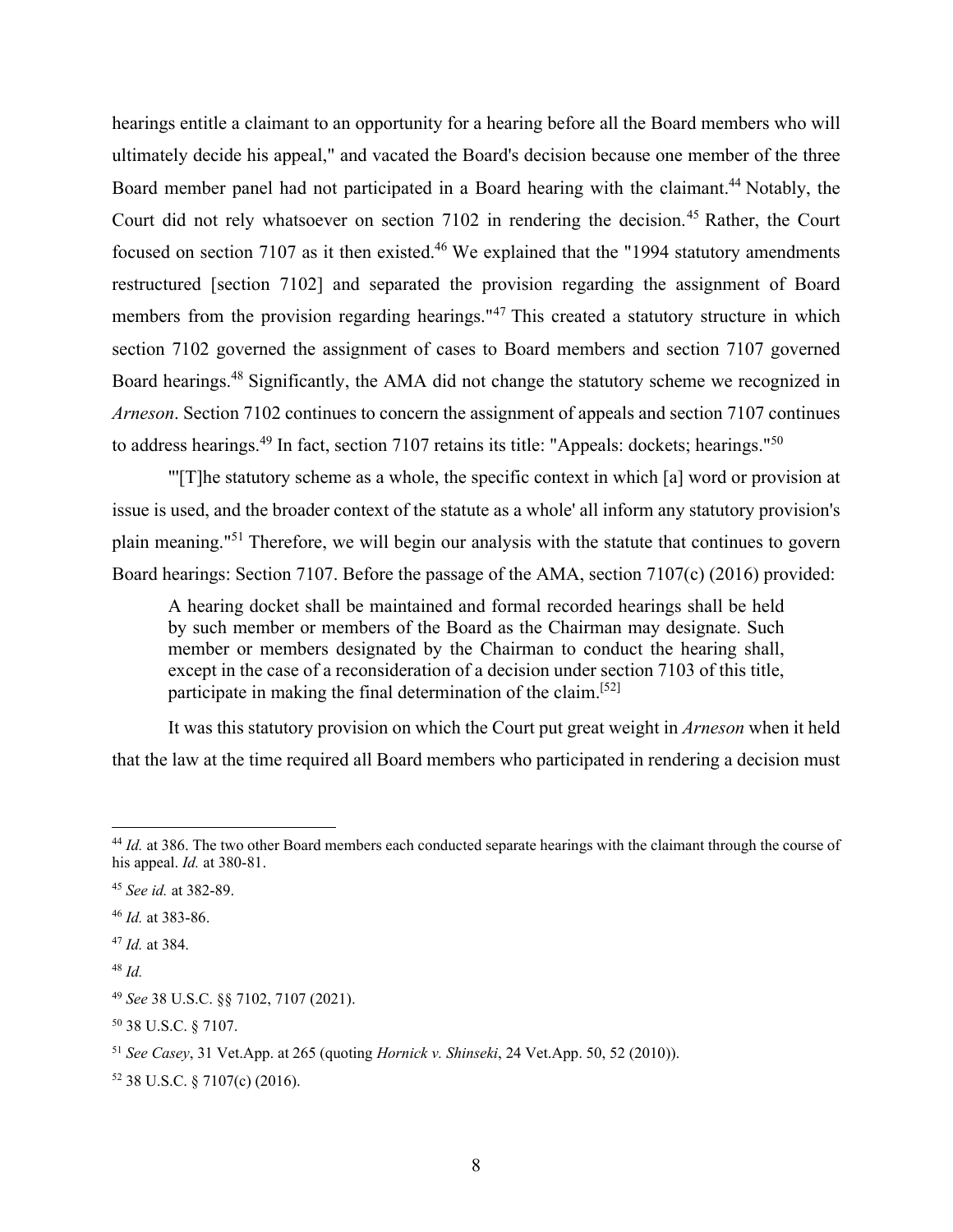also have been involved in a Board hearing afforded to appellant.<sup>53</sup> Congress significantly revised this section when it enacted the AMA. Notably, Congress removed the language from section 7107 that required the Board member who conducted a Board hearing to "participate in making the final determination of the claim." 54 The post-AMA version of section 7107(c) provides for the "[m]anner and scheduling of hearings for cases on a docket that may include a hearing." The section no longer requires that the Board member conducting a hearing must participate in the final determination.<sup>55</sup> Indeed, that requirement appears nowhere in the statute. In other words, Congress did not merely move the language around when it enacted the AMA; it deleted it entirely.

We find the removal of this statutory language in section 7107(c) highly significant. First, "Congress is presumed to know of existing laws and regulations when it enacts new legislation."56 Therefore, we can presume that Congress understood the nature of our *Arneson* holding that interpreted the language of pre-AMA section 7107(c)—in addition to the pertinent regulation at the time—to require the Board member who conducted a hearing to also decide the appeal.<sup>57</sup> So it's reasonable to say that Congress knew this was the law and intended to remove the requirement when it amended section 7107 and omitted that critical language.

Second, even if we don't employ the presumption about Congress knowing the law when it acts and we say that Congress did not know about *Arneson*, our conclusion remains the same. Congress still consciously elected to remove the requirement that a Board member who conducts a hearing must "participate in making the final determination of the claim."58 That language was plain, nontechnical, and easy to understand. "When Congress amends legislation, courts must presume it intends the change to have real and substantial effect." 59 Appellant's argument essentially asks us to ignore Congress's amendment to section 7107 and to give no effect whatsoever to the removal of the language requiring the Board member conducting a hearing to

<sup>53</sup> *Arneson*, 24 Vet.App. at 383-85.

<sup>54</sup> *See* 38 U.S.C. § 7107(c) (2017).

<sup>55 38</sup> U.S.C. § 7107(c) (2017).

<sup>56</sup> *Beaudette v. McDonough*, 34 Vet.App. 95, 103 (2021) (citing *Cal. Indus. Prods., Inc. v. United States*, 436 F.3d 1341, 1354 (Fed. Cir. 2006)).

<sup>57</sup> *See Arneson*, 24 Vet.App. at 386.

<sup>58</sup> *See* 38 U.S.C. § 7107(c) (2017). *Compare id.*, *with* 38 U.S.C. § 7107(c) (2021).

<sup>59</sup> *Ross v. Blake*, 578 U.S. 632, 641-42 (2016) (cleaned up).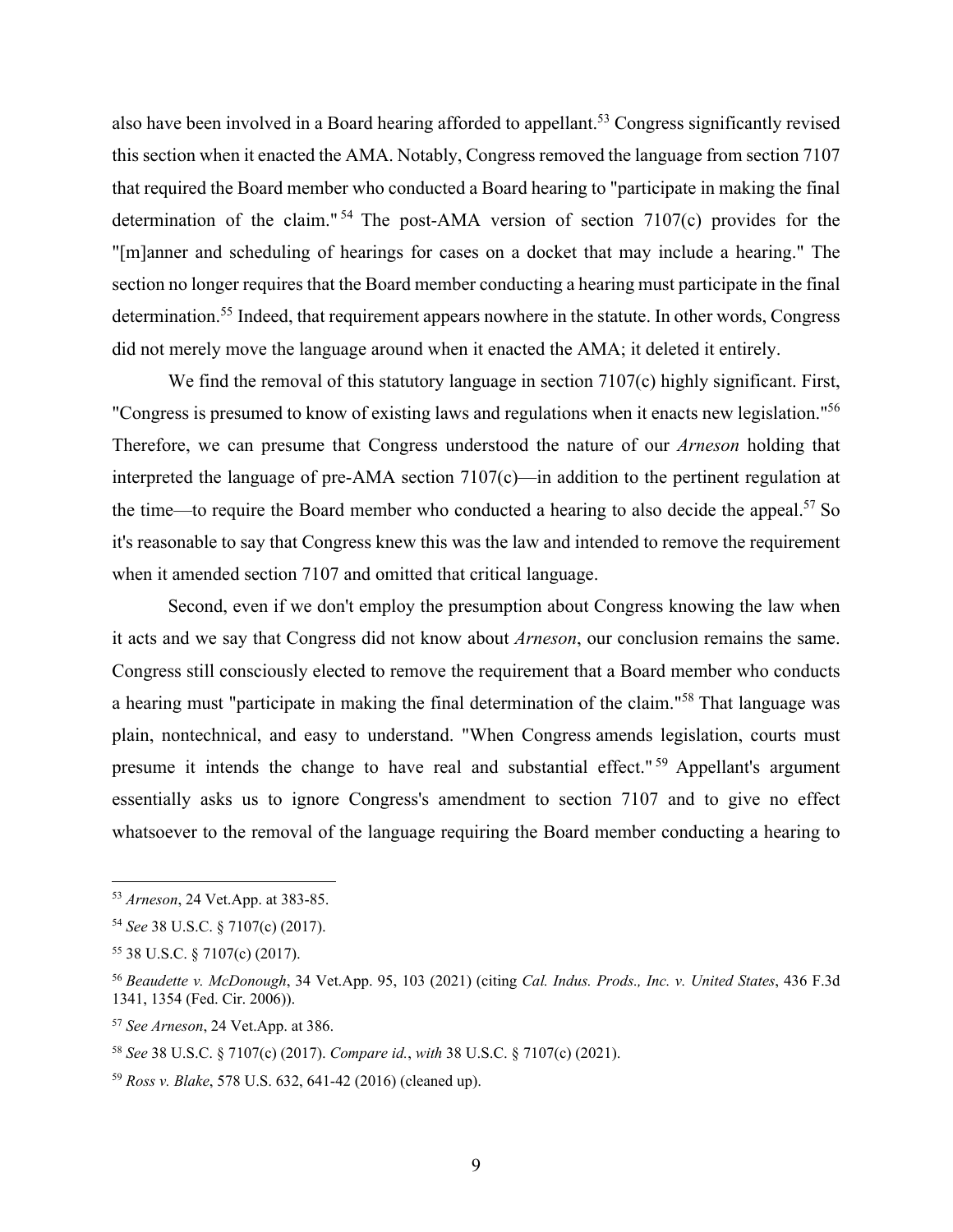also participate in the final determination. That is not our job. Courts do not re-insert statutory provisions that Congress has removed. Stated in the affirmative, our task is to give effect to statutes as Congress has written them.<sup>60</sup> It is clear from the plain language of section 7107 that it no longer requires the Board member who conducts a hearing to also decide the claim. Indeed, Congress's removal of the statutory language is a significant indication of its intent to no longer maintain such a requirement under the AMA.

But that does not end our inquiry because appellant contends that section 7102 contains such a requirement. We do not agree. Section 7102(a) provides:

A proceeding instituted before the Board may be assigned to an individual member of the Board or to a panel of not less than three members of the Board. A member or panel assigned a proceeding shall make a determination thereon, including any motion filed in connection therewith. The member or panel, as the case may be, shall make a report under section 7104(d) of this title on any such determination, which report shall constitute the final disposition of the proceeding by the member or panel. $[61]$ 

Appellant points to that portion of the statute that states that "[a] member or panel assigned a proceeding shall make a determination thereon," and puts great emphasis on Congress's use of the word "shall."<sup>62</sup> Appellant is certainly correct that "shall" is generally a mandatory term.<sup>63</sup> But that is neither here nor there. The use of the mandatory term "shall" is irrelevant to appellant's argument because section 7102 does not govern Board hearings; the plain language of the statute just does not speak to the issue at hand.

Section 7102 governs the assignment of cases to Board members; it does not govern Board hearings. As we explained, *Arneson* delineates the respective functions of sections 7102 and 7107.64 In *Arneson*, we unequivocally found that section 7102 does *not* govern Board hearings and we did *not* rely on section 7102 to answer a question similar to the one before us today.<sup>65</sup> To be

<sup>60</sup> *See Estate of Cowart v. Nicklos Drilling Co.*, 505 U.S. 469, 476 (1992) (noting "the basic and unexceptional rule that courts must give effect to the clear meaning of statutes as written").

<sup>61 38</sup> U.S.C. § 7102(a) (2021).

<sup>62</sup> Appellant's Br. at 6-7.

<sup>63</sup> *See Quinn v. Wilkie*, 31 Vet.App. 284, 291 (2019) (citing *Kingdomware Techs., Inc. v. United States*, \_\_ U.S. \_\_, 136 S. Ct. 1969, 1977, 195 L. Ed.2d 334 (2016)).

<sup>64</sup> *See Arneson*, 24 Vet.App. at 384.

<sup>65</sup> *Id.*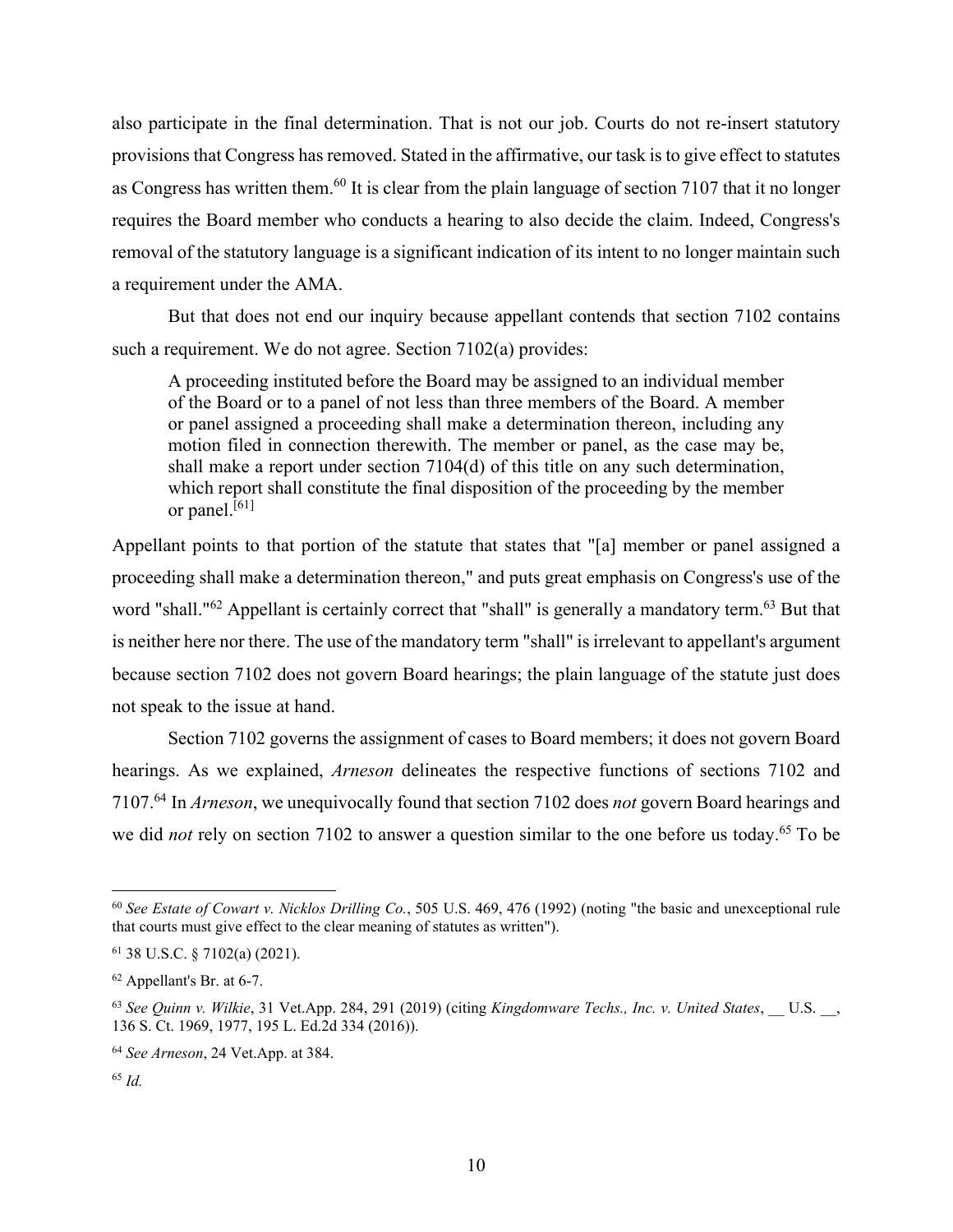sure, the AMA wrought many changes to VA's administrative appeals process. But Congress did not change the respective focuses of sections 7102 and 7107.<sup>66</sup> We see no reason to depart from *Arneson*'s interpretation of the statute concerning the matters to which sections 7102 and 7107 speak and appellant has given us none.<sup>67</sup>

Appellant points out that Congress did not amend section 7102 when it enacted the AMA as support for his argument that section 7102 requires the Board member conducting a hearing to also decide the appeal.<sup>68</sup> We agree that this fact is important, but we think it cuts in precisely the opposite direction. As appellant pointed out, the language that he relies on in section 7102 is the same language that appeared in the statute when the Court decided *Arneson*. 69 But, again, in *Arneson* we found that section 7102 did *not* govern the issue concerning hearings—that was section 7107, something Congress *did* change.<sup>70</sup> So, appellant essentially asks the Court to find statutory language *dispositive* today that we previously found *irrelevant* when deciding a nearly identical question. Viewed differently, Congress is well aware how to include a requirement that the Board member conducting a hearing must also participate in the decision. We know that is the case because Congress did so in connection with Legacy appeals in the pre-AMA version of section 7107.<sup>71</sup> In addition, before 1994, Congress actually used section 7102 to do what appellant claims it does today. Before 1994, section 7102 required that "formal recorded hearings shall be held by such member or members as the Chairman may designate, the member or members being

<sup>&</sup>lt;sup>66</sup> The dissent posits that the "'refocusing' of 38 U.S.C. § 7107 deleted the codification of the veteran's right to a hearing in section 7107(b)," and if our "construction of these statutes takes hold, the veteran's right to a hearing is in peril." *See post* at note 186. To be clear, our decision today does not offer any opinion as to how the revisions of section 7107 affect an appellant's right to a hearing. While the time may come to make such a determination, it is not today.

<sup>67</sup> As our dissenting colleague points out, *Arneson* determined that "the Board violated 38 U.S.C. §§ 7102, 7107, and 38 C.F.R. § 20.707." *Arneson*, 24 Vet.App. at 386. Importantly, the Court did not rely on any specific language in section 7102 to render its holding. As we do here, *Arneson* considered section 7102 together with section 7107 to determine that the two sections govern different topics. *See Arneson*, 24 Vet.App. at 384. The only specific language of the post-1994 section 7102 that the Court mentioned was the portion of section 7102(a) that "allows an appeal to 'be assigned to an individual member of the Board or to a panel of not less than three members of the Board.'" *Id.* at 384-85 (emphasis omitted) (quoting 38 U.S.C. § 7102(a)). *Arneson*'s ultimate determination concerning the statutory scheme was that Congress had not directly spoken to "the question of whether a claimant is entitled to a hearing before all the Board members assigned to decide his appeal." *Id.* at 385. In sum, our analysis of section 7102 today is fully consistent with the Court's views when we decided *Arneson*: section 7102 does not govern Board hearings.

<sup>68</sup> Appellant's Br. at 7-8; Reply Br. at 1-5.

<sup>69</sup> *See* Reply Br. at 2. *Compare* 38 U.S.C. § 7107 (2016), *with* 38 U.S.C. § 7107 (2017).

<sup>70</sup> *See Arneson*, 24 Vet.App. at 384.

<sup>71 38</sup> U.S.C. § 7107(c) (2016).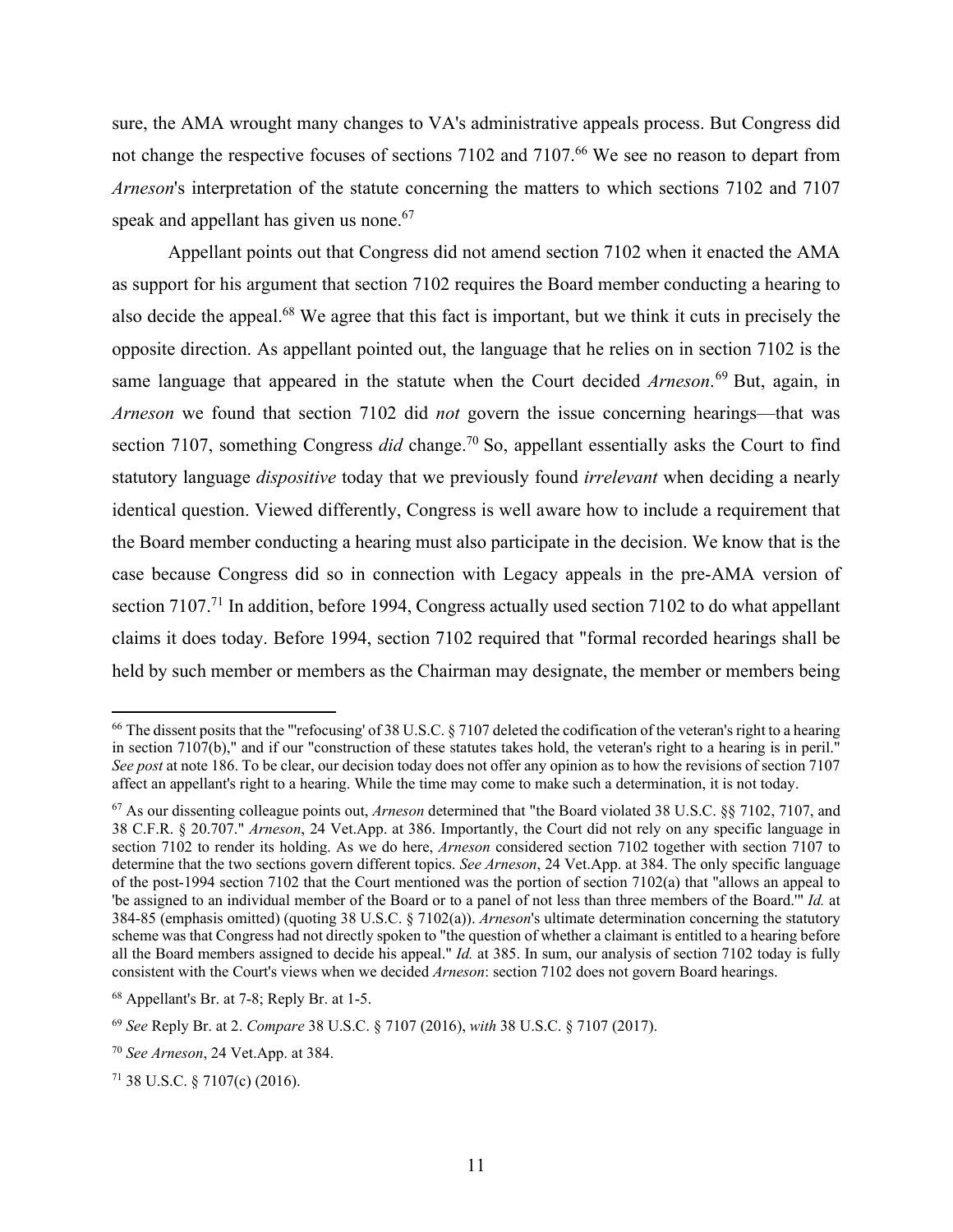of the section which will make final determination in the claim."72 Clearly Congress has been familiar with this statutory requirement for years, and if we were deciding this appeal in 1993, appellant's argument would be correct. But the year is 2022. There is just no escaping that in 1994 Congress moved the relevant statutory language from section 7102 to section 7107, and when Congress enacted the AMA it removed the relevant statutory language entirely from section 7107 (and everywhere else in the title 38); we must give this exclusion the effect that Congress intended because that is what courts do.<sup>73</sup> Otherwise, we would be acting as little more than a follow-on legislature, imposing our own requirements in place of those the elected Members of Congress determined should be the law.

In sum, we hold that nothing in the statutory provisions Congress enacted as part of the AMA requires that the Board member who conducts a hearing must also decide the appeal.<sup>74</sup> And to be clear, the converse is true as well; the statutes don't prohibit VA from allowing a different Board member to decide the appeal than the one who conducted a hearing. Given the statutory structure of sections 7102 and 7107, Congress's removal of the precise language in section 7107 that required the same Board member to decide an appeal when it enacted the AMA is highly significant. The short story here is: *Congress* at one point mandated what appellant seeks the Court to order here; *Congress* removed the requirement that provided for what appellant seeks; and that means appellant cannot prevail on his statutory argument.<sup>75</sup>

<sup>72 38</sup> U.S.C. § 7102(b) (1993).

<sup>73</sup> *See Ross*, 578 U.S. at 641-42.

<sup>&</sup>lt;sup>74</sup> We note that we do not need to resort to the pro-veteran canon of construction because we find the statutes clear as to the issue; in other words, we do not find the statutes ambiguous. *See Sharp v. Shinseki*, 23 Vet.App. 267, 275 (2009) ("In the face of statutory ambiguity . . . the Court applies the rule that 'interpretative doubt is to be resolved in the veteran's favor.'") (quoting *Brown v. Gardner*, 513 U.S. 115, 118 (1994))).

<sup>&</sup>lt;sup>75</sup> Although not briefed by appellant, at one point during oral argument appellant commented that his position is bolstered because a "hearing" is a "proceeding" within the meaning of section 7102. *See* Oral Argument (OA) at 13:35- 18:08, *Frantzis v. McDonough*, U.S. Vet. App. No. 20-5236 (oral argument held Apr. 14, 2022), http://www.uscourts.cavc.gov/oral\_arguments\_audio.php. Putting aside that this comment is entirely inconsistent with the statutory structure explained in *Arneson*, we find appellant's comment without merit. "Proceeding" is not defined within title 38 of the U.S. Code, but appellant's interpretation is inconsistent with how "proceeding" is used in section 7102 and in other statutes. The first sentence of section 7102 states: "A proceeding *instituted* before the Board . . . ." 38 U.S.C. § 7102 (emphasis added). If, as appellant suggests, a "hearing" is a "proceeding," then that sentence can be read to say, "a hearing instituted before the Board." That is almost nonsensical and inconsistent with other ways in which Congress used this term. *See* 38 U.S.C. § 7104 (stating that the Board's decision will be based "on the entire record in the proceeding and upon consideration of all evidence and material of record and applicable provisions of law and regulation"); 38 U.S.C. § 7105 (governing when appellate review to the Board is initiated by the "[f]iling of appeal"; read in context, "appeal" is referring to all the acts and events that will occur between the initiation of appellate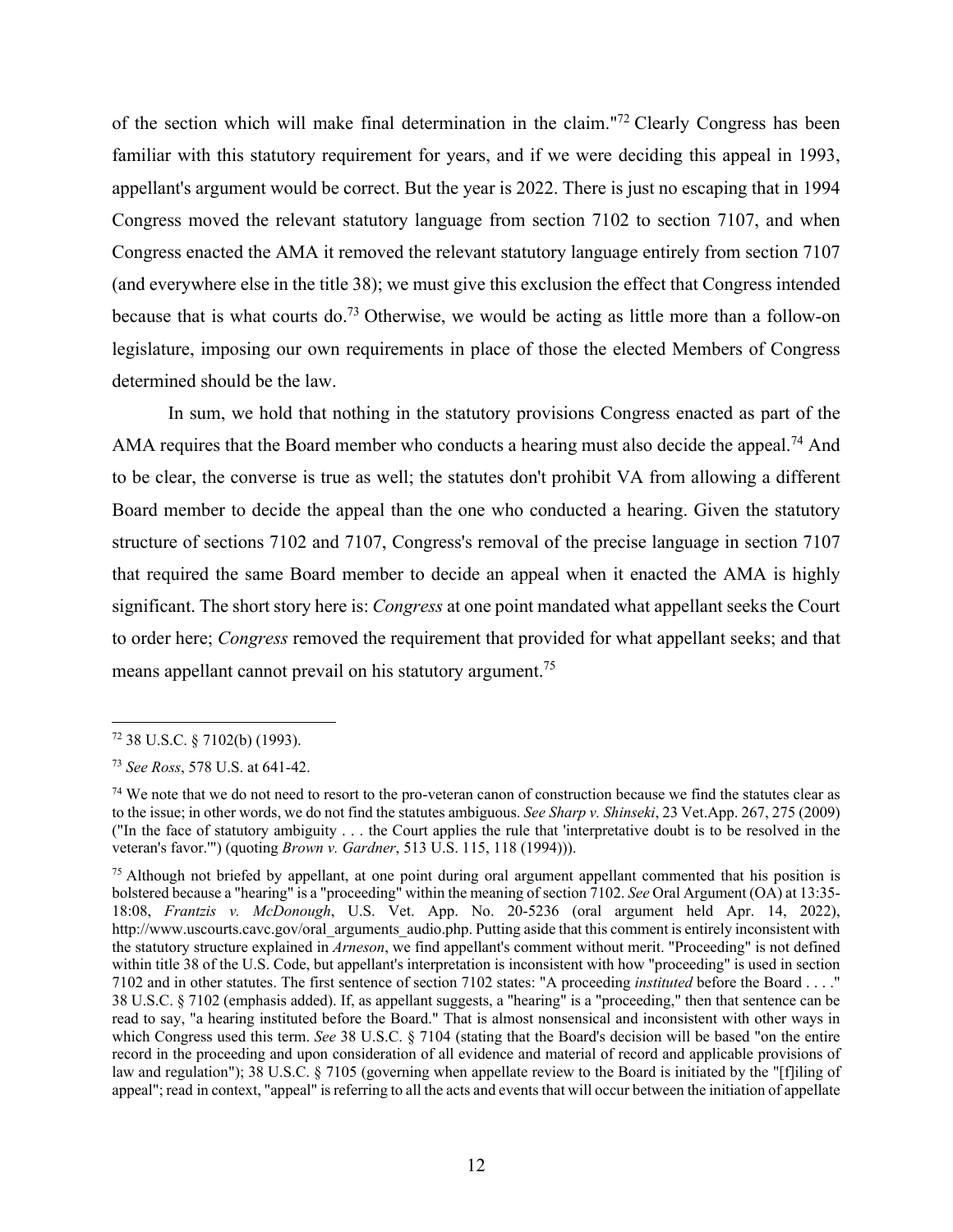# 2. VA's implementing regulations, 38 C.F.R. §§ 20.604, 20.706 (2021), do not assist appellant.

We briefly consider VA's implementation of the AMA to complete our exploration of the issue on appeal. After all, Congress did not bar VA from imposing the requirement appellant advances here, so, in theory, appellant could prevail if VA determined that it would have the same Board member conduct a hearing and issue a decision in an appeal.<sup>76</sup> But it has not done so.

The Secretary has promulgated separate regulatory provisions governing Board hearings under the Legacy Appeals System and those under the AMA.<sup>77</sup> For Legacy appeals, 38 C.F.R. § 20.604 (2021)<sup>78</sup> provides that "[t]he Member or Members who conduct the hearing shall participate in making the final determination of the claim."79 Under the general rules for Board hearings, which apply to AMA appeals, 38 C.F.R.  $\S 20.706 (2021)^{80}$  provides that "[h]earings will be conducted by a Member or panel of Members of the Board. Where a proceeding has been assigned to a panel, the Chairman, or the Chairman's designee, shall designate one of the Members as the presiding Member." The "right" appellant seeks is clearly mandated under the Legacy appeal system, but that does not help because his appeal is proceeding under the AMA. There simply is no regulation that provides appellant with a right to have the same Board member who presides at a hearing render a decision in his appeal.

# 3. The Fair Process Doctrine

Up until now, we've explained that appellant's argument that he is entitled to have the same Board member who presided at his hearing also decide his appeal finds no support in either the applicable statutes or VA's implementing regulations. So, for appellant to prevail on his argument, there would have to be some other source of law that requires it. However, appellant focused his arguments entirely on his flawed understanding of section 7102.

review and the final determination).

<sup>76</sup> *See Chevron*, 467 U.S. at 844-45. To be clear, appellant has not argued that the statutes are ambiguous or that VA's implementing regulations provide him with the right he seeks. *See* Appellant's Br. at 5-13; Reply Br. at 1-5. Rather, we include the discussion to round out our analysis on the issue.

<sup>77</sup> *See* 38 C.F.R. §§ 20.600-20.605, 20.700-20.715 (2021). AMA claims fall under the general rules for Board hearings.

 $78$  The regulation is titled: "Designation of Member or Members to conduct the hearing in a legacy appeal."

<sup>79 38</sup> C.F.R. § 20.604 (2021).

<sup>80</sup> The regulation is titled: "Designation of Member or Members to conduct the hearing."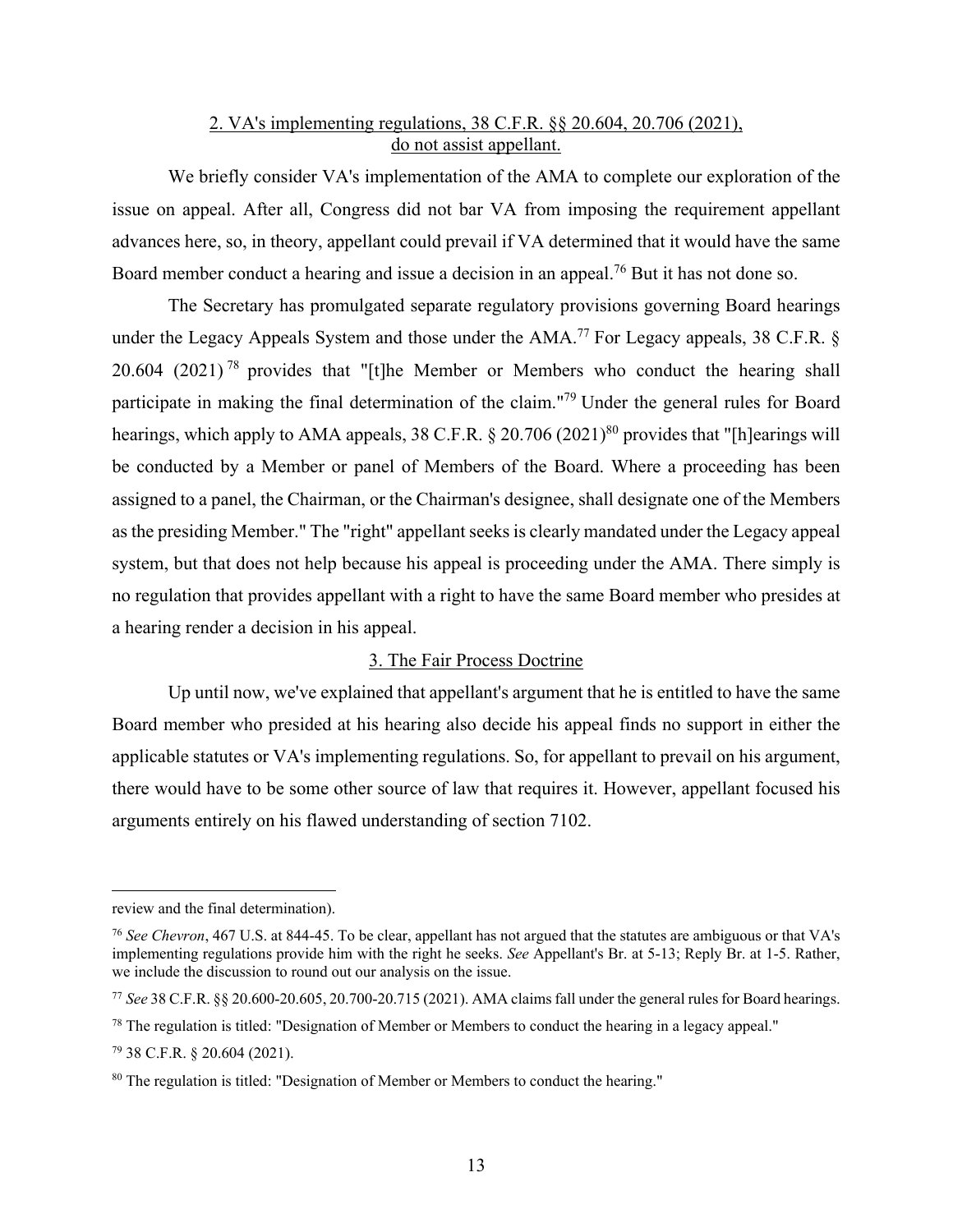At oral argument, largely in response to a pre-argument order the Court issued, appellant briefly discussed the "fair process doctrine."<sup>81</sup> Generally, the Court describes the "fair process doctrine" as an obligation placed on VA to provide claimants fair process in the adjudication of their claims.82 This may include processes not required by statute or regulation if the principle of fair process requires an additional process because "it is implicitly required when viewed against [the] underlying concepts of procedural regularity and basic fair play of the VA benefits adjudicatory system."83 We decline to consider how the fair process doctrine may apply with respect to situations in which different Board members conduct a hearing and render a decision in the appeal. Courts generally should not advance arguments for represented parties when such parties have declined to do so themselves.<sup>84</sup> More directly: courts should not be advocates. Not only do appellant's briefs fail to cite *Arneson*, they don't even mention fair process.<sup>85</sup> "[O]ur system 'is designed around the premise that [parties represented by competent counsel] know what is best for them, and are responsible for advancing the facts and argument entitling them to relief."<sup>86</sup> Courts "'do not, or should not, sally forth each day looking for wrongs to right. [They] wait for cases to come to [them], and when [cases arise, courts] normally decide only questions presented by the parties.'"87 Therefore, we will not reach out to decide this appeal based on a ground appellant did not raise. We leave for another day an exploration of the fair process doctrine's role, if any, on the issue before the Court.88

<sup>81</sup> *See* OA at 9:25-:39, 24:12-:45, 34:38-40:40.

<sup>82</sup> *Smith v. Wilkie*, 32 Vet.App. 332, 337 (2020).

<sup>83</sup> *Id.* (internal quotations omitted).

<sup>&</sup>lt;sup>84</sup> See United States v. Sineneng-Smith, U.S. , 140 S. Ct. 1575, 1581 (2020); *Sellers v. Shinseki*, 25 Vet.App. 265, 274-75 (2012).

<sup>85</sup> *See* Appellant's Br. at 5-13; Reply Br. at 1-5.

<sup>86</sup> *Sineneng-Smith*, 140 S. Ct. at 1579 (quoting *Castro v. United States,* 540 U.S. 375, 386 (2003) (Scalia, J., concurring in part and concurring in the judgment)).

<sup>&</sup>lt;sup>87</sup> *Id.* The dissent asks the Court to do precisely what the Supreme Court has cautioned against: step into the shoes of the advocate and advance a theory not raised by appellant. *See Sineneng-Smith*, 140 S. Ct. at 1579. Even considering the Secretary's citation to *Arneson*, appellant still chose not to respond to this point in his reply brief. *See* Reply Br. at 1-5. Proceedings before the Court are adversarial in nature, and even in our pro-veteran system appellants must raise some semblance of an argument.

<sup>&</sup>lt;sup>88</sup> We do note that it sometime appeared at oral argument that the parties viewed the matter as binary. That is, the fair process doctrine either always required the same Board member to preside at a hearing and decide an appeal, or it never did. While we have determined it would be inappropriate to decide this appeal on the basis of an argument appellant did not raise, we observe that we doubt the doctrine would apply in such an all-or-nothing way. So, perhaps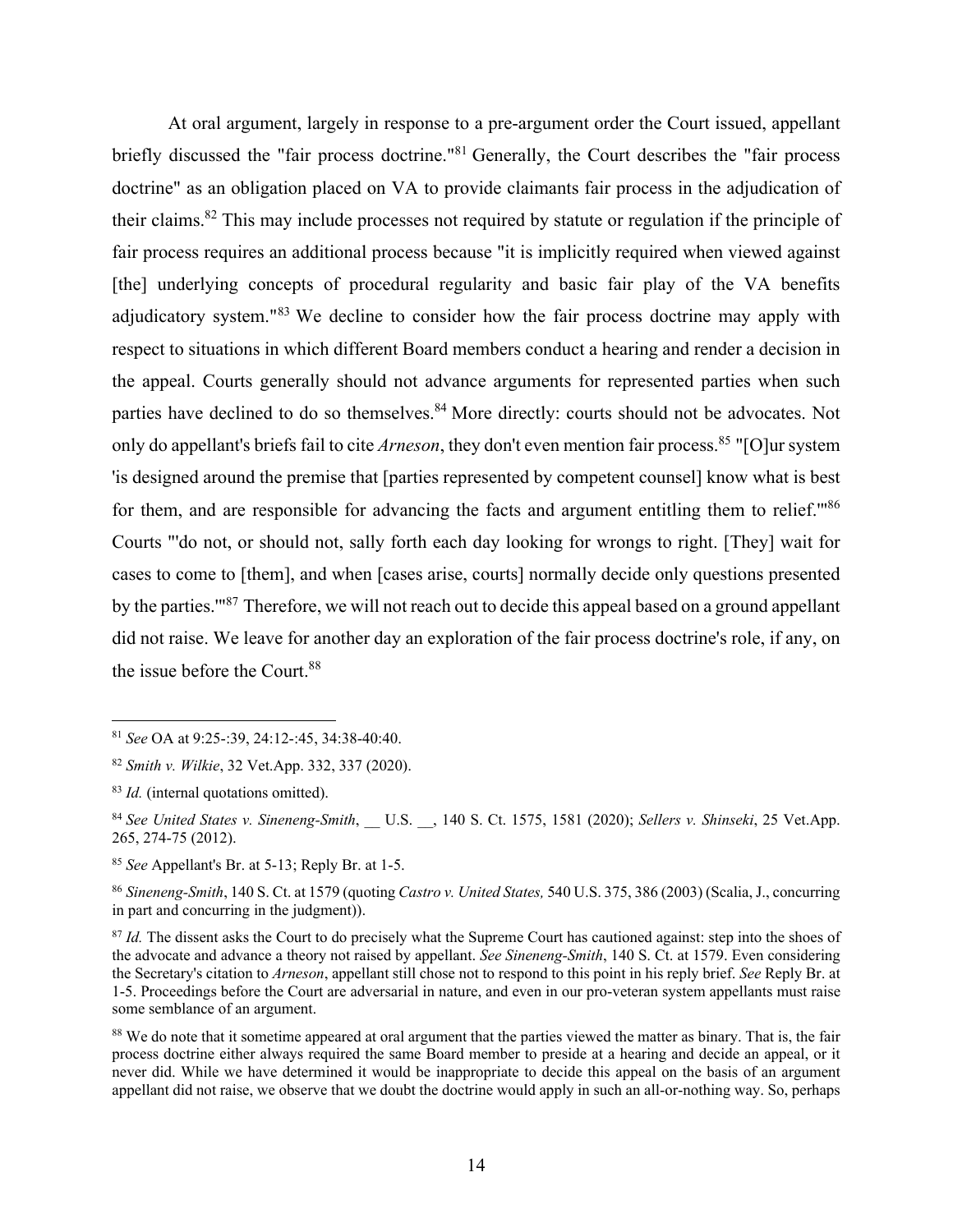### *B. The Board considered the lay statements of both appellant and his wife.*

Appellant focuses his argument on appeal principally on the contention that the Board erred because the Board member who conducted his AMA hearing did not also render the decision on his appeal. However, appellant also asserts that the Board erred when it denied him a higher disability rating because the Board did not consider statements about his prostrating headaches that both he and his wife made during the May 2019 Board hearing.<sup>89</sup> He also reframes that argument by maintaining that the Board did not adequately explain why it failed to consider those statements.<sup>90</sup> At the outset, we underscore that appellant bears the burden of persuading the Court that the Board has erred.<sup>91</sup> Here, appellant's argument is incredibly underdeveloped, meaning that, in effect, he has not carried his burden of showing that the Board clearly erred in its decision or failed to sufficiently explain its reasoning.

The Board's decision regarding the degree of disability under the rating schedule is a factual finding the Court reviews for clear error.<sup>92</sup> For all its findings on a material issue of fact and law, the Board must support its decision with an adequate statement of reasons or bases that enables a claimant to understand the precise bases for the Board's decision and facilities review in this Court.<sup>93</sup> To comply with its requirement to provide an adequate statement of reasons or bases, "the Board must analyze the credibility and probative value of the evidence, account for the evidence

the doctrine would have some purchase in a situation in which a Board member deciding a case made negative credibility determinations about a witness appearing at a hearing when the Board member did not preside at the hearing. Of course, that's not what happened here. *See* R. at 12-13 (finding that appellant's and his wife's lay assertions were outweighed by other evidence of record and not making an adverse credibility finding). In any event, in an appropriate case, we suspect the analysis of the impact of the fair process doctrine on the question before us would be more nuanced than it appeared during oral argument.

<sup>89</sup> *See* Appellant's Br. at 9-13.

<sup>90</sup> *See id.*

<sup>91</sup> *Hilkert v. West,* 12 Vet.App. 145, 151 (1999) (en banc) ("An appellant bears the burden of persuasion on appeals to this Court to show that such reliance was in error."), *aff'd*, 232 F.3d 908 (Fed. Cir. 2000).

<sup>92 38</sup> U.S.C. § 7261(a)(4); *Dyment v. West*, 13 Vet.App. 141, 144 (1999); *see also Tedesco v. Wilkie*, 31 Vet.App. 360, 363 (2019); *Prokarym v. McDonald*, 27 Vet.App. 307, 312 (2015).

<sup>93 38</sup> U.S.C. § 7104(d)(1); *Gilbert v. Derwinski*, 1 Vet.App. 49, 56-57 (1990).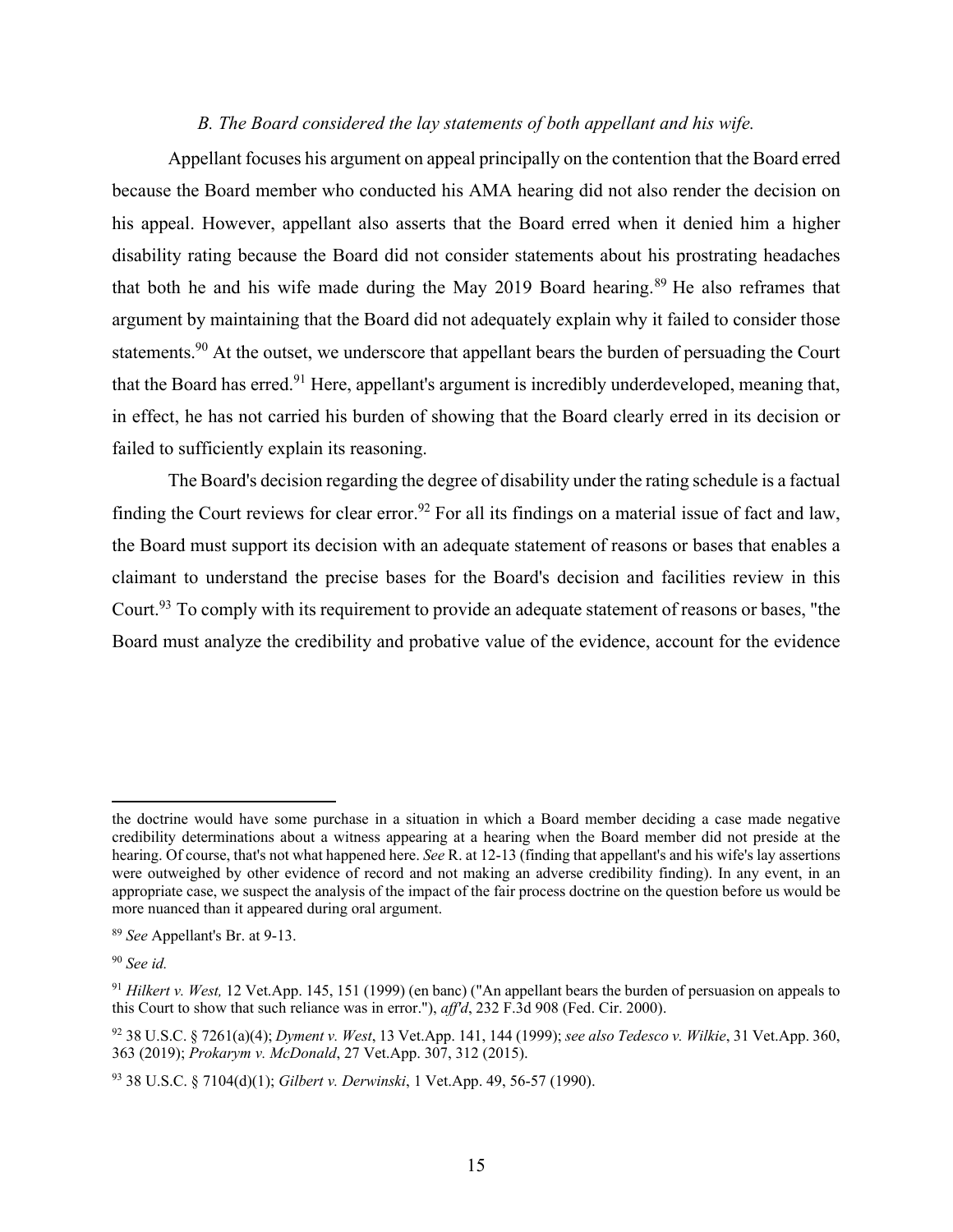it finds persuasive or unpersuasive, and provide the reasons for its rejection of any material evidence favorable to the claimant."<sup>94</sup> If the Board fails to do so, remand is appropriate.<sup>95</sup>

Appellant contends that the Board did not consider the statements both he and his wife made during their testimony at the May 2019 Board hearing that appellant's headaches were prostrating in nature, and also that the Board decision did not "explain why the testimony . . . was not considered evidence."<sup>96</sup> Appellant is simply wrong when he states that the Board did not consider these statements as evidence. The Board considered these statements just as it did other evidence in the record.<sup>97</sup> Appellant may not agree with *how* the Board addressed the statements, but that disagreement does not mean that the Board did not consider the statements as evidence. The Board performed its role as factfinder when it considered the statements from appellant and his wife at the hearing (statements that have evidentiary weight<sup>98</sup>) and explained that they are outweighed by other evidence of record.<sup>99</sup> We need not address the nature of the Board's weighing of the evidence because appellant has not challenged that aspect of the Board's decision.100 Just as we declined to make appellant's argument for him in connection with the Board hearing issue, we will not do so here. Therefore, because the Board properly considered the lay statements from appellant and his wife as evidence, we reject appellant's arguments on this issue.

#### **IV. CONCLUSION**

After consideration of the parties' briefs, oral argument, the governing law, and the record, the Court AFFIRMS the September 11, 2019, Board decision.

<sup>97</sup> *See* R. at 12, 13.

<sup>98</sup> *See Buchanan v. Nicholson,* 451 F.3d 1331, 1336-37 (Fed. Cir. 2006).

<sup>94</sup> *Kahana v. Shinseki*, 24 Vet.App. 428, 433 (2011) (citing *Caluza v. Brown*, 7 Vet.App. 498, 506 (1995)); *Gilbert*, 1 Vet.App. at 56-57.

<sup>95</sup> *Tucker v. West*, 11 Vet.App. 369, 374 (1998).

<sup>96</sup> Appellant's Br. at 10.

<sup>99</sup> R. at 13 ("Accordingly, the Board finds that the lay assertions of prostrating attacks are outweighed by the other evidence of record.").

<sup>100</sup> *See Pederson v. McDonald*, 27 Vet.App. 276, 281-86 (2015) (en banc). On a similar note, the dissent determined that the Board member who decided appellant's appeal implicitly found that appellant and his wife were not credible. If we were to consider such a claim it would again require the Court to step into the shoes of appellant and advance a theory that was not presented on appeal. Here, appellant does not even challenge the Board's weighing of the evidence, let alone an alleged implicit credibility finding.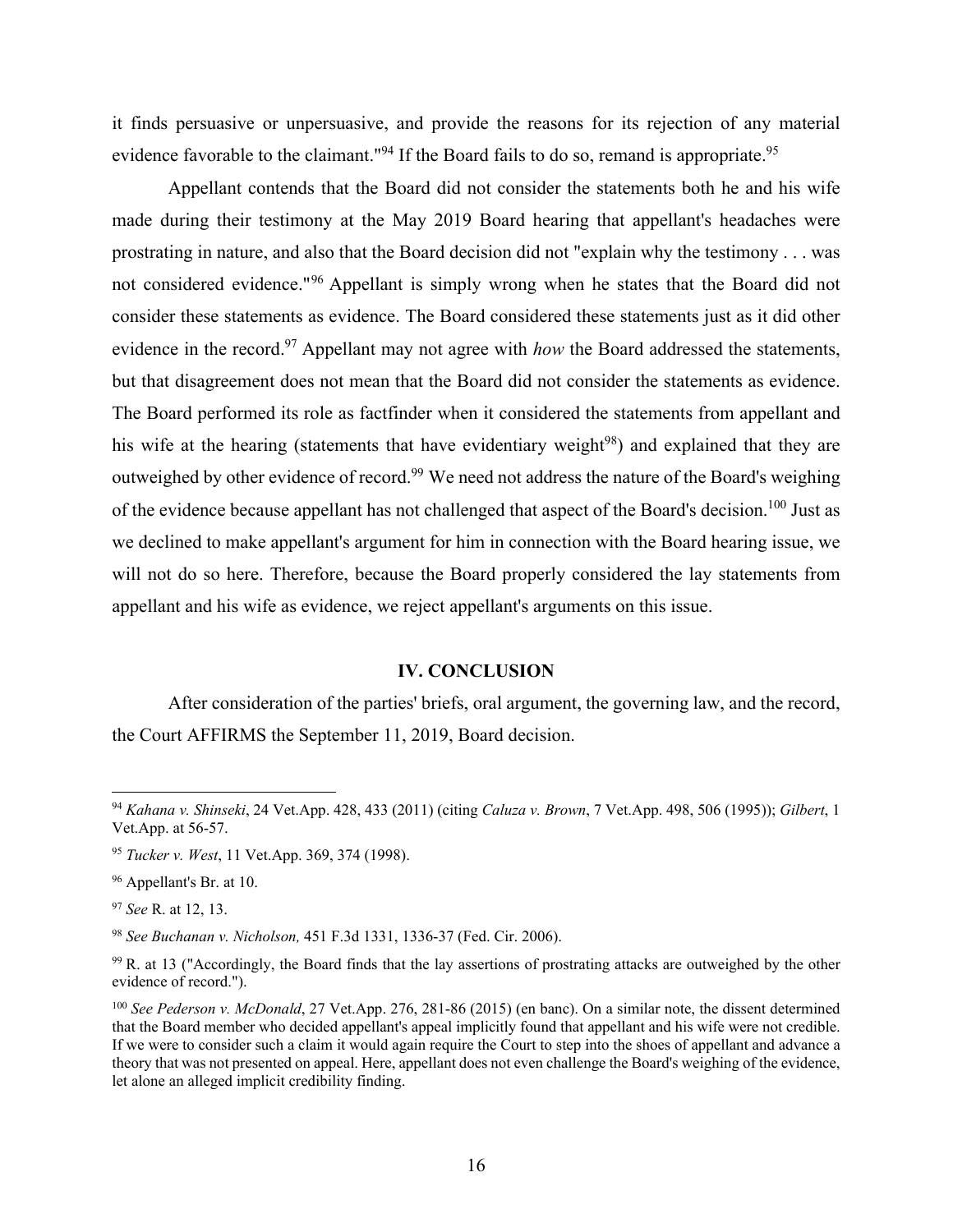JAQUITH, *Judge*, dissenting: The Board denied Army veteran Louis R. Frantzis fair process in the adjudication of his claim. Because the majority leaves that injustice intact, I respectfully dissent. Contrary to the majority's conclusion, the Court need not, should not, even must not fail to fulfill its responsibility to review this case for fair process.

# **A. Salient Facts and Procedural History**

 Mr. Frantzis's headache disability originated in an unfortunate active service event: another soldier kicked him in the chest, lifting him up in the air. When Mr. Frantzis landed, the back of his head crashed onto a concrete slab and he woke up in a hospital on base with a concussion.<sup>101</sup> Mr. Frantzis filed a disability claim in October 2009 and it was denied the next month based on the lack of service treatment records.<sup>102</sup> Mr. Frantzis appealed and requested a Board hearing.<sup>103</sup> He testified under oath at two Board hearings: one on July 8, 2013, before Board member George E. Guido, Jr.,<sup>104</sup> and the other on May 6, 2019, before Board member James G. Reinhart.<sup>105</sup> Both hearings were conducted via videoconference, with the Board member in Washington, D.C., and the veteran in Muskogee, Oklahoma, with his wife and a representative who was not an attorney.<sup>106</sup>

At the first hearing, Mr. Frantzis testified that he had experienced episodes of "very scary" head pain since the attack in the barracks—sometimes causing him to lose vision and sometimes causing his head to go numb.107 The veteran's wife testified that the veteran's headaches caused him to double over in pain and wrap his arms around his head, and the veteran's representative added that these scary painful events happen "multiple times a week, sometimes several in a day."108 The veteran's condition was such that he said the light in the hearing room was bothering him. <sup>109</sup> Following the first hearing, Board member Guido remanded the veteran's headache

- 103 R. at 2934.
- 104 R. at 2778-88.
- $105$  R. at 44-67.

<sup>108</sup> *Id.*

<sup>101</sup> R. at 2780-82.

<sup>102</sup> R. at 3098, 3015-18.

<sup>106</sup> R. at 44, 2778.

<sup>107</sup> R. at 2782-84.

<sup>109</sup> R. at 2785.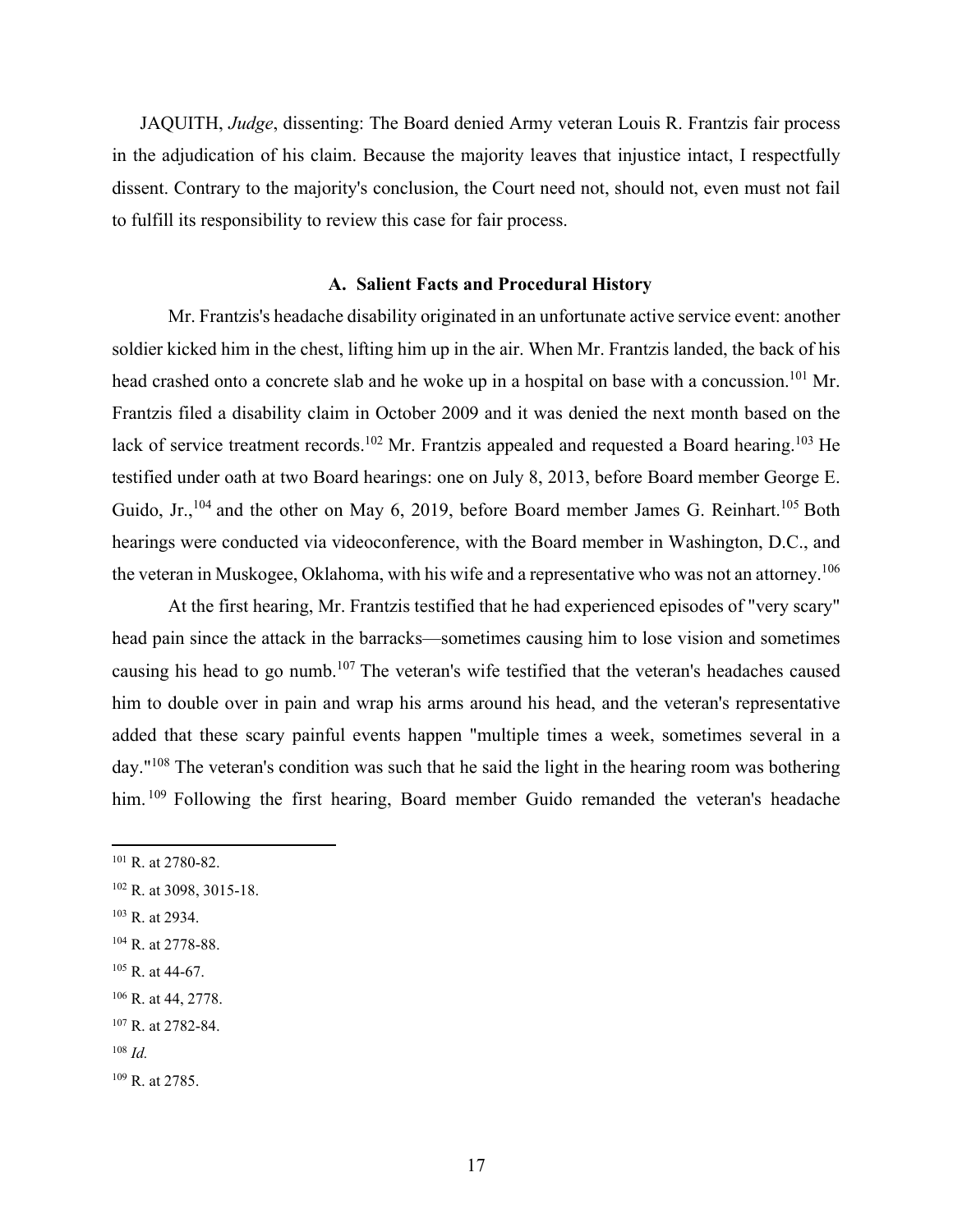disability claim because the veteran's file did not contain service personnel and treatment records and the veteran had not been afforded a VA examination regarding whether his headaches constituted a disability related to service.<sup>110</sup>

 In August 2014, Mr. Frantzis was granted service connection for his headaches, effective October 2009, but with a noncompensable (0%) evaluation because no prostrating attacks were noted by the compensation and pension  $(C&P)$  examiner in April 2014.<sup>111</sup> In September 2014, Mr. Frantzis submitted his appeal, saying: "I have over 3 prostrating attacks every month. The pain in my head is so significant that I cannot function and have to l[ie] in a dark room for extended periods of time."112 Less than 2 months later (in November 2014), a doctor examined the veteran and completed a disability benefits questionnaire. The doctor noted that the veteran had daily headaches with 2 to 3 flare-ups that lasted hours and reached a pain level of 8 to 10 out of 10; the veteran's headaches necessitated his withdrawal to a dark, quiet place and interfered with his ability to function; the veteran's symptoms included nausea, vomiting, and sensitivity to light and sound; and the veteran experienced very frequent prostrating and prolonged attacks of migraine headache pain and nonmigraine headache pain—more frequently than once per month (the highest category on the form). $^{113}$ 

 In March 2015, VA increased the veteran's headache disability rating to 10%, effective February 2010, and awarded a 50% disability effective on the date of the doctor's November 2014 examination. 114 Mr. Frantzis appealed the effective-date and rating determinations for his condition before November 2014<sup>115</sup> and asked for a Board hearing.<sup>116</sup>

 At his May 6, 2019 hearing, the veteran again spoke of the lights causing a headache affecting his testimony.117 Board member Reinhart made clear that in deciding the veteran's case, he would consider only the symptoms the veteran experienced during the timeframe covered by

<sup>110</sup> R. at 2736-37.

<sup>&</sup>lt;sup>111</sup> R. at 2490-91.

<sup>112</sup> R. at 2477.

 $113$  R. at 2463-65.

<sup>114</sup> R. at 2432-33.

<sup>115</sup> R. at 2317, 2406-07.

 $116$  R. at 83.

<sup>117</sup> R. at 46-47.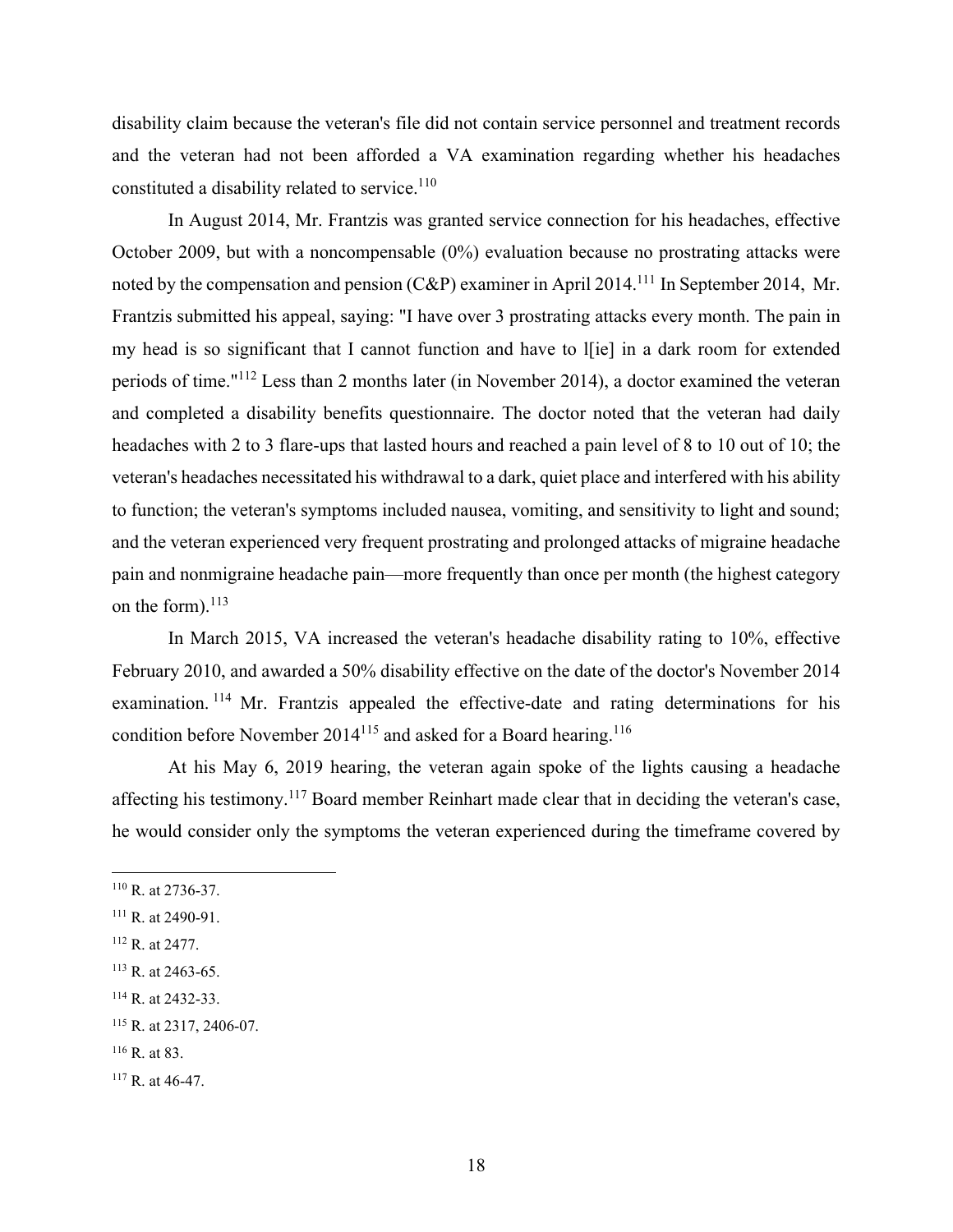the disputed rating decisions, not his current symptoms.<sup>118</sup> The veteran testified that in 2009 his headaches worsened and occurred a minimum of three to four times per week.<sup>119</sup> Mrs. Frantzis interjected that the veteran was having prostrating headaches every day; the veteran agreed that they were prostrating, saying: "I had headaches where I had to put my head under a pillow when I never heard of that before."120 Board member Reinhart explained that "prostrating headaches" are "very frequent, and they cause economic problems," and asked when the veteran's headaches were "so bad that they forced [him] to l[ie] down in bed, that they interfered with [his] ability to make money and so forth." $121$  The veteran testified that his headaches became that severe in 1986.<sup>122</sup> When asked whether his headaches in 2009 were as bad as they were in 2014, the veteran said that in 2009 they were bad enough that he had to isolate himself in a locked room with the lights off.<sup>123</sup> Mrs. Frantzis testified that from 2009-2014 the veteran was experiencing daily headaches that were prostrating "at least once a week, sometimes more," and his headaches became so severe that he was unable to work in 2015.<sup>124</sup> She said that before 2015 the veteran would come home with headaches and "shut down."125 Mrs. Frantzis further testified that before 2014, the veteran "had headaches every day "and sometimes he'd l[ie] down for [] half an hour," but "at least once a week he was down and in the dark room for several hours to try to manage the pain."126

On September 11, 2019, Board member Theresa M. Catino denied the veteran's appeal.<sup>127</sup> The Board gave the veteran no prior notice that a different Board member would decide the veteran's case, no acknowledgement that there was a switch, and no explanation of why the switch was made.

- 118 R. at 49-50.
- $119$  R. at 51.
- 120 R. at 50-51.
- 121 R. at 56.
- <sup>122</sup> *Id.*
- $123$  R. at 57.

125 R. at 60.

127 R. 9-14.

<sup>124</sup> R. at 58-59.

<sup>126</sup> R. at 63.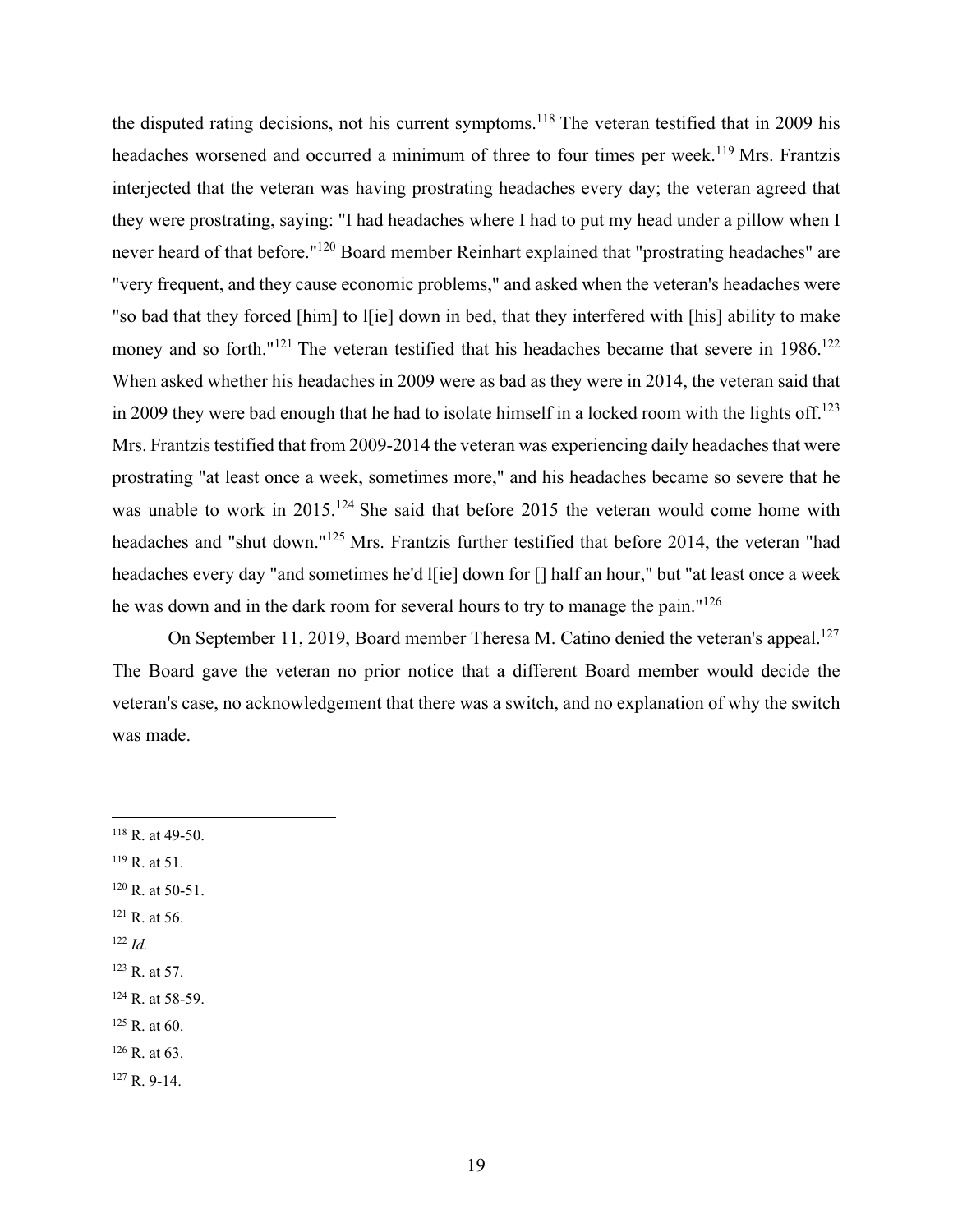#### **B. Remand is Required to Afford the Veteran His Right to Fair Process**

The principle of fair process is deeply rooted in our national identity. Establishing justice follows only "forming a more perfect union" in the description of the reasons for ordaining the Constitution that gave life to the United States of America. Days after signing into law the Judiciary Act of 1789, which created the Federal court system (beyond the U.S. Supreme Court), President Washington wrote that "the due administration of justice is the firmest pillar of good government."<sup>128</sup> The Bill of Rights prohibits deprivation of property without due process of law.<sup>129</sup> And a veteran's "entitlement to benefits is a property interest protected by the Due Process Clause of the Fifth Amendment to the United States Constitution."130 Such constitutional protection means that "[a] fundamentally fair adjudication . . . is constitutionally required in all [veterans claims] cases," and that veterans have a "due process right to a fair hearing" on their disability claims.131

In addition to protecting veterans' constitutional due process rights, $132$ "[t]he Board is obligated to ensure that it provides [claimants] fair process in the adjudication of their claims."133 The right to fair process also applies "during VA's solicitation, gathering, and development of evidence."134

Our Court first explicitly recognized veterans' right to fair process in *Austin v. Brown*135in 1994. Holding "that basic fair play requires that evidence be procured by the agency in an impartial, unbiased, and neutral manner,"136 the *Austin* Court embraced the fair process principle

<sup>&</sup>lt;sup>128</sup> Letter from George Washington to Edmund Randolph (Sept. 28, 1789), available at https://www.loc.gov/resource/mgw2.022/?sp=177&st=text.

<sup>129</sup> U.S. CONST. amend. V.

<sup>130</sup> *Cushman v. Shinseki*, 576 F.3d 1290, 1298 (Fed. Cir. 2009).

<sup>131</sup> *Id.* at 1299-1300.

<sup>132</sup> *See Noah v. McDonald*, 28 Vet.App. 120, 133-34 (2016) (vacating a Board decision based on a due process violation).

<sup>133</sup> *Smith v. Wilkie*, 32 Vet.App. 332, 337 (2020); *see Nohr v. McDonald*, 27 Vet.App. 124, 135 n.5 (2014) ("[I]t is well-established that the Board must ensure that it provides an appellant fair process in the adjudication of his claim.").

<sup>134</sup> *Bryant v. Wilkie*, 33 Vet.App. 43, 47 (2020).

<sup>135</sup> *See* 6 Vet.App. 547, 551 (1994).

<sup>136</sup> *Id.* a 552.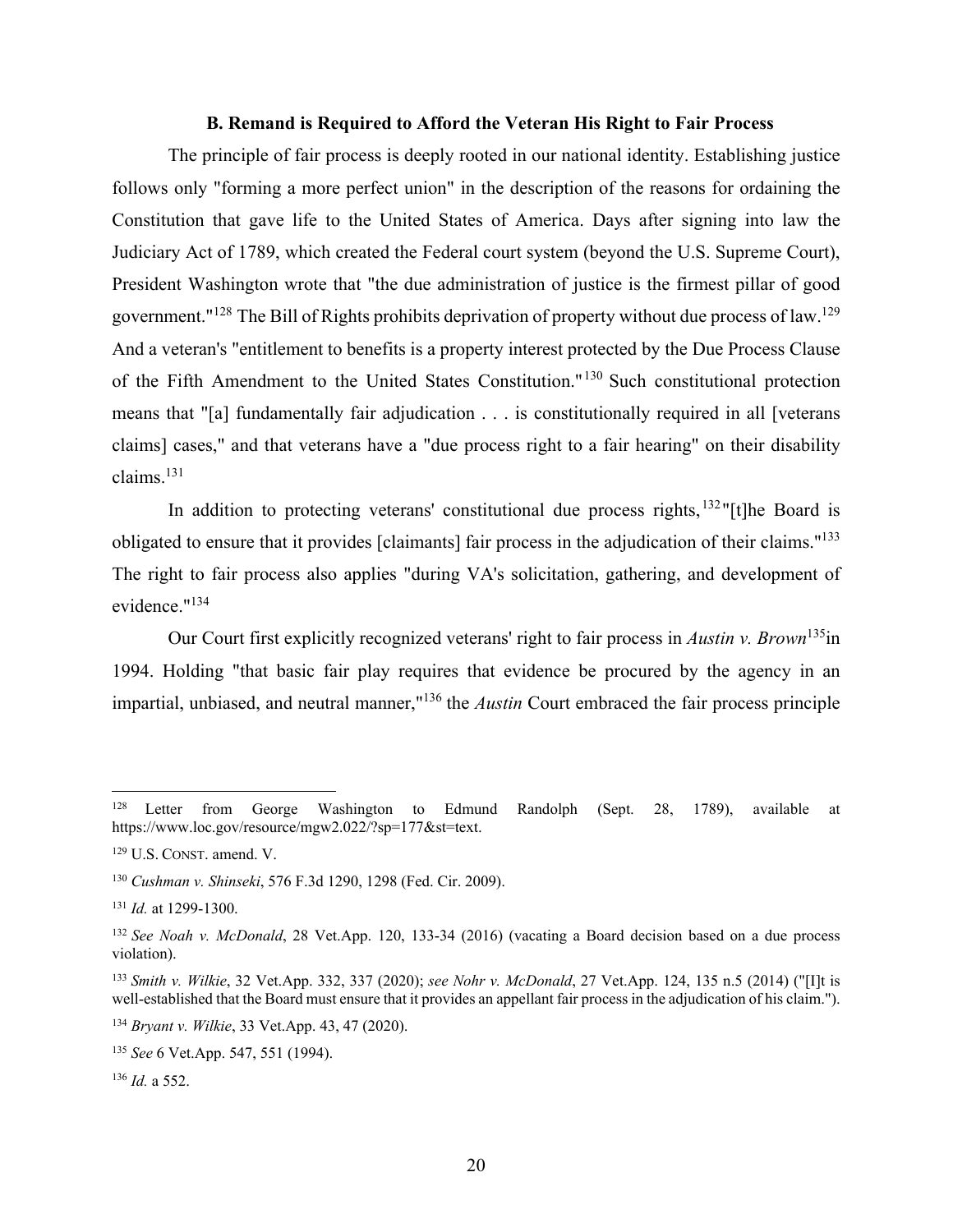it implicitly relied on in *Thurber v. Brown,*137 a decision it had issued the preceding year, and the *Austin* Court seconded *Thurber*'s citation of the Supreme Court's invocation of implicit "underlying concepts of procedural regularity and basic fair play" in *Gonzales v United States*. 138 In *Thurber*, the Court began its analysis with the requirement of the due process clause of the Fifth Amendment of the U.S Constitution that an individual being deprived of a property interest through Federal Government action must be provided with notice and an opportunity to be heard.<sup>139</sup> The Court then surveyed statutory and regulatory provisions in concluding that "[t]he entire thrust of the VA's nonadversarial claims system is predicated upon a structure which provides for notice and an opportunity to be heard at virtually every step in the process."140

Veterans' rights to fair process in the development and adjudication of their claims and appeals extend beyond those guaranteed by the Fifth Amendment.<sup>141</sup> The right to fair process stems from the very "nature of the nonadversarial VA benefits adjudication system."142 That system "is strongly and uniquely pro-claimant."<sup>143</sup> The system is strongly pro-claimant because it is a core value of our Nation "to care for him who shall have borne the battle and for his widow and his orphan"—as President Abraham Lincoln said in concluding his second inaugural address.<sup>144</sup> That core value reflects national gratitude for the "the special sacrifices made by veterans of military service"<sup>145</sup> and sets the overriding purpose of veterans benefits laws.<sup>146</sup>

<sup>139</sup> *Thurber*, 5 Vet.App. at 122.

<sup>140</sup> *Id.*

<sup>137 5</sup> Vet.App. 119 (1993).

<sup>138</sup> *Austin*, 6 Vet.App. at 551-52, (citing *Thurber*, 5 Vet.App. at 123 (quoting *Gonzales*, 348 U.S.407, 412 (1955)).

<sup>141</sup> *See Bryant*, 33 Vet.App.at 46-47 ("Appellants have a right to fair process in the development and adjudication of their claims and appeals before VA," and that right "'is primarily based on the underlying concepts of the VA adjudicatory scheme, not the U.S. Constitution.'"(quoting *Prickett v. Nicholson*, 20 Vet.App. 370, 382 (2006), *aff'd sub nom. Prickett v. Mansfield*, 257 F. App'x 288 (Fed. Cir. 2007))); *Anderson v. West*, 12 Vet.App. 491, 497 (1999) ("[The] holding in *Thurber* was based on principles of 'fair process' and 'basic fair play' that the Court extracted from a variety of sources, including the U.S. Constitution, but *Thurber* did not rely upon a constitutional basis for its holdings as to the procedural protections owed to VA claimants.").

<sup>142</sup> *Bryant*, 33 Vet.App.at 46.

<sup>143</sup> *Hodge v. West*, 155 F.3d 1356, 1362 (Fed. Cir. 1998).

<sup>144</sup> *See Noah*, 28 Vet.App. at 130 (citing *Ribaudo v. Nicholson*, 21 Vet.App. 137, 163 (2007) (en banc) (Schoelen, J., dissenting) (quoting President Lincoln)).

<sup>145</sup> *Johnson v. Robison*, 415 U.S. 361, 381 n.15 (1974).

<sup>146</sup> *Barrera v. Gober*, 122 F.3d 1030, 1039-40 (Fed. Cir. 1997) (Plager, J., concurring); *see Sneed v. Shinseki*, 737 F.3d 719, 728 (Fed. Cir. 2013) ("The veterans benefits scheme is . . . 'imbued with special beneficence from a grateful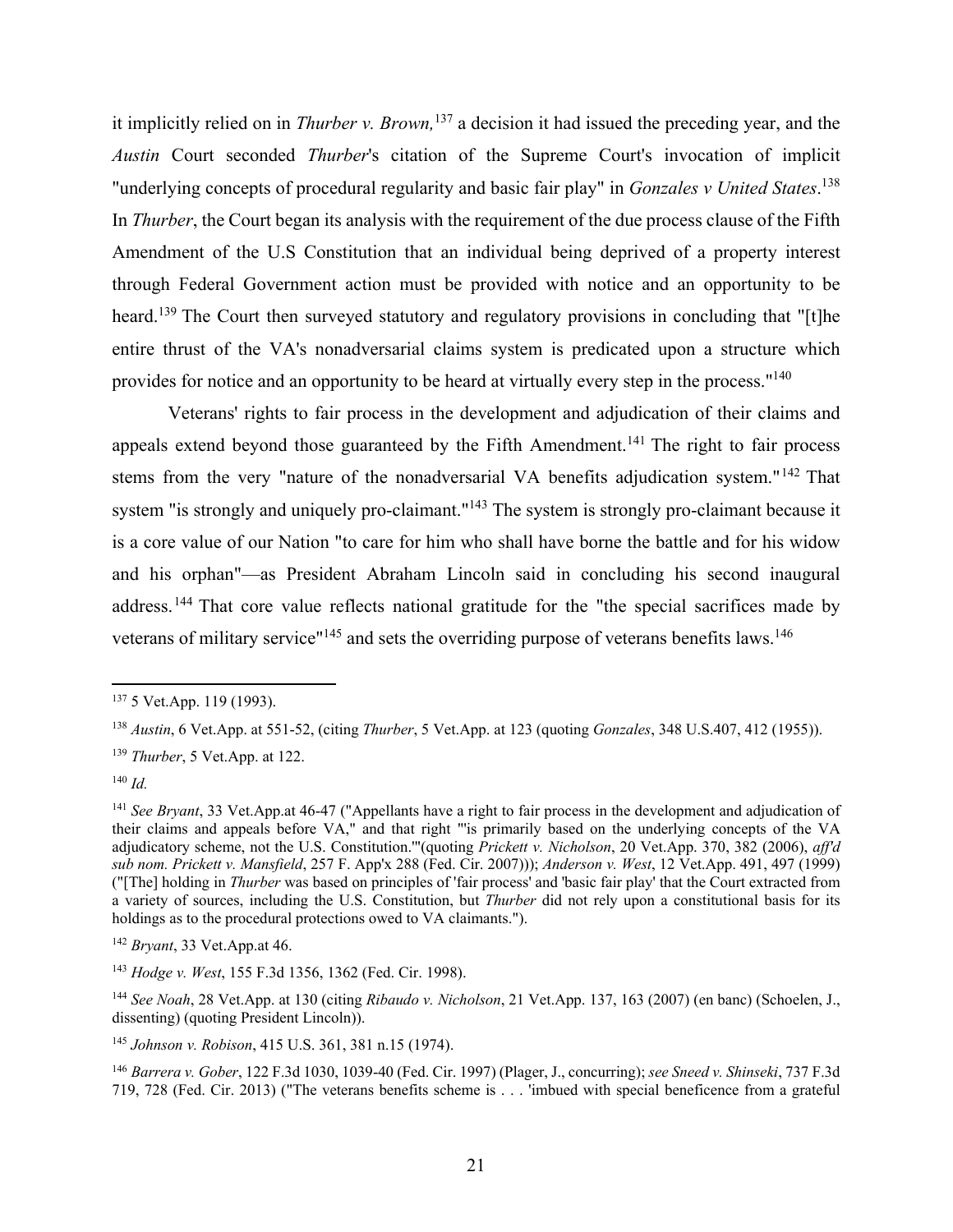As the Supreme Court has recognized, the system that Congress created for the adjudication of veterans claims is dramatically more protective of veterans' rights than the construct for ordinary civil litigation.<sup>147</sup> In contrast with ordinary civil cases, the adjudication of veterans claims is nonadversarial; "VA is charged with the responsibility of assisting veterans in developing evidence that supports their claims, and in evaluating that evidence, the VA must give the veteran the benefit of any doubt."<sup>148</sup> The longstanding solicitude of Congress for veterans<sup>149</sup> is reflected in "laws that 'place a thumb on the scale in the veteran's favor in the course of administrative and judicial review of VA decisions."<sup>150</sup> The Court of Appeals for the Federal Circuit has also observed that Congress reserved special treatment for veterans and equitable principles apply strongly in veterans cases because "veterans risked both life and liberty in their military service to this country."151 In sum, as our Court has declared: "The entire veterans claims adjudication process reflects the clear congressional intent to create an Agency environment in which VA is actually engaged in a continuing dialog with claimants in a paternalistic, collaborative effort to provide every benefit to which the claimant is entitled."<sup>152</sup> The appellate process "is designed to be a partnership between the appellant and the Agency," and "[t]hat partnership only works if the Board allows an appellant to contribute to and meaningfully participate in the appellate process."153

 In this case, the Board failed to fulfill its obligation to uphold these principles and denied the veteran notice<sup>154</sup> and an opportunity to meaningfully participate in the appellate process. The

sovereign.'" (quoting *Bailey v. West*, 160 F.3d 1360, 1370 (Fed. Cir. 1998) (Michel, J., concurring)); *Gilbert v. Derwinski*, 1 Vet.App. 49, 54 (1991) (declaring that, in veterans benefits determinations, the benefit of the doubt goes to veterans in in recognition of our debt to them). *See generally United States v. Alvarez*, 567 U.S. 709, 724 (2012) ("In periods of war and peace alike public recognition of valor and noble sacrifice by men and women in uniform reinforces the pride and national resolve that the military relies upon to fulfill its mission.").

<sup>147</sup> *Henderson v. Shinseki*, 562 U.S. 428, 440 (2011).

<sup>148</sup> *Id.*

<sup>149</sup> *See United States v. Oregon*, 366 U.S. 643, 647 (1961) ("The solicitude of Congress for veterans is of long standing.").

<sup>150</sup> *Henderson*, 562 U.S. at 440 (quoting *Shinseki v. Sanders*, 556 U.S. 396, 416 (2009) (Souter, J., dissenting)).

<sup>151</sup> *Sneed*, 737 F.3d at 728.

<sup>152</sup> *Evans v. Shinseki*, 25 Vet.App. 7, 16 (2011).

<sup>153</sup> *Bryant*, 33 Vet.App.at 48.

<sup>&</sup>lt;sup>154</sup> The veteran learned of the switch in the Board decision by the substituted Board member. There was no reason given for the substitution. Though not grounded in the special solicitude veterans receive for their service, sacrifice,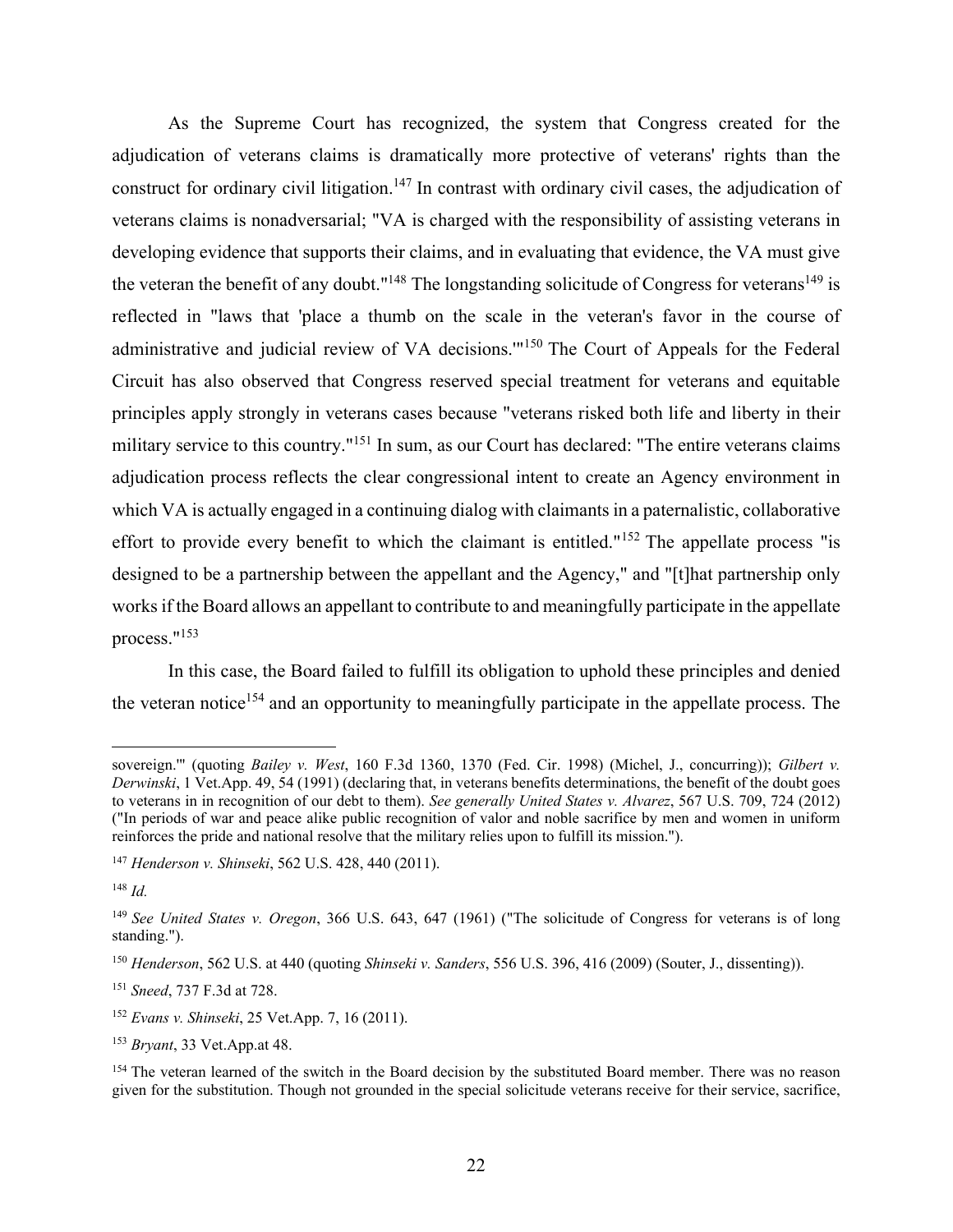Court has held that fair process requires (1) notice of evidence the Board obtains after the RO issues a Statement of the Case, and (2) an opportunity to respond to that evidence,  $^{155}$  including by submitting additional evidence in rebuttal without having to show good cause to do so.<sup>156</sup> Fair process requires the Board to afford the veteran notice and an opportunity to be heard before deciding a question not addressed by the RO, such as a question of the Board's jurisdiction.<sup>157</sup> Fair process requires VA to provide the veteran a copy of a medical examination report and other evidence developed on remand and to afford the veteran an opportunity to respond to the evidence before the Board considers and relies on it.<sup>158</sup> Fair process prohibits the Board from relying on undisclosed documents in deciding the merits of the veteran's claims.<sup>159</sup> Fair process requires the Board to set a deadline, provide notice of the deadline, and afford the veteran an opportunity to submit evidence before adjudicating a claim when the Board has left the record open following a hearing.<sup>160</sup> Fair process requires that the veteran's surviving spouse be informed of the proper legal basis for the reduction of DIC benefits and an opportunity to challenge that reduction.<sup>161</sup> Fair process requires the Board to (1) provide notice of the evidence and the reliance proposed to be placed on it; (2) afford the claimant an opportunity to respond; and (3) consider and address the claimant's response.162 The system for the development and adjudication of veterans benefits claims is so deeply imbued with fairness that irregular procedures such as those involved in apportionment claims "evoke[] fair process concerns."163

and suffering, the federal Federal civil system substitutes judges only if the judge conducting a hearing is unable to proceed, and then "the successor judge must, at a party's request, recall any witness whose testimony is material and disputed and who is available to testify again without undue burden." FED. R. CIV. P. 63.

<sup>155</sup> *Thurber*, 5 Vet.App. at 126.

<sup>156</sup> *Austin*, 6 Vet.App. at 551. And " basic fair play requires that evidence be procured by the agency in an impartial, unbiased, and neutral manner." *Id.* at 552. The Board cannot secure evidence "to support a predetermined outcome." *Id.*

<sup>157</sup> *Bernard v. Brown*, 4 Vet.App. 384, 394 (1993); *Marsh v. West*, 11 Vet.App. 468, 471-72 (1998).

<sup>158</sup> *Young v. Shinseki*, 22 Vet.App. 461, 472 (2009); *Newday v. Peake*, 22 Vet.App. 262, 264-65 (2008).

<sup>159</sup> *Hood v. Shinseki*, 23 Vet.App. 295, 302 n.3 (2009).

<sup>160</sup> *Haney v. Nicholson*, 20 Vet.App. 301, 305-06 (2006).

<sup>161</sup> *Roberts v. McDonald*, 27 Vet.App. 108, 112 (2014).

<sup>162</sup> *Nohr*, 27 Vet.App. at 135 n.5 ("Inherent in the Board's duty to provide a claimant a reasonable opportunity to respond to the newly acquired evidence is the countervailing duty to consider and address the claimant's response.").

<sup>163</sup> *Fuller v. McDonough*, 35 Vet.App. 142, 158 (2022).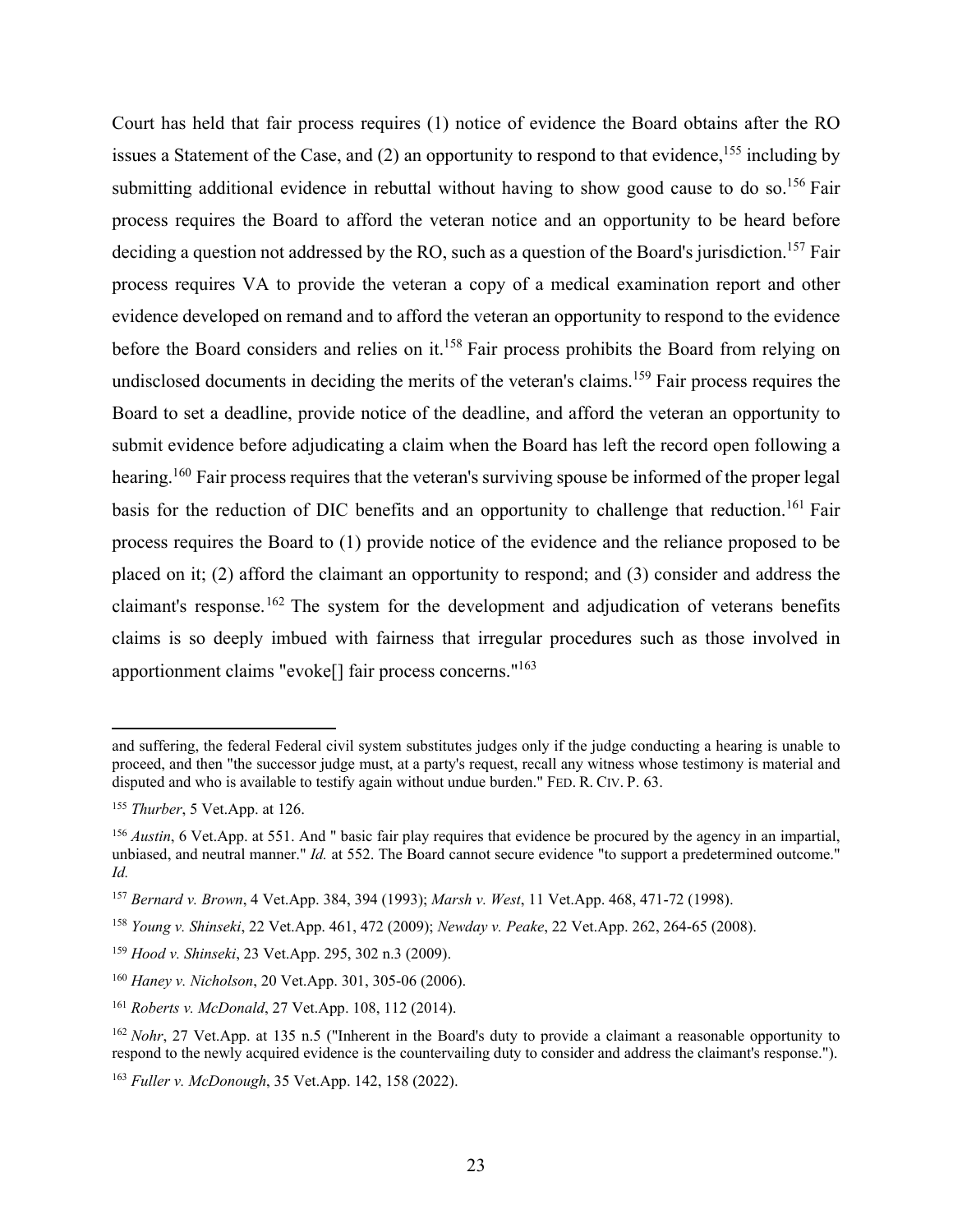The Court's prior exposition of the foundational fair process principle and its grounding (and expression) in the requirements of notice and a meaningful opportunity to be heard by a Board member who considers and addresses the veterans response points pellucidly to the right result of this appeal—a remand for Mr. Frantzis to be afforded fair process. And Arneson v. Shinseki<sup>164</sup> both compels that conclusion and maps out the correct decision.

As in *Arneson*, Mr. Frantzis was never notified that a substitute "factfinder had been assigned to adjudicate his appeal, and never given the opportunity provided by statute and regulation to have a hearing before that decisionmaker." 165 In this case, as in *Arneson*, the switcheroo (here from Board member Guido to Board member Reinhart to Board member Catino) "gives an appearance of forum shopping" and "unfairness," regardless of any good faith basis for changing the assignments.166 "In the claimant-friendly world of veterans benefits, 'the importance of systemic fairness and the appearance of fairness carries great weight.'"167

However—again as in *Arneson*—"the perception of unfairness is not the only issue here."<sup>168</sup> Changing Board members post-hearing—such that the decisionmaker is "assessing credibility based on a second-hand conveyance or a review of a transcript—undermines the claimant's ability to personally impress his credibility upon his factfinder[]." Moreover, "the right to a hearing as a conduit for conveying one's credibility could be rendered meaningless" if the credibility determination is made by a Board member who did not participate in the veteran's hearing.<sup>169</sup> Mr. Frantzis has a "right to be afforded the opportunity to be heard by [the Board member] assigned to adjudicate his appeal."<sup>170</sup>

In conducting hearings and deciding veterans' cases, the Board "functions as a factfinder in a manner similar to that of a trial court."171 So "the opportunity for a personal hearing before the

<sup>164 24</sup> Vet.App. 379 (2011).

<sup>165</sup> *Id.* at 387. Mr. Frantzis also received no notice or information indicating that his participation in RAMP meant that the Board member conducting his hearing might not decide his case. R at 1598.

<sup>166</sup> *Id.* at 387 n.2.

<sup>167</sup> *Id.* at 387 (quoting *Hodge*, 155 F.3d at 1363).

<sup>168</sup> *Arneson*, 24 Vet.App. at 387.

<sup>169</sup> *Id.* at 387-88.

<sup>170</sup> *Id.* at 388.

<sup>171</sup> *Cook v Snyder*, 28 Vet.App. 330, 336 (2017).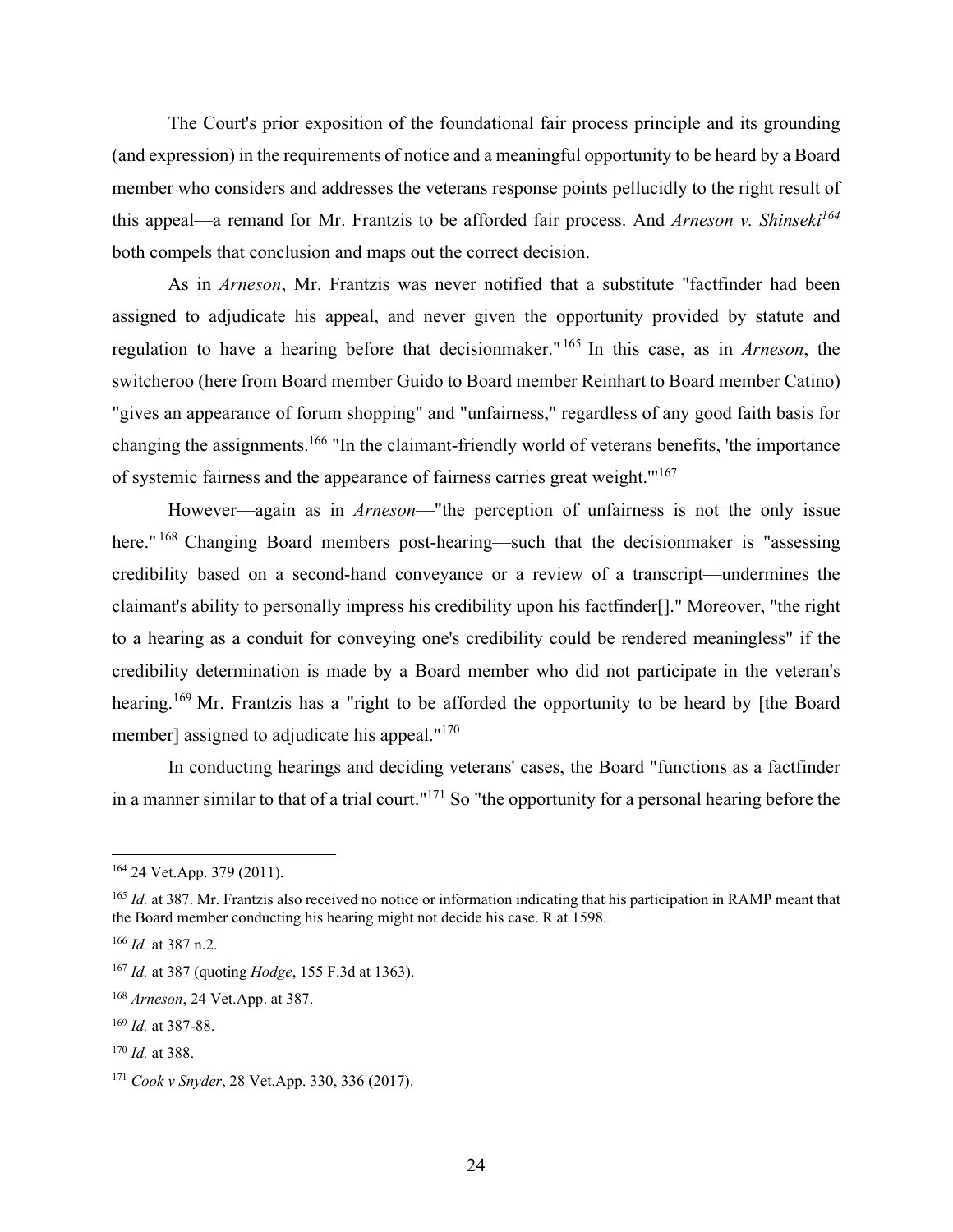Board is significant because it is the [veteran's] one opportunity to personally address [the Board member] who will find facts, make credibility determinations, and ultimately render the final Agency decision on his [or her] claim."<sup>172</sup> The Board hearing is uniquely important because it gives the veteran the ability to address and respond to any specific questions by the decisionmaker and enables the Board member to size the veteran up—to assess the witness's demeanor, facial expressions, eye contact, voice tone and inflection, gestures, and hesitation or readiness to answer questions—all the nonverbal cues that help a listener decide whether a speaker is credible.<sup>173</sup>

As in *Arneson*, "[w]e cannot say how a hearing before [the] Board member[] assigned to adjudicate his appeal would have affected the Board's determinations on credibility, probative weight, and ultimately [the veteran's] claim."174 However, the assignment of Board member Catino "to decide [the veteran's] administrative appeal, without providing an opportunity for a hearing, deprived [the veteran] of an opportunity to meaningfully participate in the processing of his claim in a way that could have altered the Board's credibility determinations."175 As in *Arneson*, remand is warranted for the Board to afford Mr. Frantzis the opportunity for a hearing in front of his decisionmaker. This case should be as clear cut as that.<sup>176</sup>

#### **C. Proper Statutory Construction Does Not Upend Fair Process**

The majority's statutory construction contentions are insufficient to upend the fair process principles upon which the veterans benefits system is founded. The Court has already reconciled fair process with the circumstances here: "[I]n situations where no particular procedural process is required by statute or regulation, the principle of fair process may nonetheless require additional process if it is implicitly required when 'viewed against [the] underlying concepts of procedural regularity and basic fair play' of the VA benefits adjudicatory system." As previously detailed, Mr. Frantzis's right to fair process included a right to a hearing before his Board decisionmaker.

<sup>172</sup> *Id.* at 336-37.

<sup>173</sup> *See generally Quinn v. Wilkie*, 31 Vet.App. 284, 292 (2019) (declaring that it is important that an adjudicator be able to observe the demeanor of a veteran at a hearing).

<sup>174</sup> *Id.*

<sup>175</sup> *Arneson*,*.* 24 Vet.App. at 388-89.

<sup>&</sup>lt;sup>176</sup> Where the Board deprives a veteran of fair process, the Court need not reach the constitutional due process question. *Bryant*, 33 Vet.App. at 46; *Smith*, 32 Vet.App. at 337 ("Because the Court agrees with [the veteran] that the Board violated his right to fair process, it need not reach the Constitutional question of due process.").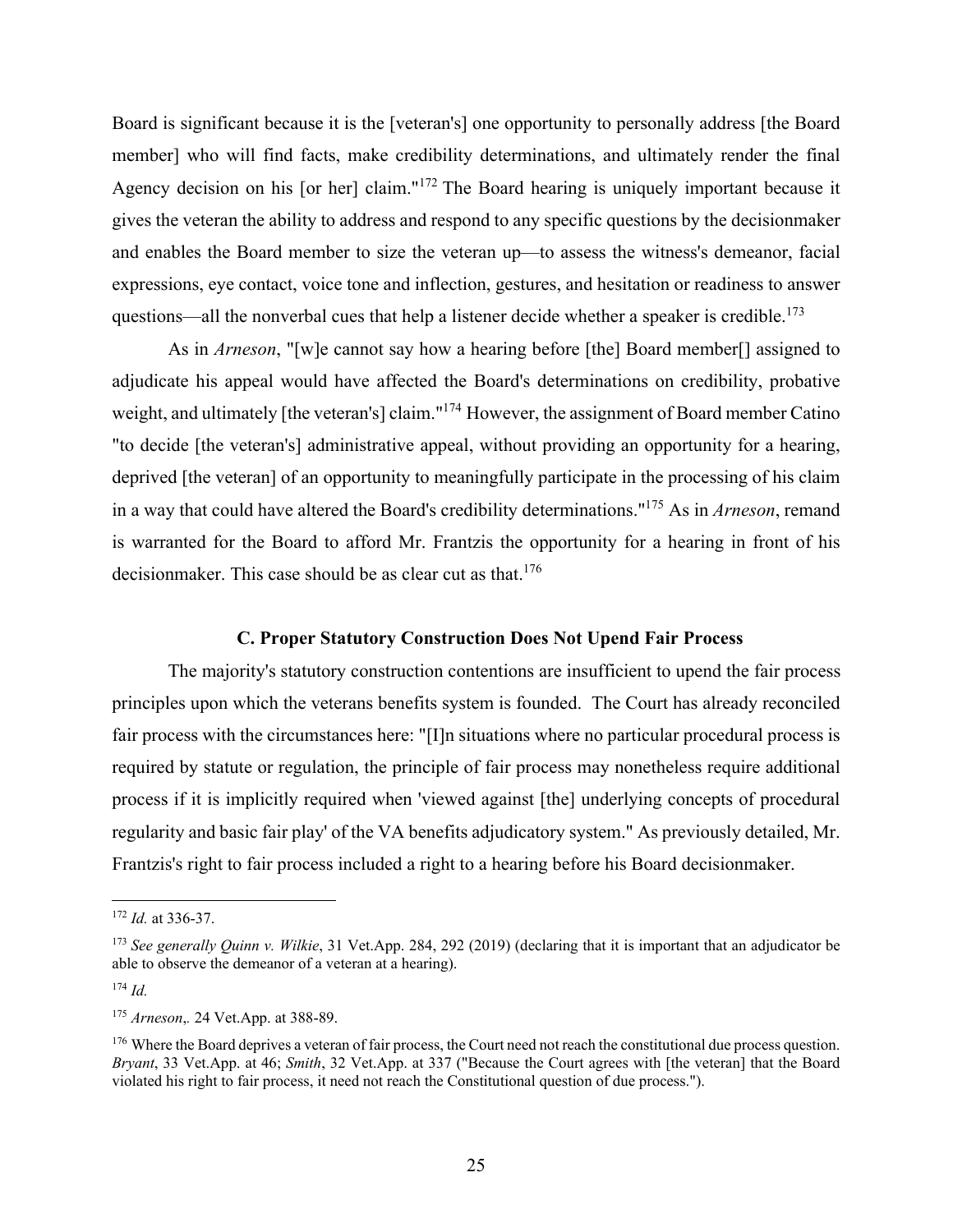Moreover, the majority opinion rests on a mistaken premise: that the *Arneson* Court "did not rely whatsoever on section 7102 in rendering the decision."177 The Court's specific description of its action says otherwise: "[W]e hold that the Board violated 38 U.S.C. §§ 7102, 7107, and 38 C.F.R. § 20.707."178 And the majority sees a separation of the provisions that *Arneson* does not support. Instead, the Court considered sections 7102 and 7107 together.<sup>179</sup> The *Arneson* Court expressly faulted the Secretary for failing to consider "the import of section 7102(a) and its interaction with all of section 7107."<sup>180</sup> Judge Kasold, concurring in the result, was even more firmly focused on the interplay of section 7102(a)'s requirement that the assigned Board member "shall make a determination" on the claimant's appeal and the claimant's entitlement to a hearing: Judge Kasold declared that "because a claimant's appeal cannot be adjudicated until he is afforded the opportunity to be heard by the Board assigned to adjudicate his appeal, it follows that the claimant has a right to be heard by the Board member or panel assigned to adjudicate his administrative appeal."<sup>181</sup> So the language of section 7102 was and is important, not irrelevant.<sup>182</sup>

The majority's mantra that "section 7102 does not govern Board hearings"183 misses the mark. It is true that section 7102 does not prescribe the docketing, location, or manner of such hearings, but section 7102 does govern something at least as important: the assignment of the Board member who conducts the hearing and that Board member's responsibility.

The disappearance of section 7107's relevant provisions requires sharper attention to section 7102. Effective in 2019, section 7107 no longer addresses the participation of Board members in hearings. As currently constituted, section 7107 focuses on docketing. Section 7107(c) concerns the "manner and scheduling of hearings," but that is limited to determining whether the hearing will be held at the Board's principal location or "by picture and voice transmission" either at a VA facility, or, upon request by the appellant, at a location the appellant

<sup>177</sup> *See* discussion *ante* p. 8.

<sup>178</sup> *Arneson*, 24 Vet.App. at 386.

<sup>179</sup> *Id*. at 383-85. *Arneson* did reject the Secretary's reliance on a prior version of section 7102 and a (confusingly similarly named) case interpreting it, *Arnesen v. Brown*, 8 Vet.App. 432, 441 (1995), but not the version of 7102 still applicable today.

<sup>180</sup> *Arneson*, 24 Vet.App. at 384.

<sup>181</sup> *Id.* at 390.

<sup>182</sup> *Cf. ante* p. 11.

<sup>183</sup> *See* discussion *ante* pp. 10, 11; *ante* note 67.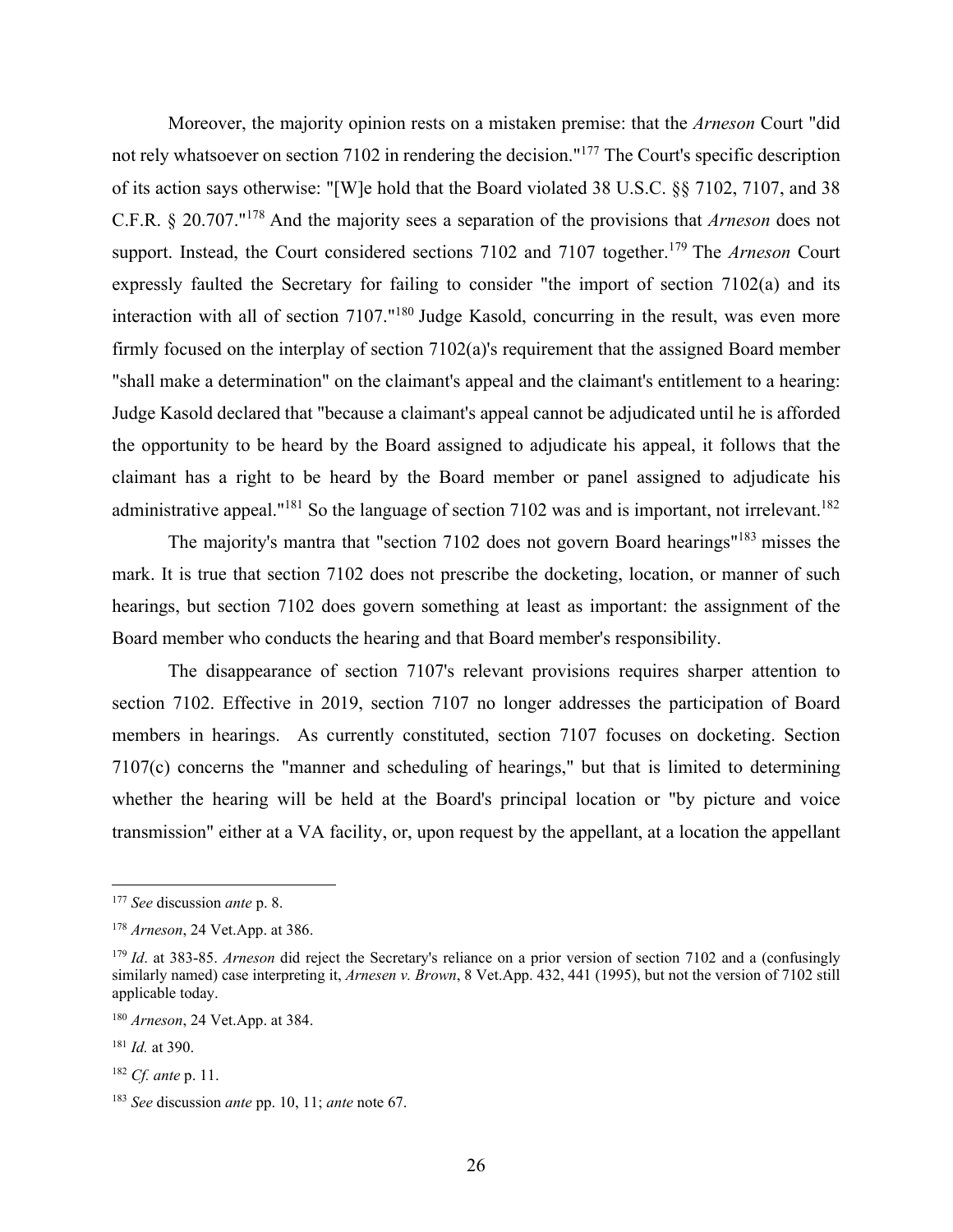selects. Now the only statute that addresses the assignment of Board members—to conduct hearings or otherwise—is section 7102. Section 7102(a) provides:

A proceeding instituted before the Board may be assigned to an individual member of the Board or to a panel of not less than three members of the Board. A member or panel assigned a proceeding shall make a determination thereon, including any motion filed in connection therewith.

# 38 U.S.C. § 7102(a).

Notwithstanding the majority's disregard for it, section 7102's actual words support Judge Kasold's construction in *Arneson*. When the intent of Congress is clear from statutory language, that concludes our effort to interpret that language.<sup>184</sup> Section 7102(a) expressly provides that a Board "member . . . assigned a proceeding shall make a determination thereon."185 By statute and regulation, "[e]very claimant has . . . the right to a hearing." 186 Among the *Black's Law Dictionary* definitions of "proceeding" is "a hearing."187 And the definitions of "hearing" in *Black's Law Dictionary* encompass "[a]n administrative agency proceeding in which evidence is offered."188 In addition, an adjudication hearing under administrative law is "[a]n agency proceeding in which a person's rights and duties are decided after notice and an opportunity to be heard."189 In sum, the very essence of a hearing is that it is a proceeding that affords the veteran an opportunity to present information to a decisionmaker. The most that can be said is that a hearing is a part of the proceeding on which the assigned Board member is obliged to make a determination under 7102(a). What happened in this case clearly violated section 7102(a). Board member Reinhart was

<sup>184</sup> *Good Samaritan Hosp. v. Shalala*, 508 U.S. 402, 409 (1993).

<sup>185 38</sup> U.S.C. § 7102(a).

<sup>186 38</sup> C.F.R. § 3.103(a) (2021). The "refocusing" of 38 U.S.C. § 7107 deleted the codification of the veteran's right to a hearing in section 7107(b). But if we read the words carefully, as this dissent does with those of section 7102(a), we still find a statutory right to a hearing in 38 U.S.C. §§ 7105(a) ("Each appellant will be accorded hearing and representation rights pursuant to the provisions of this chapter and regulations of the Secretary.") and 7107(c) (implying that a veteran who requests a hearing gets one). If the majority's construction of these statutes takes hold, the veteran's right to a hearing is in peril.

<sup>187</sup> *Proceeding*, BLACK'S LAW DICTIONARY 1437 (11th ed. 2019).

<sup>188</sup> *Hearing*, BLACK'S LAW DICTIONARY 865 (11th ed. 2019).

<sup>&</sup>lt;sup>189</sup> *Adiudication hearing*, BLACK's LAW DICTIONARY 865 (11th ed. 2019). Moreover, the verb "institute" means "[t]o begin or start; commence." *Institute*, *id.* at 951. So there is nothing "nonsensical," *see ante* note 75, in noting that a proceeding under section 7102 may be and at least encompasses a hearing.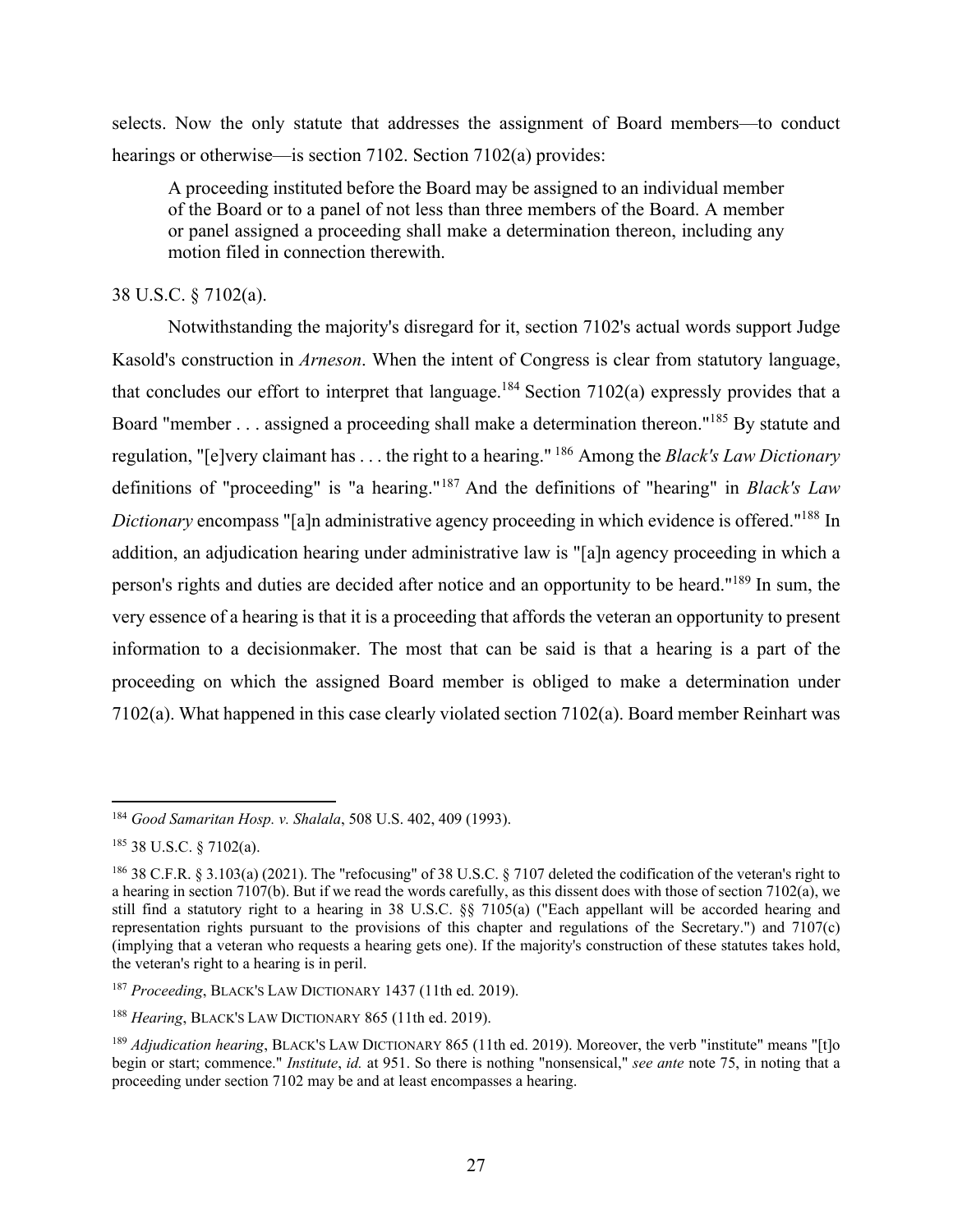assigned the proceeding—whether defined as the hearing or the appeal to the Board—and failed to make a determination on it.

When the Court considered section 7102 and the relevant (and specific) version of section 7107(c) together in *Arneson*, the Court concluded that "it cannot be said that 'Congress has directly spoken' to the question of whether a claimant is entitled to a hearing before all the Board members assigned to decide his appeal."<sup>190</sup> The majority fills the hole with a presumption that Congress intended to remove the requirement that the veteran's decisionmaker conduct the hearing to which the veteran is entitled.<sup>191</sup>

Presumed intent is far from express language and plain meaning. A prominent author made that point dramatically: "When truth and reason cannot be heard, then must presumption rule."<sup>192</sup> The law does not go that far, but it does recognize that presumptions are not conclusive and "may be overcome by more persuasive considerations."<sup>193</sup>

First, if "we can presume that Congress understood the nature of our *Arneson* holding,"194 Congress would not have foreseen that the Board's reaction to a shift from the specific provision in the former section 7107(c) to the broader provision in section 7102(a) would imperil the veteran's right to meaningfully participate in a hearing before his or her decisionmaker. Congress would have read *Arneson* as the Court should—as reaffirmation that the adjudication of veterans benefits cases is truly pro-claimant and nonadversarial, such that the system would take care of claimants—rather than pro-veteran in name only.195 The majority's view runs headlong into the presumption that when Congress "adopts a statute, related judge-made law is presumed to remain in force and work in conjunction with the new statute absent a clear indication otherwise."196 In

193 1A NORMAN J. SINGER ET AL, SUTHERLAND STATUTES AND STATUTORY CONSTRUCTION § 22:30 (7th ed. 2007).

<sup>190</sup> *Arneson*, 24 Vet.App. at 385 (quoting *Chevron, U.S.A., Inc. v. Nat. Res. Def. Council, Inc.*, 467 U.S. 837, 842 (1984)).

<sup>191</sup>*See* discussion *ante* pp. 9-10**.**

<sup>&</sup>lt;sup>192</sup> BARBARA W. TUCHMAN, A DISTANT MIRROR: THE CALAMITOUS 14TH CENTURY 559 (1978) (quoting Admiral Jean de Vienne, 1341-1396).

<sup>194</sup> *See* discussion *ante* p. 9.

<sup>195</sup> *See* Michael P. Allen, *Due Process and the American Veteran: What the Constitution Can Tell Us About the Veterans' Benefits System*, 80 U. CIN. L. REV. 501, 530 (2011).

<sup>196</sup> Larry M. Eig, *Statutory Interpretation: General Principles and Recent Trends*, Cong. Rsch. Serv. 20 (Sept. 24, 2014), *available at* http://www.sgp.fas.org.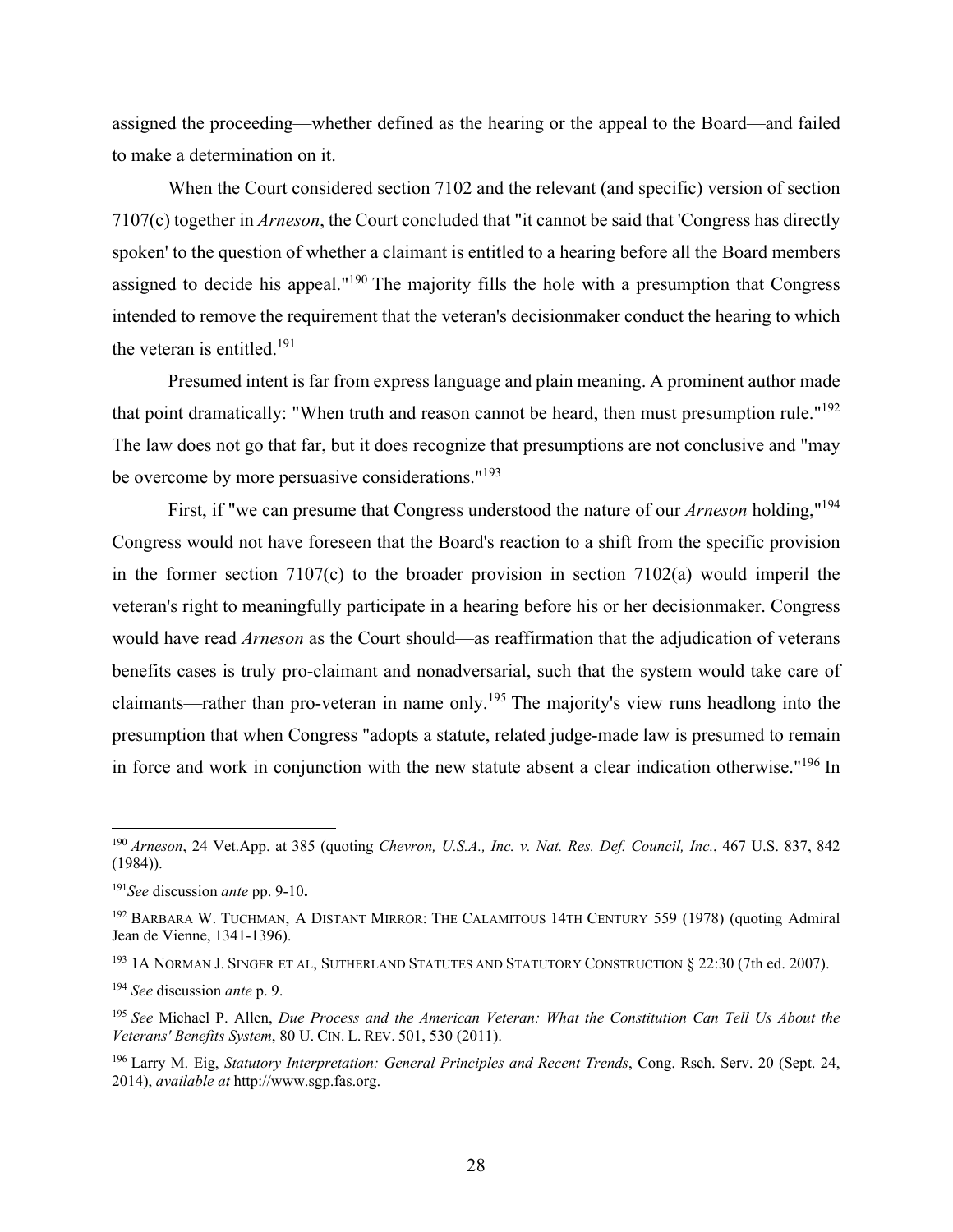other words, "[t]he normal rule of statutory construction is that if Congress intends for legislation to change the interpretation of a judicially created concept, it makes that intent specific."197 And if Congress had intended to do so it obviously could have specifically said—in sections 7102, 7107, or elsewhere—that the Board may assign different Board members to conduct the hearing and decide the case. The circumstances signal that there is no clear expression of congressional intent in the statutory shift here. When Congress declines to expressly state its intention, we should be sparing in presuming it. That is especially true when the presumption contravenes the core construction canon in veterans law—the pro-veteran canon.

# **D. The Pro-Veteran Canon Requires Resolving Any Ambiguity in the Statutory Scheme in the Veteran's Favor**

The longstanding pro-veteran canon is based on the principle "'that provisions for benefits to members of the Armed Services are to be construed in the beneficiaries' favor.'"198 The AMA amplified the statutory ambiguity *Arneson* addressed,<sup>199</sup> and the pro-veteran canon mandates that the interpretive doubt be resolved in the veteran's favor.<sup>200</sup>

In the case most often cited to invoke the pro-veteran canon, *Gardner v. Brown*, the Board denied the veteran's claim for benefits under 38 U.S.C. § 1151 based on disabilities resulting from surgery in a VA facility.<sup>201</sup> The Board's denial rested on 38 C.F.R. § 3.358(c)(3) (1993), which interpreted the statute as only covering an injury that proximately resulted from fault by the VA or from an accident during treatment or rehabilitation. <sup>202</sup> Though the statute afforded compensation for injuries resulting from surgery, rather than the veteran's misconduct, and said

<sup>197</sup> *Midlantic Nat'l Bank v. N.J. Dep't of Env't Prot.*, 474 U.S. 494, 501 (1986).

<sup>198</sup> *Henderson*, 562 U.S. at 441 (quoting *King v. St. Vincent's Hosp.*, 502 U.S. 215, 221 n.9 (1991)); *see Fishgold v. Sullivan Drydock & Repair Corp.*, 328 U.S. 275, 285 (1946) ("[Veterans laws are] to be liberally construed for the benefit of those who left private life to serve their country in its hour of great need.").

<sup>199</sup> The majority's declaration that "we do not find the statutes ambiguous," *ante* note 74, is a further departure from *Arneson*. In *Arneson*, the Court found that reading sections 7102 and 7107 together left ambiguity—even though the Court was reading the more specifically prescriptive version of section 7107 then applicable. *See* 24 Vet.App. at 385. Now that section 7102 provides the sole surviving statutory directive, if its plain meaning isn't adequate or applicable, as the majority contends, there is ambiguity and interpretive doubt the pro-veteran canon resolves for the veteran.

<sup>200</sup> *See Gardner v. Brown*, 513 U.S.115, 118 (1994); *Osman v. Peake*, 22 Vet.App. 252, 256 (2008).

<sup>201</sup> *Gardner*, 513 U.S. at 116-17.

<sup>202</sup> *Id*.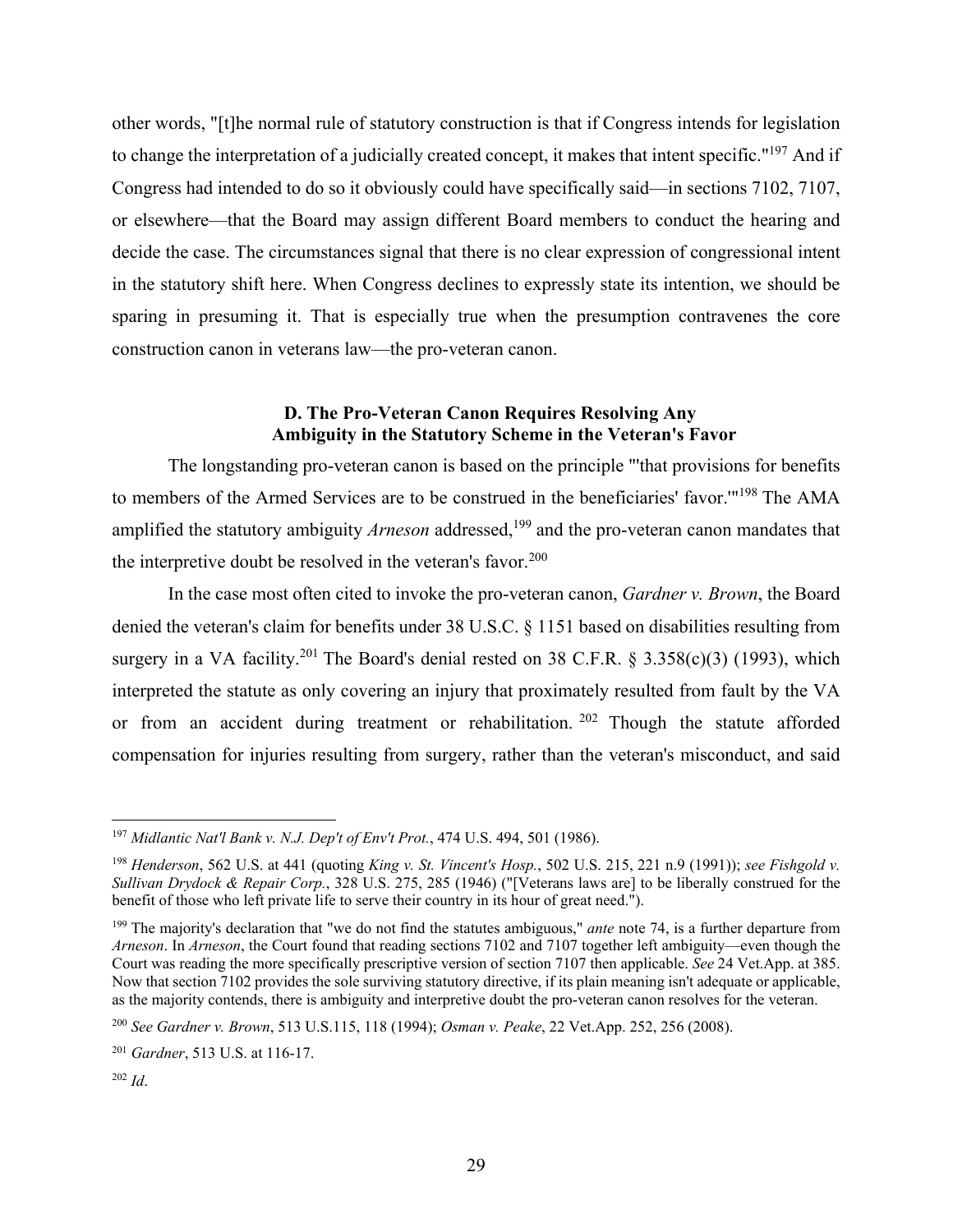nothing about fault by VA, the Secretary argued that a fault requirement inhered in the statutory requirement of a compensable injury.<sup>203</sup> In rejecting that argument based on the law's "text and reasonable inferences from it," the Supreme Court looked first to the pro-veteran canon, which it summarized as "the rule that interpretive doubt is to be resolved in the veteran's favor."<sup>204</sup>

The pro-veteran canon is at least a competing presumption that must be given precedence in veterans benefits cases. In *King v. St. Vincent's Hospital*, the Supreme Court stated that it presumed that Congress understood the pro-veteran canon as a basic rule of statutory construction, and the Court applied that canon to read a provision in the veteran's favor, even if the language left the significance of the provision unsettled.205 And in *Henderson v. Shinseki*, the Supreme Court read the statute at issue in light of the veteran's canon, declaring that "[w]hile the terms and placement of [the statute] provide some indication of Congress' intent, *what is most telling here* are the singular characteristics of the review scheme that Congress created for the adjudication of veterans' benefits claims."206 The pro-veteran canon requires reading 7102 to require the Board member who is the decisionmaker and the Board member who conducts the hearing on which the decision is based to be the same person.

### **E. The Public Record Undermines the Majority's Presumption of Congressional Intent**

Nothing has been found in the legislative history—by the Court or the parties—to show that Congress, in passing the AMA, expressly considered the question of whether the same Board member who conducts the hearing must or need not render the decision. That topic was not mentioned in the testimony by VA and Board leaders before the Senate or House Veterans' Affairs

<sup>203</sup> *Id*. at 117.

<sup>204</sup> *Id.* at 117-18; *see* Chadwick J. Harper, *Give Veterans the Benefit of the Doubt:* Chevron*,* Auer*, and the Veteran's Canon*, 42 HARV. J.L. & PUB. POL'Y 931, 958-59, 961 (2019) ("The language and logic of [*Gardner*] suggest that courts should apply the veteran's canon before turning to deference doctrines," and "*Gardner*'s suggested order of operations" is one reason "the veteran's canon should be recognized as a traditional tool of interpretation.").

<sup>205</sup> 502 U.S. at 221 n.9; *see Kisor v. McDonough* (*Kisor IV*), 995 F.3d 1316, 1327 (Fed. Cir. 2021) (Reyna, J., dissenting) ("[T]he pro-veteran canon is a traditional tool of construction" that requires the court to "discern the purpose of a veterans' benefit provision in the context of the veterans' benefit scheme as a whole and ensure that the construction effectuates, rather than frustrates, that remedial purpose: that benefits that by law belong to the veteran go to the veteran."), *cert. denied*, No. 21-465, 2022 WL 89296 (U.S. Jan. 10, 2022).

<sup>206 562</sup> U.S. at 440-42 (emphasis supplied). *See Kisor IV*, 995 F.3d at 1366 (O'Malley, J., dissenting) ("The pro-veteran canon of construction . . . is a tool in the interpretive toolkit that aids in gleaning congressional intent where the plain text of the statute or regulation does not clearly answer the question at hand.").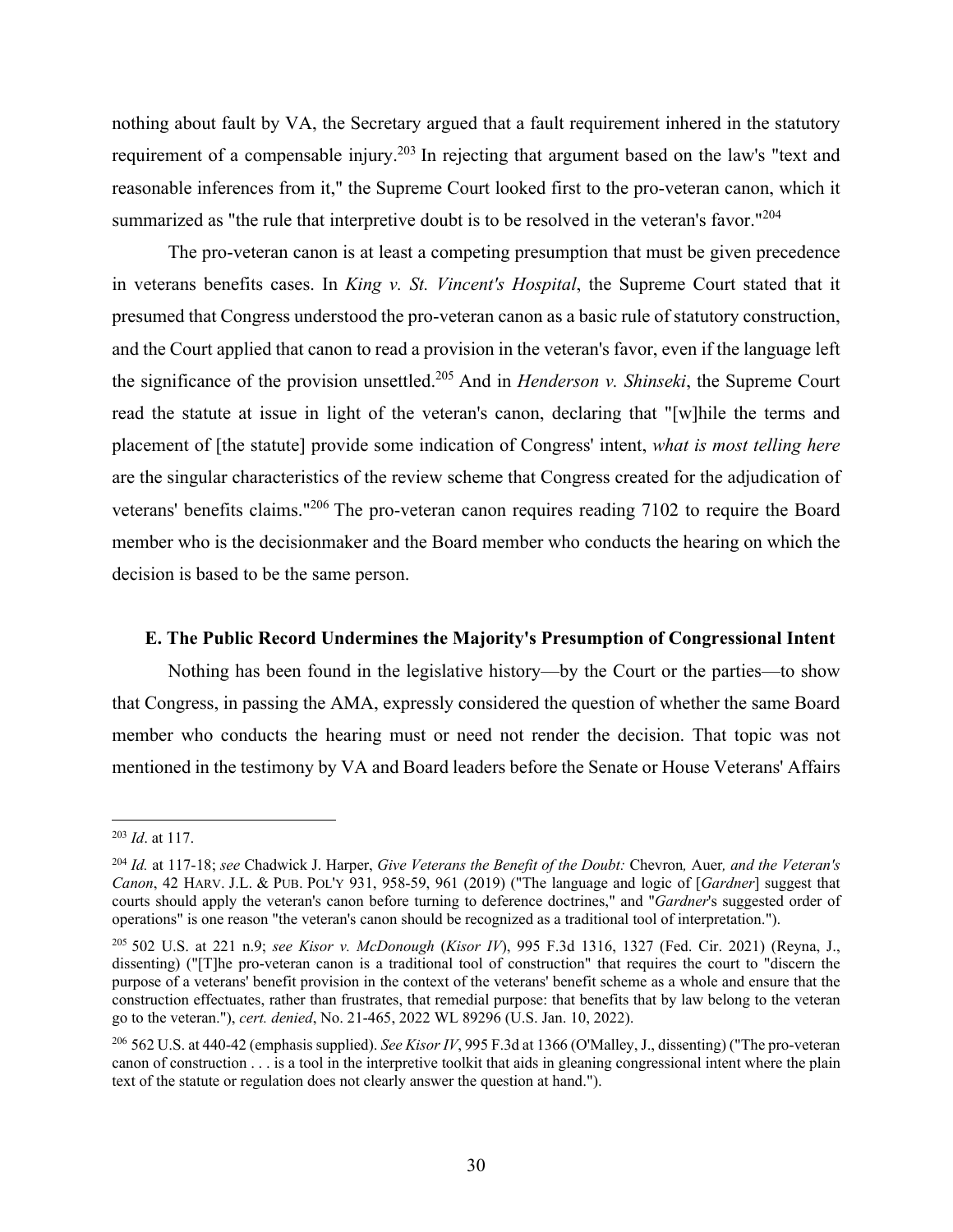Committees in 2017. VA assured Congress that "[t]he Appeals Modernization Act transforms VA's complex and lengthy appeals process into one that is simple, timely and *fair* to Veterans."207 And the House Committee on Veterans' Affairs reported that "[t]he purpose of [the AMA] is to expedite VA's appeals process while protecting veterans' due process rights."208

Moreover, the regulation VA promulgated to implement the AMA, 38 C.F.R. § 20.706, says only that "[h]earings will be conducted by a Member or panel of Members of the Board" nothing about whether the Board member who conducts the hearing must or need not decide the case—and the regulation cites both section 7102 and section 7107 as authority. In publishing the proposed regulation for public comment, VA was not explicit regarding what it intended, saying only that "VA proposes to add new § 20.706 to differentiate the procedures for appeals in the new system, similar to proposed  $\S 20.604$ , applicable to legacy appeals."<sup>209</sup> And when it promulgated the new rules, VA said it rejected receiving recordings in lieu of formal hearings because any efficiency gained was "greatly outweighed by the benefits of an in-person hearing, the purpose of which is to elicit relevant and material testimony, assess the credibility of witnesses, resolve disputed issues of fact, and pose follow-up questions to witnesses and representatives."<sup>210</sup> The Secretary offered no explanation of how his agency's stated position on the benefits of an in-person hearing for the factfinder to assess the credibility of witness is consonant with sacrificing those benefits in favor of expedience, saying only "that goes to the content of the hearing . . . not who is going to decide the appeal after the hearing has happened."211 And the Secretary acknowledged that expedience is the basis for the Board's substitution policy:

<sup>207</sup> *The State of the Department of Veterans Affairs: A 60-Day Report: Hearing Before the S. Veterans' Affs. Comm.*, S. Hrg. 115-631, at 13 (2018) (statement of Robert Wilkie, Secretary of Veterans Affairs) (emphasis added), available at https://www.congress.gov/event/115th-congress/senate-event/LC68018/text?g=%7B%22search%22%3A%5B% 22S.+Hrg.+115-631%22%2C%22S.%22%2C%22Hrg.%22%2C%22115-631%22%5D%7D&s=2&r=52.

<sup>&</sup>lt;sup>208</sup> H.R. REP.. No. 115-135, at 2 (2017), available at https://www.congress.gov/congressional-report/115thcongress/house-report/135/1?overview=closed. In light of the understanding of Congress that the AMA protects veterans' due process rights, the presumption that Congress intended to curtail veterans' right to a meaningful hearing is an absurd result we can and should avoid. *See Timex V.I., Inc. v. United States*, 157 F.3d 879, 886 (Fed. Cir. 1998) ("[A] statutory construction that causes absurd results is to be avoided if at all possible.").

<sup>209</sup> VA Claims and Appeals Modernization, 83 Fed. Reg. 39,818, 39,835 (Aug. 10, 2018).

<sup>210</sup> VA Claims and Appeals Modernization, 84 Fed. Reg. 138, 158 (Jan. 18, 2019).

<sup>211</sup> OA at 56:13–57:04.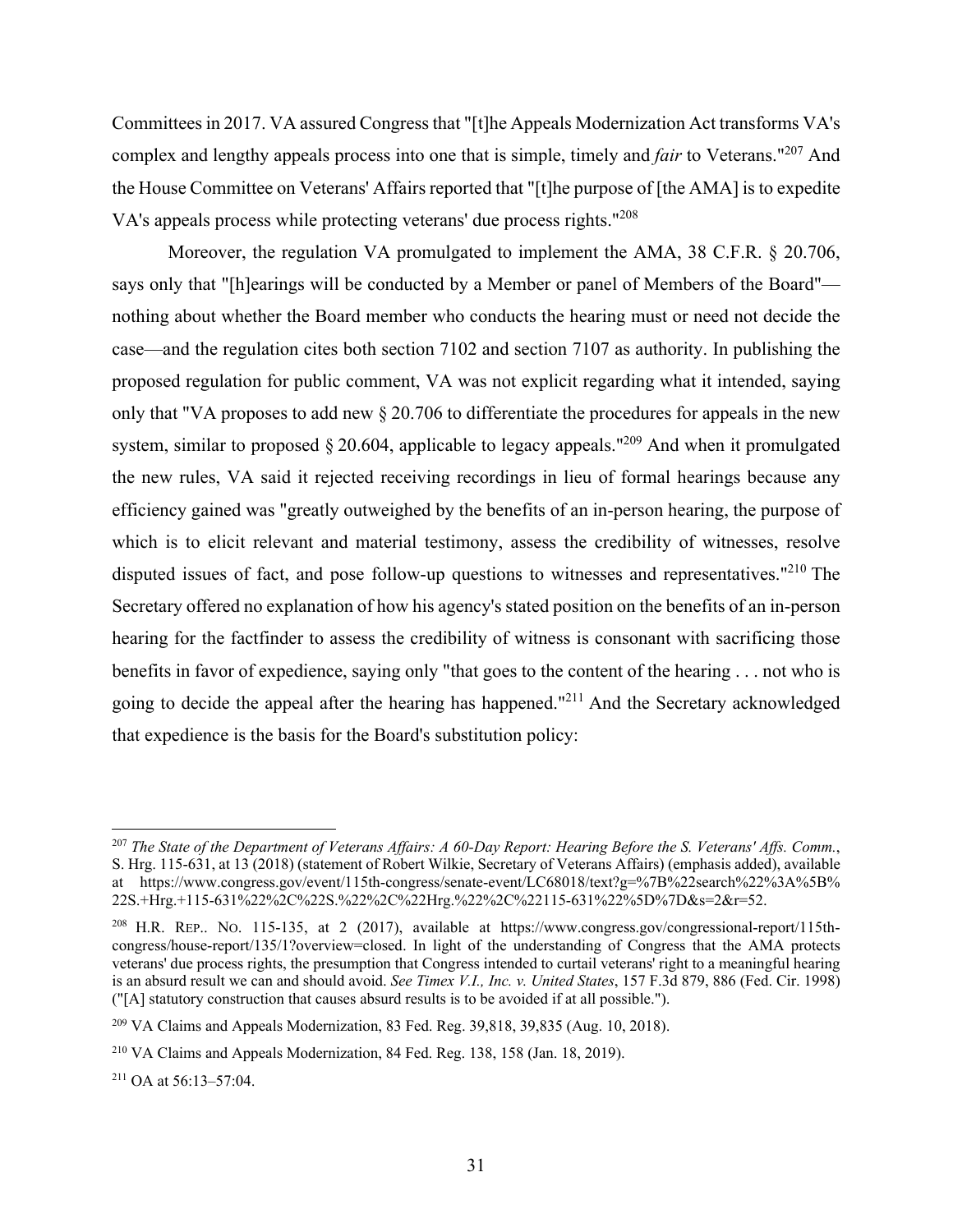[T]he Board has a computer system that assigns the cases . . . it's programmed to assign the cases to the  $VLJ^{[212]}$  who heard the hearing if they're available. If they're not available within 30 days of when the docket assignment is reached . . . for the particular appeal then it will assign [the case] to another VLJ because . . . this is consistent with the AMA's provisions of trying to make the process more efficient. [The substitution policy is based on expedience] because that's consistent with the  $AMA$ <sup>[213]</sup>

VA's written public descriptions of the appeals process for veterans continue to indicate that the same Board member who hears their case will decide it.<sup>214</sup> The Board offers a pamphlet titled "How Do I Appeal?" which says: "The Veterans Law Judge does not make a decision at the hearing. After the hearing, a transcript of the hearing is created and associated with your file and will be reviewed by the Veterans Law Judge together with all other evidence in deciding your appeal."215

And in its blog VAntage Point, in an April 5, 2021, post titled "How to Get a Virtual Hearing at the BVA [Board of Veterans' Appeals]," VA wrote:

The Veteran, their [sic] representative and the Judge all meet to discuss the Veteran's appeal. The Judge is there to help, asking the Veteran questions to better understand the appeal. After the hearing, the appeal is held for about 90 days or more before the Judge reviews the appeal and issues a decision.<sup>[216]</sup>

The Board's handling of this case reinforced the impression VA's public statements convey: that the Board member who conducts the hearing will decide the case. The Board member who conducted the May 2019 hearing, James Reinhart, by referring to himself in the first person, told the veteran and his wife that he—Board member Reinhart—would be deciding the veteran's case:

<sup>212 &</sup>quot;VLJ" is an initialism standing for "veterans law judge." *See* 38 C.F.R. § 20.101(b) (2021) ("A Member of the Board (other than the Chairman) may also be known as a Veterans Law Judge.").

<sup>213</sup> OA at 57:36–58:13.

<sup>&</sup>lt;sup>214</sup> The Court takes judicial notice of these public government documents and their equivalent. *See Bareford v. McDonough*, 35 Vet.App. 171, 174 n.2 (2022); *Van Dermark v. McDonough*, 34 Vet.App. 204, 213 n.4 (2021).

<sup>215</sup> DEP'T OF VETERANS AFFAIRS, "HOW DO I APPEAL?" 10 (VA Pamphlet 01-15-02B, May 2015), https://www.bva.va.gov/docs/Pamphlets/How-Do-I-Appeal-Booklet--508Compliance.pdf. The pamphlet continues to be used by the Board to guide veterans through the appeals process, https://www.bva.va.gov/Frequently Asked questions.asp (last accessed June 2, 2022).

<sup>216</sup> Dep't of Veterans Affairs, *How to get virtual hearing at the BVA*, VANTAGE POINT (Apr. 5, 2021), https://blogs.va.gov/VAntage/85732/how-to-get-a-virtual-hearing-at-the-bva/ (last accessed June 2, 2022).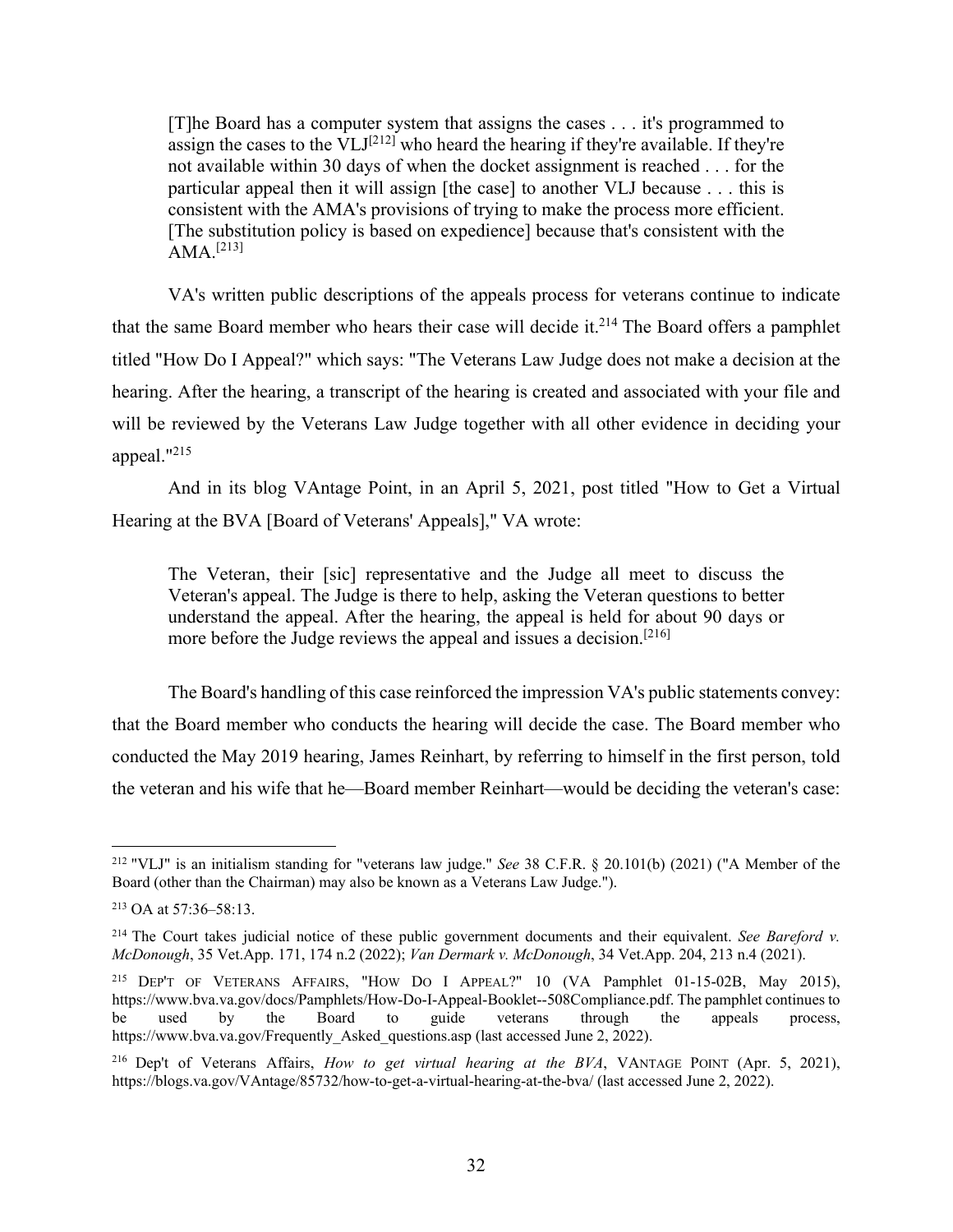"[T]hat issue will not be before *me*";<sup>217</sup> "[a]nything you tell me about how your current headaches are is not going to make any difference because *I* can't look at that";<sup>218</sup> and "if it's a VA doctor, *I'll* have the records."<sup>219</sup> Board member Reinhart's assurances accorded with the veteran's experience at his July 2013 hearing, where the Board member conducting that hearing—Board member Guido—said: "If I think I need any additional evidence before *I* make a decision *I* will get evidence before *I* make a decision and when *I* do it will be in writing and that's how you'll be notified in a written decision."220

#### **F. The Facts of this Case Illustrate the Importance of Testifying Before the Decisionmaker**

In May 2019, the Board member who conducted the hearing—Board member Reinhart asked the veteran and his wife specific questions that they answered under oath regarding the frequency and severity of the veteran's headaches, all of which was on the record and reflected in a verbatim transcript. That process sharply distinguishes hearing testimony from treatment records and examination reports that do not include recorded, verbatim questions and answers. Because the pivot point here was the period during which the veteran suffered prostrating headaches and the frequency of those experiences, it was particularly significant that the Board member discussed those issues with the veteran and his wife and described what "prostrating" meant. Board member Reinhart's interaction with the veteran and his wife put him in position to assess their credibility and judge whether any inconsistencies between their testimony and treatment and examination records were minor, innocent variances or indicators of the veteran's and his wife's unreliability.

In addition, Board member Reinhart concluded the hearing by thanking the veteran and his wife for their testimony—and telling the wife: "I want to thank you for your help in the memory issues and everything like that. You were very helpful."221 A reasonable person told that they were very helpful in resolving memory issues would be justified in having the impression that the Board considered the person's testimony credible.

 $217$  R. at 45 (emphasis added).

 $218$  R. at 50 (emphasis added).

 $219$  R. at 61 (emphasis added).

 $220$  R. at 2787-88(emphasis added).

<sup>&</sup>lt;sup>221</sup> The Board member who conducted the July 2013 hearing likewise characterized the testimony of the veteran and his wife as "very helpful." R. at 2788.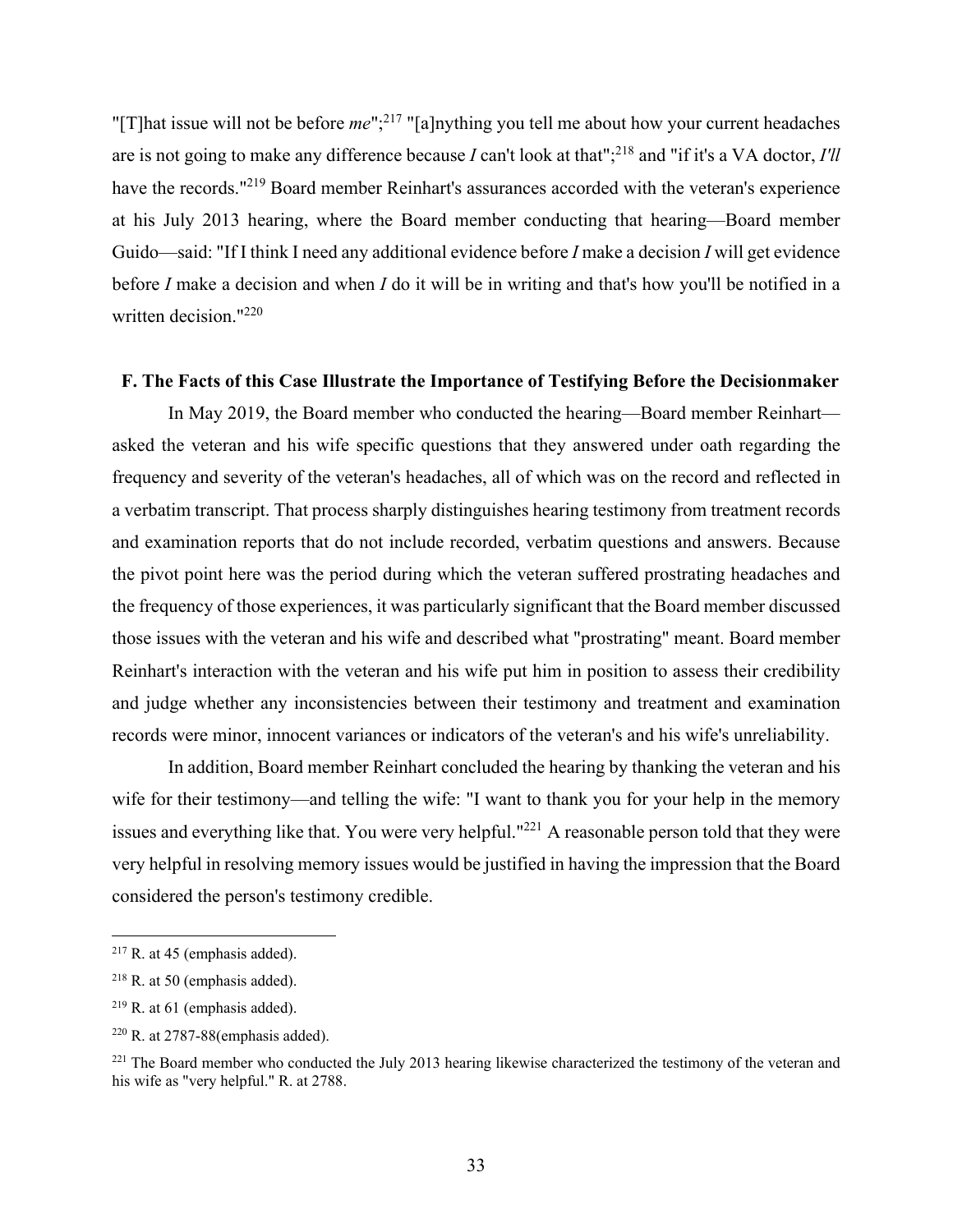But the substituted Board member, Theresa Catino, decided otherwise—without meeting, speaking with, or hearing from the veteran and his wife. The majority's observation that "perhaps the [fair process] doctrine would have some purchase in a situation in which a Board member deciding a case made negative credibility determinations about a witness appearing at a hearing when the Board member did not preside at the hearing," but "that's not what happened here," $222$ fails to acknowledge the dodge the Board deployed. Substitute Board member Catino did indeed find that the lay assertions by the veteran and his wife were outweighed by other evidence of record.223 However, first she signaled that she did not consider the testimony of the veteran and his wife to be evidence.<sup>224</sup> And the substitute Board member's implicit adverse credibility determination is obvious from both the words she used and her otherwise clearly erroneous assessment of the evidence. In the substitute Board member's words: "the Veteran and his wife testified that the severity of his headaches has been characteristic of prostrating attacks since 2009. However, the evidence does not show that his headaches were productive of prostrating attacks."<sup>225</sup> A decisionmaker could not "imply" an adverse credibility determination more clearly than effectively saying to the veteran and his wife: "You testified that there were prostrating attacks, I find that there weren't." That the Board decision screams "I don't believe you" is made more emphatic—if that is possible—by reviewing "the other evidence of record" the substitute Board member cited as outweighing the testimony: "VA treatment records and [the veteran's] April 2014 examination report."<sup>226</sup>

225 R. at 12.

<sup>222</sup> *Ante* note 88.

<sup>223</sup> R. at 12-13.

<sup>224</sup> In *Garlejo v. Derwinski*, 2 Vet.App. 619, 620 (1992), the Court rejected the Secretary's argument that a veteran's statement was not evidence. The veteran argues that the Board's failure to explain this characterization constitutes a failure to state adequate reasons or bases for its decision. Appellant's Br. at 11-12. Whatever the merits of that argument in isolation, the contention that the Board's stated reasons or bases are inadequate is borne out by fulsome review of the Board decision.

<sup>226</sup> R. at 12-13. As noted above, *supra* note 222, in the process of donning its blinders, the majority first opines that the Board made no credibility determination, *see ante* note 88, and then pivots to opining that we should not consider whether it did because that would "require the Court to step into the shoes of appellant and advance a theory that was not presented on appeal," because "appellant does not even challenge the Board's weighing of the evidence," *see ante* note 100. Contrary to the majority's ungenerous summary of the veteran's contentions, he did challenge the Board's weighing of the evidence, albeit without using the majority's chosen words. The veteran argued that "the Board made a fact error when it determined that Frantzis did not suffer migraines with prostrating attacks before February 11, 2010, or November 13, 2014." Appellant's Br. at 9 (text in all capitals replaced with plain text). The veteran argued that the Board should have made a credibility determination regarding his and his wife's testimony that the veteran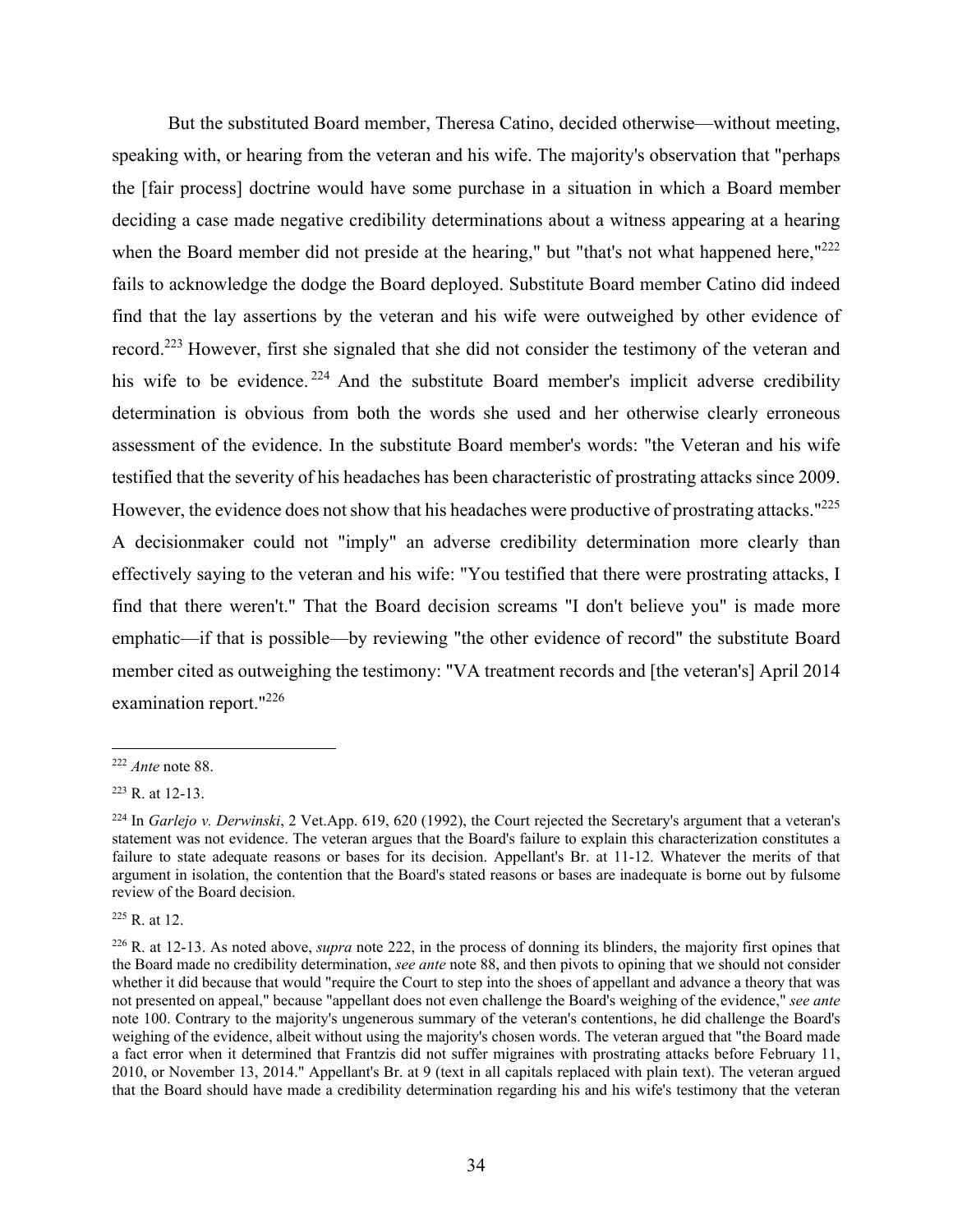On the topic of prostrating attacks, the April 2014 C&P examination report says only this: "Does the Veteran have characteristic prostrating attacks of migraine/non-migraine headache pain?  $\lceil$  | Yes  $\lceil$  X| No."<sup>227</sup> So it was just an X, with no explanation, discussion, or rationale to tell the Board the basis for that X or how it squares with the veteran's acknowledged head injury and recurrent serious headache pain and light sensitivity. And there are only a few VA treatment reports in the record for the relevant period: (1) A February 2010 nurse's note that says the veteran was having headaches that caused blurred vision four to five times per day and chronic pain that interfered with his mobility and other activities of daily living, but the note doesn't address prostration;228 (2) a March 2013 neurology consultation note from a resident physician that also doesn't specifically address prostration but says that the veteran had experienced headaches since he was knocked out in the Army, with "pressure pain like a vice grip" that "may radiate throughout the day," and that the pain is acute several times a day or (if medicated) several times each week, and is as severe as 10 out of 10, with the veteran seeing stars and experiencing vertigo;  $^{229}$  and (3) a disability benefits questionnaire a doctor completed in November 2014 describing similar symptoms and concluding that the veteran had "very frequent prostrating (and prolonged) attacks of migraine headaches."230

The substitute Board member's conclusion that the veteran's February 2010 description of his headaches "did not include characteristic prostrating attacks" is an unexplained medical opinion that the nurse who wrote the report did not render.<sup>231</sup> The February 2010 nurse's note does not reflect whether the nurse asked the veteran about prostration or whether the nurse formed an

suffered prostrating headaches, and that the absence of corresponding contemporaneous records did not render their testimony not credible. *Id.* at 10-11. The veteran also argued that the Board failed to provide adequate reasons or bases for its decision not to credit the testimony by the veteran and his wife "about the onset, worsening, and prostrating nature of [the veteran's] headaches," instead acknowledging their testimony in one sentence but saying there was no evidence of prostrating headaches in the next sentence. *Id.* at 11-12. Finally, at oral argument, the veteran's counsel pressed the point that the Board had discounted the testimony by the veteran and his wife without proper explanation. OA at 3:02-4:33, 39:11-:44, 1:33:55-:34:42.

<sup>227</sup> R. at 2619.

<sup>228</sup> R. at 2981.

<sup>229</sup> R. at 2435.

<sup>230</sup> R. at 2464.

<sup>231</sup> *See Colvin v. Derwinski*, 1 Vet.App. 171, 172 (1991) ("[The Board] must consider only independent medical evidence to support [its] findings rather than provide [its] own medical judgment in the guise of a Board opinion."), *overruled on other grounds by Hodge v. West*, 155 F.3d 1356 (Fed. Cir. 1998).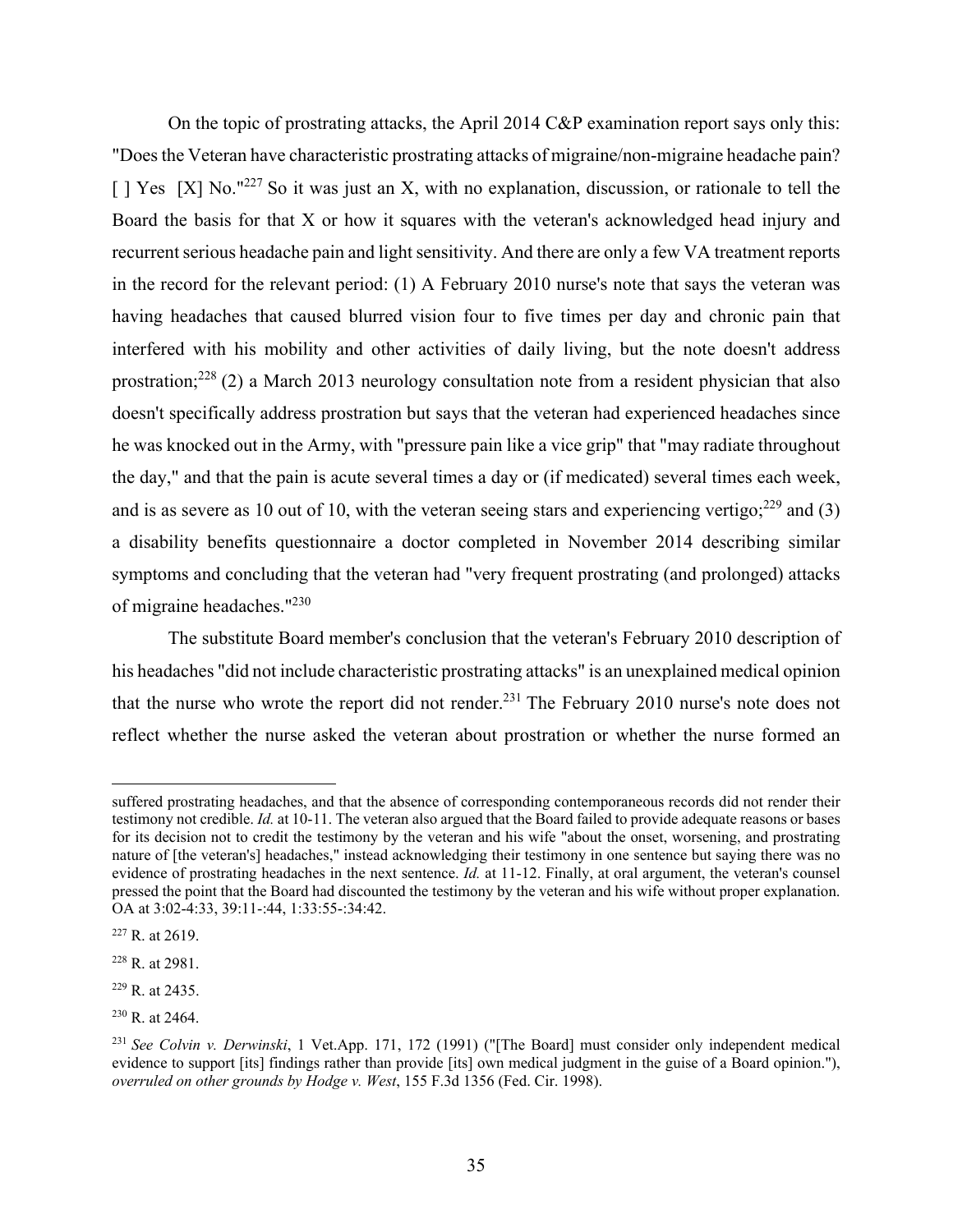opinion on whether the disabling effects of the veteran's headaches were prostrating. The Board similarly recast the March 2013 consult report that did not address prostration as a report that showed there was none.<sup>232</sup> And the Board likewise characterized as not reporting prostrating attacks the July 2013 testimony of the veteran and his wife that he was experiencing sudden, very sharp headache pain that doubled him over multiple times a week, sometimes several times a day, as well as completely disabling headaches with visualization of flashes of light.<sup>233</sup>

The Board's conclusory invocation of unspecified treatment records and a conclusory examination report to reject the testimony of the veteran and his wife highlights the inadequacy of its statement of reasons or bases for its decision. More than that, the Board's dismissal of the veteran's lay evidence illustrates the flip side of *Miller v. Wilkie*—it is the "indication that the Board found [] lay evidence not credible" that renders *Miller*'s presumption of an implied finding of credibility inapplicable.<sup>234</sup> Of course, a veteran's testimony and other evidence may be outweighed by contrary evidence without impugning the veteran's credibility, such as when the veteran does not have the medical knowledge to diagnose disease or determine etiology. But competence is not an issue here—the case turns on the evidence of whether the veteran's chronic headaches leave him exhausted or powerless, which no one is better positioned than the veteran and his wife to know.235 There was no proper foundation for the Board to draw adverse inferences from the absence of any mention of prostration in the February 2010 and March 2013 medical

 $232$  R. at 10-11.

<sup>233</sup> R. at 11, 2783-86.

<sup>234</sup> *See Miller v. Wilkie*, 32 Vet.App. 249, 260 (2020) ("[A]bsent an indication that the Board found . . . lay evidence not credible, or had a reason not to address its credibility—such as [finding] the veteran not competent to report the symptoms—we will conclude that the Board found the lay evidence credible . . . ."). Other Judges have noted circumstances similar to those present in this case. *See Reynolds v. McDonough*, No. 20-4340, 2022 WL 593622, at \*3 (Vet. App. Feb. 28, 2022) (mem. dec.) (Toth, J., declaring that the *Miller* presumption does not apply where the Board clearly indicated that the veteran's report was not credible); *Foster v. McDonough*, No. 19-7806, 2021 WL 2250578, at \*3 (Vet. App. June 3, 2021) (mem dec.) (Moorman, J., holding that *Miller* does not require the Court to conclude that the Board made an implicit positive credibility determination when the Board, in determining that medical examinations were the most probative evidence, indicated that it made an implicit negative credibility finding concerning the veteran's statements); *Taylor v. Wilkie*, No. 19-3937, 2020 WL 6733765, at \*3 (Vet. App. Nov. 17, 2020) (mem. dec.) (Laurer, J., remanding the case where the Board's treatment of the appellant's statements allows for multiple interpretations); *Benson v. Wilkie*, No. 19-2303, 2020 WL 2177395, at \*5 (Vet. App. May 6, 2020) (mem. dec.) (Allen, J., remanding where the Board discussion could "be read as making a negative credibility determination").

<sup>235</sup> *See, e.g.*, *Barr v. Nicholson*, 21 Vet.App. 303, 307 (2007) (holding that a veteran is competent to report on observable symptomatology).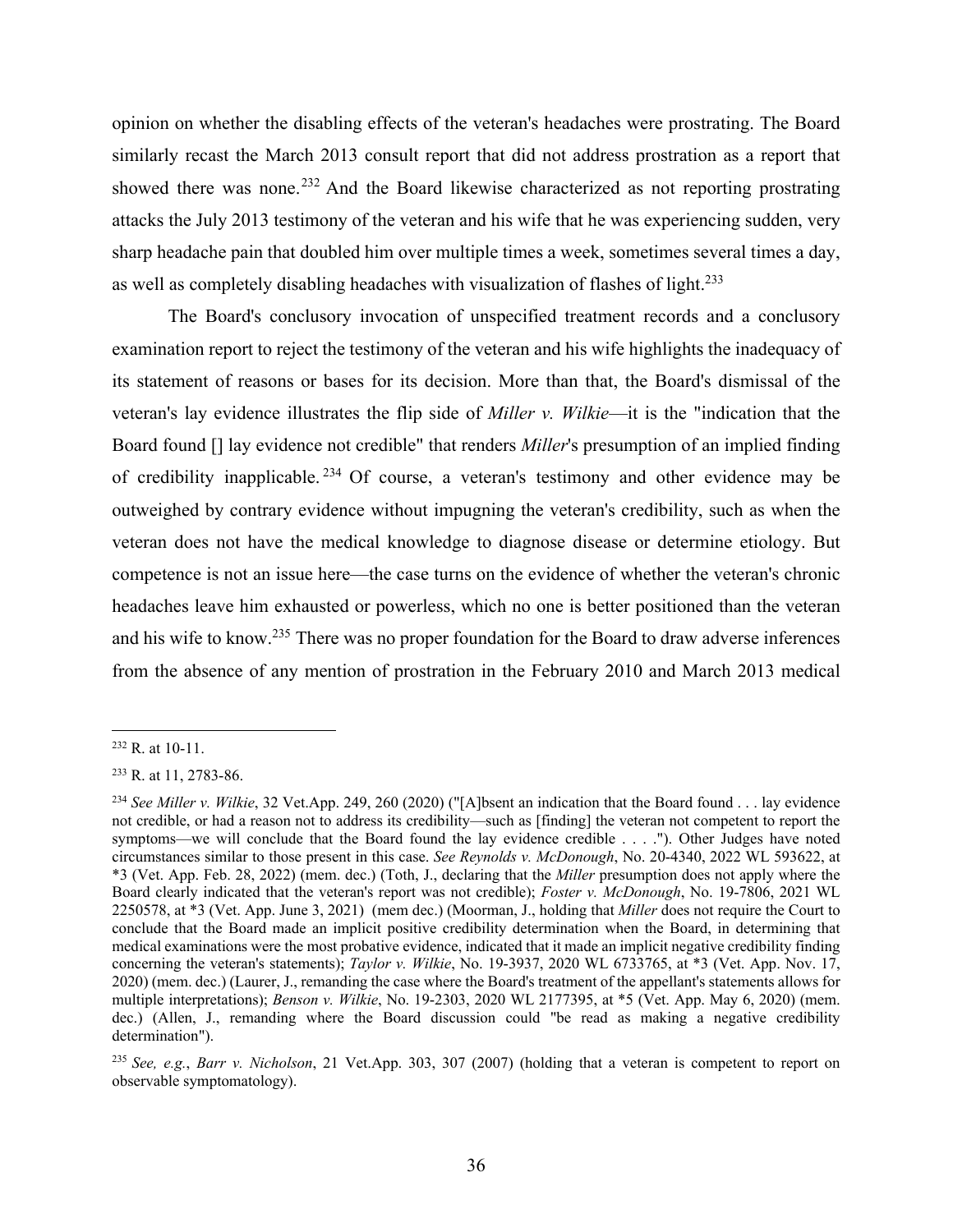reports.236 The Board could not make the implicit adverse credibility determination it did here without violating its obligation to explicitly analyze the credibility of the evidence, and especially that of the evidence favorable to the veteran.<sup>237</sup> This failure to follow fair process principles presents the most insidious example of the credibility trap—affording the veteran no notice of any credibility concerns and no opportunity to address and have the decisionmaker consider his or her credibility, shrouding those shortcomings in a pretense of weighing probativeness.238

*Arneson* illustrates the point precisely. If substituted Board member Catino found the testimony by Mr. Frantzis and his wife concerning the prostrating consequences of his headaches credible, the veteran would not need contemporaneous medical corroboration to substantiate his claim.239 And even "[f]inding [the veteran's] testimony credible and yet assigning it little weight could very well reflect the fact that the credibility assessment was based, in part, on second-hand conveyance or record review, as opposed to personal assessment. 240 So the *Arneson* Court's conclusion applies here: "Regardless, because the Board's statement is unclear as to whether it found [the veteran's] testimony concerning . . . his symptoms credible," the argument that the Board decision is based on probative weight and not credibility "is without merit."<sup>241</sup>

### **G. The Court Should Not Decline to Consider and Require Fair Process**

The majority declines to consider whether the veteran was denied fair process because the veteran's attorney "did not make such an argument until well into the appeal,"242 and then "largely

<sup>240</sup> *Id.*

<sup>236</sup> *See Fountain v. McDonald*, 27 Vet.App. 258, 272 (2015).

<sup>237</sup> *See Harvey v. Shulkin*, 30 Vet.App. 10, 15 (2018); *Caluza v. Brown*, 7 Vet.App. 498, 506 (1995), *aff'd per curiam*, 78 F.3d 604 (Fed. Cir. 1996) (table).

<sup>238</sup> *See generally* Daniel L. Nagin, *The Credibility Trap: Notes on a VA Evidentiary Standard*, 45 U. MEM. L. REV. 887, 901 (2015) (describing the credibility trap as the practice of affording a veteran no opportunity to respond to the Board's concerns with the veteran's credibility before the Board notes them in a negative decision). The opacity may be motivated by concern for veterans' feelings but the national gratitude for veterans' service, sacrifice, and suffering obliges the Board member conducting a hearing "to explain fully the issues and suggest the submission of evidence which the claimant may have overlooked and which would be of advantage to the claimant's position," as well as to ask questions "to explore fully the basis for [the] claimed entitlement." 38 C.F.R. § 3.103(d)(2) (2021). That obligation goes unfulfilled when the decisionmaker who identifies and resolves the issues is substituted after the hearing.

<sup>239</sup> *Arneson*, 24 Vet.App. at 388.

<sup>&</sup>lt;sup>241</sup> *Id.* The situation is even worse based on the Board's implicit adverse credibility determination.

<sup>242</sup> *See* discussion *ante* p. 2.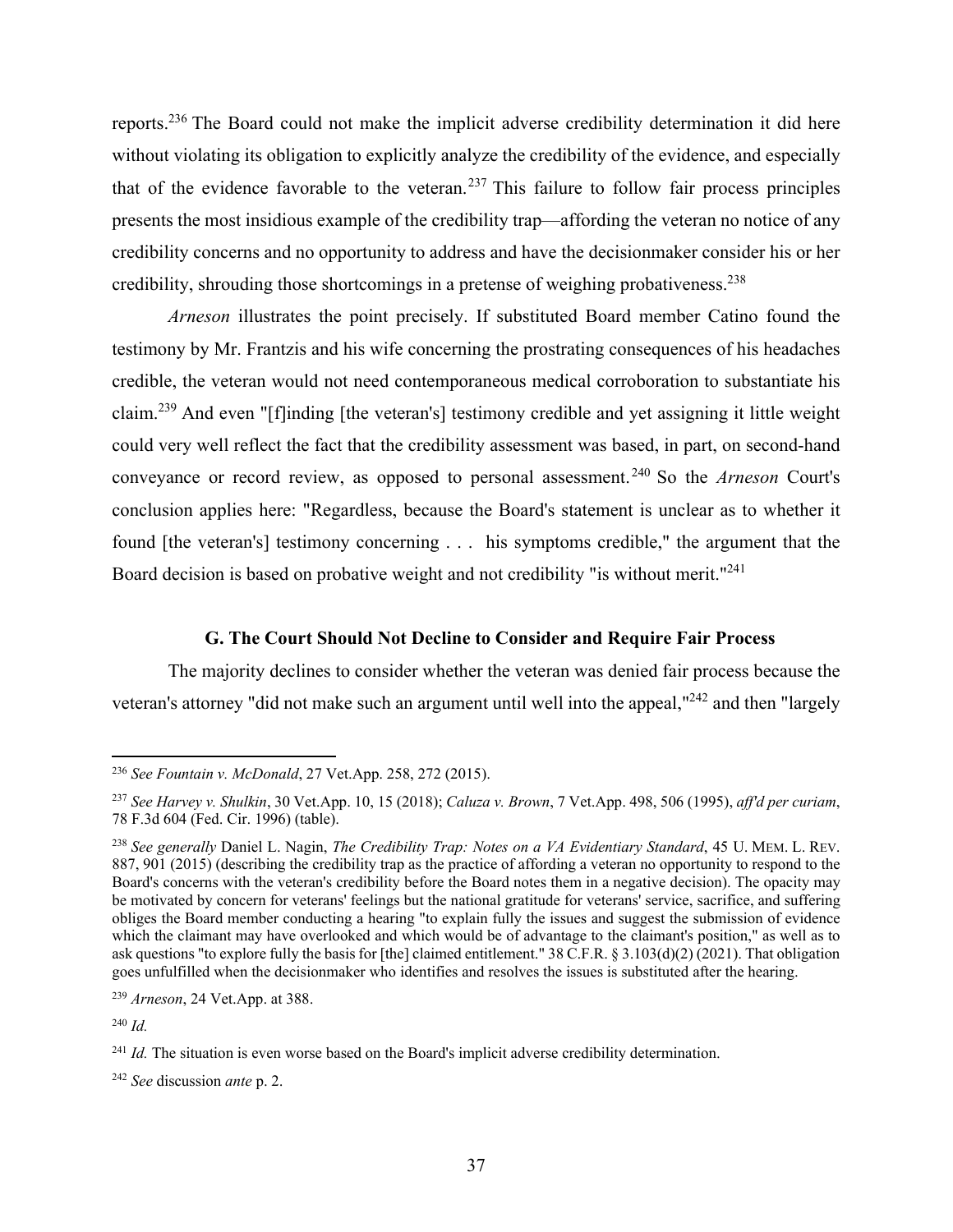in response to a pre-argument order the Court issued."243 I would not so readily forego our judicial responsibility for the foundation of fairness on which the adjudication of veterans' claims rests.

As an initial matter, though I share the majority's concern over the timing and thoroughness of the arguments on the veteran's behalf, I find waiver of the veteran's right to fair process to be too harsh a sanction. And the majority overlooks factual, procedural, and substantive reasons why waiver is inappropriate. First, the veteran argued to the Board Chairman (in a motion for reconsideration) "that the Board erred because the VLJ who conducted [his] Board hearing was not the same VLJ who issued the decision." At the Court, the veteran's opening argument for reversal challenged the Board's action to switch VLJs "without providing notice."244 In so doing, the veteran invoked the touchstone of fairness in veterans law: "notice and an opportunity to be heard at virtually every step in the process."<sup>245</sup> In his reply brief, the veteran argued "that it was wrong for the [Board] to switch judges on a veteran after the hearing, but before deciding the case." In this context, "wrong" is synonymous with "unfair."<sup>246</sup> Then the Court ordered the parties to be prepared to discuss the impact of *Arneson* and how the principle of fair process applies to this case, and such a discussion ensued at oral argument. Declining to consider the issues we raised is incongruous with that order.

At oral argument, the veteran's counsel contended—in the face of the majority's then expressed contrary opinions—that: *Arneson* and its "fair practice" discussion "should stand as the law";<sup>247</sup> the new version of section 7107 doesn't say that the Board is allowed to switch judges section 7107 doesn't address who presides at all;<sup>248</sup> section 7102 still applies and the member who was assigned to the proceeding, which would include the hearing, did not make a determination,

<sup>243</sup> *See* discussion *ante* p. 14.

<sup>244</sup> Appellant's Br. at 6.

<sup>245</sup> *Thurber*, 5 Vet.App. at 123.

<sup>246</sup> A "wrong" is "an injurious, unfair, or unjust act." *Wrong*, MERRIAM-WEBSTER ONLINE, https://www.merriamwebster.com/dictionary/wrong (last accessed June 8, 2022); *see Wrong*, CAMBRIDGE DICTIONARY ONLINE, https://dictionary.cambridge.org/us/dictionary/english/wrong (last accessed June 8, 2022) (defining "wrong" as "an unfair action."); *United States v. Brunson*, 30 M.J. 766, 768 (A.C.M.R. 1990) ("The first dictionary definition for 'wrongful' is 'full of wrong: INJURIOUS, UNJUST, UNFAIR ( [e.g.], a wrongful act).'" (alteration in original) (quoting WEBSTER'S THIRD NEW INTERNATIONAL DICTIONARY 2642 (1981))).

<sup>247</sup> OA at 9:25-:39, 23:30-24:45.

<sup>248</sup> OA at 11:42-12:25, 18:40-19:00, 21:16-23:00.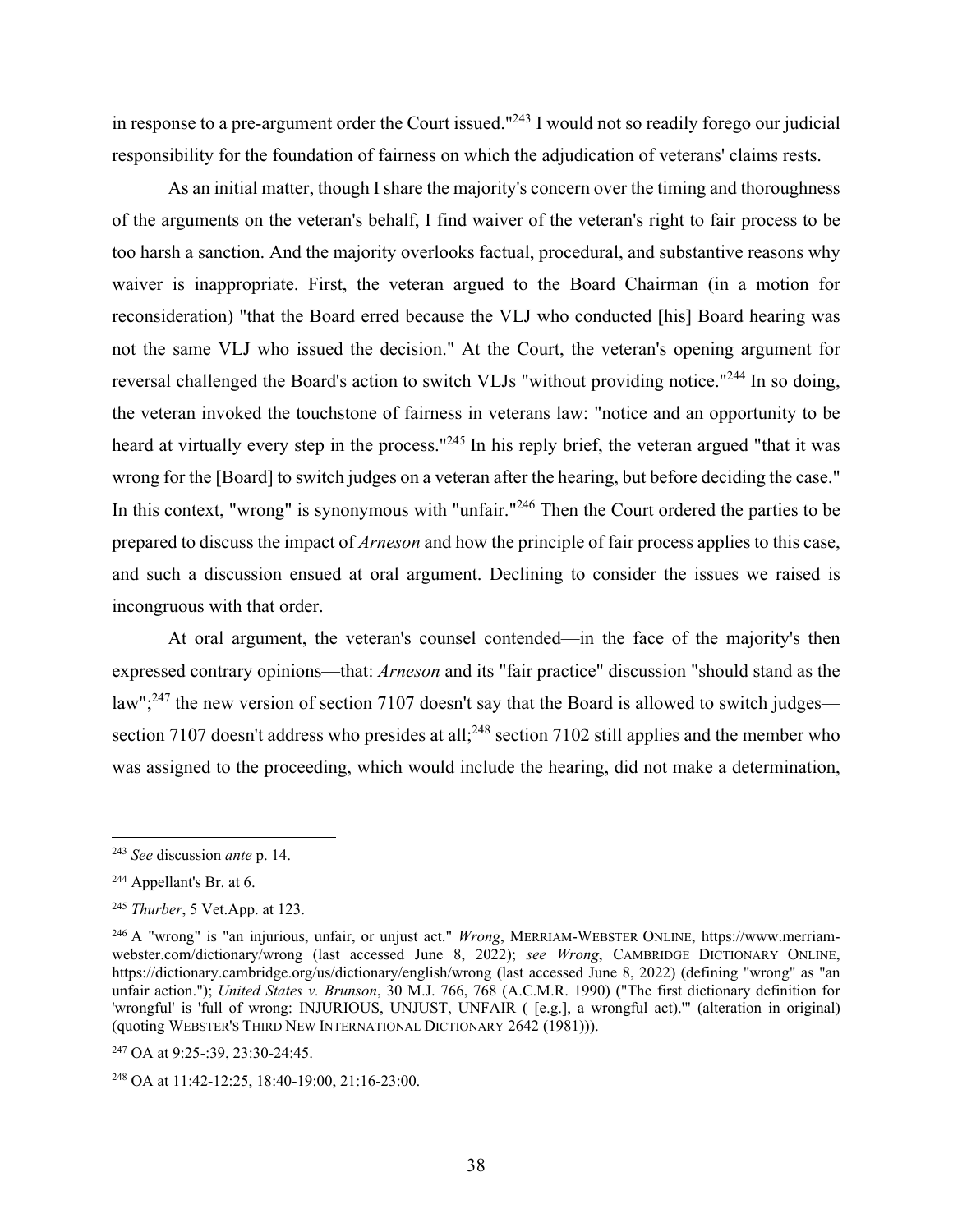as required;249 *Smith* says that fair process requires the Board, when it "changes its position in a way that's material to the outcome of the case," to give the veteran notice and an opportunity to respond;250 *Arneson* discusses fair process in a situation the same as the situation here and says it is very important "that the individual who makes the decision has the opportunity to see and hear the veteran" and witness and "can assign credibility determinations from that testimony";251 "the entire point of the of the fair process discussion in the *Arneson* decision was that it still falls on the fact that the person who . . . writes [the decision] should be a person who got to see the witness for [himself or herself]";252 and if the Board switches judges it must give "notice to the veteran with [an] opportunity to respond and if the veteran asks for a new hearing then the hearing will be held."<sup>253</sup> So the majority's allegation that this dissent "asks the Court to . . . step into the shoes of the advocate and advance a theory not raised by the appellant"254 is wrong. The veteran met or exceeded the majority's standard by raising "some semblance of an argument."<sup>255</sup>

"[T]he refusal to consider arguments not raised is a sound prudential practice . . . [but] there are times when prudence dictates the contrary."256 And it is beyond dispute that "the court is not limited to the particular legal theories advanced by the parties, but rather retains the independent power to identify and apply the proper construction of governing law."257 There are also sound

 $252$  OA at 40:19-:39.

253 OA at 42:22-:33.

<sup>255</sup> *See ante* note 87.

<sup>256</sup> *Davis v. United States*, 512 U.S. 452, 464 (1994) (Scalia, J., concurring).

<sup>257</sup> *Kamen v. Kemper Fin. Servs., Inc.*, 500 U.S. 90, 99 (1991); *see Mason v. Shinseki*, 25 Vet.App. 83, 94 (2011).

<sup>249</sup> OA at 14:33-14:46, 33:03-:50.

 $250$  OA at 35:23-:43.

<sup>251</sup> OA at 37:28-38:01.

<sup>254</sup> *See ante* note 87. And the case the majority cites is inapposite. In *Sineneng-Smith*, the Supreme Court addressed the Ninth Circuit's "radical transformation" of the case by taking it over, and after the parties had briefed the case, ordering further briefing—not by the parties but by three organizations—to address issues the parties had not raised, and then the Supreme Court decided the case based on one of those issues. 140 S. Ct. 1575, 1578-82 (2020). Here, "[u]nlike the Ninth Circuit in *Sineneng-Smith*, the Court did not sideline the parties in favor of soliciting arguments from strangers to the litigation. Rather, the Court asked the parties—and only the parties—to address the issues that it felt needed addressing." *United States v. Powell*, 467 F. Supp. 3d 360, 384 n.13 (E.D. Va. 2020). In the actual circumstances of the veteran's case, we should decline the majority's "invitation to turn inartful briefing into waiver," decline "to adopt the judicial blinders" the majority favors, and exercise our discretion to identify and apply the law, because allowing the Board's "decision to stand would seriously undermine the integrity and perceived fairness of our judicial system." *See United States v. McReynolds*, 964 F.3d 555, 568-70 (6th Cir. 2020).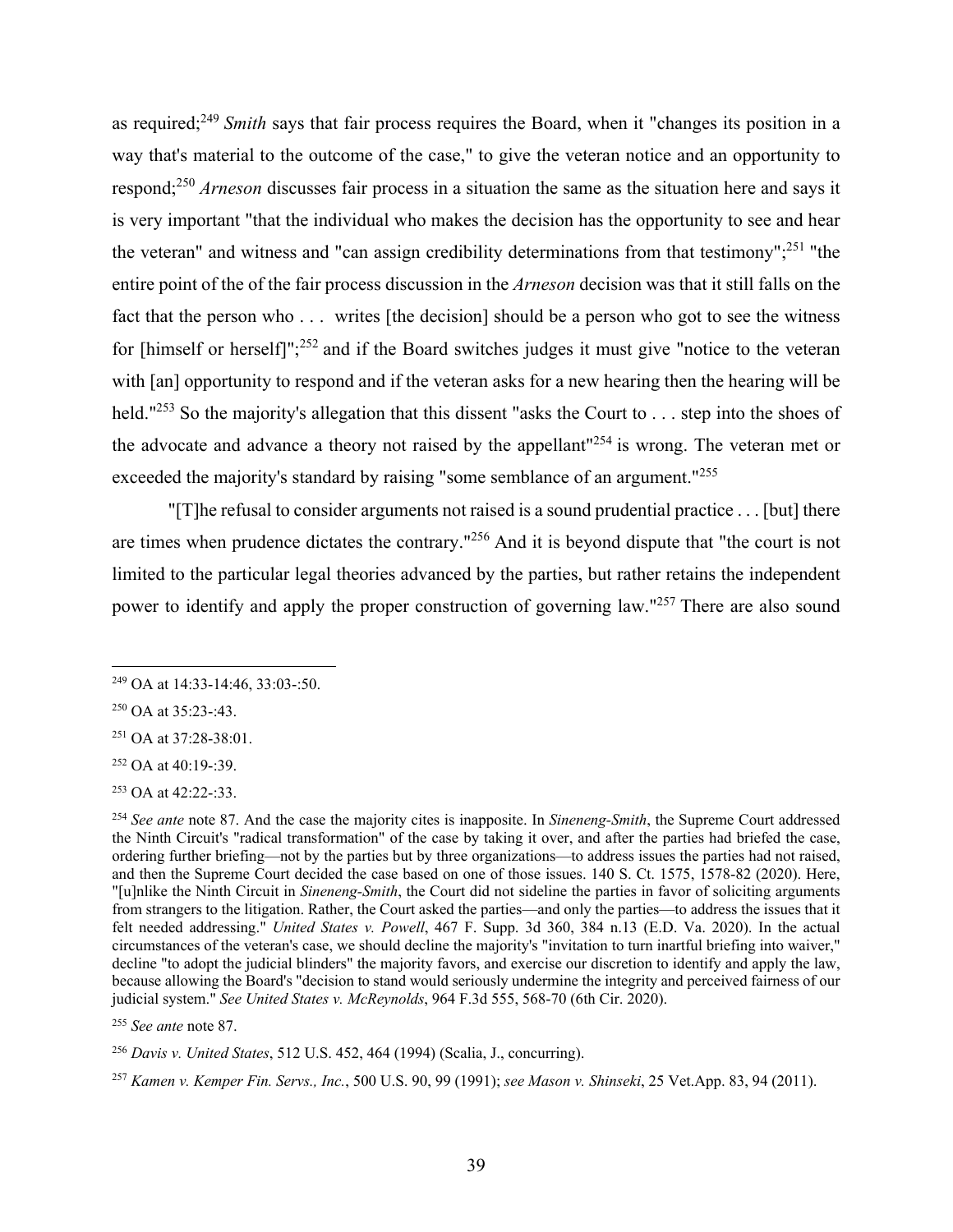prudential reasons for declining to consider undeveloped arguments when the Court cannot discern the allegation of error.<sup>258</sup> And the Court should not dictate litigation strategy or tactics that fall within the rules of fair play.<sup>259</sup> Neither concern is present here, but some important veterans law principles that should get the Court's attention are.<sup>260</sup>

One important principle is the duty to generously construe veterans' pleadings. "The Government's interest in veterans cases is that justice be done, and the systemic fairness essential for securing justice includes a duty to construe veterans' submissions sympathetically."<sup>261</sup> This principle also requires the Court to liberally construe represented veterans' procedural arguments, particularly where, as here, the veteran raised the argument before the Board.<sup>262</sup>

Most importantly, "[t]his Court's caselaw requires us to ensure compliance with reasonable notice and fair process."263 So the Court had an *obligation* to address the fair process issues especially in light of *Arneson* (which the Secretary cited in his brief). The lesson taught at Army judges' school—"stay in your lane"—is a sound one, but the lane of appellate judges includes identifying and applying the proper construction of governing law.264 And we do the parties a disservice if we don't engage them on the issues at oral argument—and we also increase the risk of a mistake, born of misunderstanding, that adversely affects our jurisprudence. The Court is an independent judicial body that doesn't work for VA, and its judges are neither veterans' advocates nor agency apologists.<sup>265</sup> But judges do not become advocates or apologists by stating a view of

<sup>258</sup> *See Locklear v. Nicholson*, 20 Vet.App. 410, 416-17 (2006).

<sup>259</sup> *See Ashley v. Derwinski*, 2 Vet.App. 307, 311 (1992).

<sup>260</sup> *See Mason*, 25 Vet.App. at 98 (Kasold, J., dissenting).

<sup>261</sup> *Perciavalle v. McDonough*, 35 Vet.App. 11, 30 (2021).

<sup>262</sup> *Scott v. McDonald*, 789 F.3d 1375, 1381 (Fed. Cir. 2015). "To hold that a veteran forfeits his right to have his claims read sympathetically if he seeks assistance" from an attorney might discourage veterans from seeking such assistance. *See Comer v. Peake*, 552 F.3d 1362, 1370 (Fed. Cir. 2009).

<sup>263</sup> *Roberts v. McDonald*, 27 Vet.App. 108, 111 (2014); *see Holliday v. Principi*, 14 Vet.App. 280, 289 (2001) ("[B]oth the Federal Circuit's and this Court's caselaw require us to ensure compliance with fair process."), *overruled on other grounds by Kuzma v. Principi*, 341 F.3d 1327 (Fed. Cir. 2003); *Castellano v. Shinseki*, 25 Vet.App. 146, 157 (2011) ("In the context of veterans claims and benefits, our analysis is guided by the dictates of fair process."). "The judiciary . . . is peculiarly equipped to act as the guardian of fair process."); *Moore-McCormack Lines, Inc. v. United States*, 413 F.2d 568, 581 (Ct. Cl. 1969) (when the Federal Circuit was created in 1982, the judges of the Court of Claims continued in office as judges for the Federal Circuit. Federal Courts Improvement Act of 1982, Pub. L. No. 97-164, § 165, 96 Stat. 25, 50.).

<sup>264</sup> *See Kamen.*, 500 U.S. at 99.

<sup>265</sup> *See, e.g.*, *Am. Legion v. Nicholson*, 21 Vet.App. 1, 3 (2007) ("Congress established this Court under Article I of